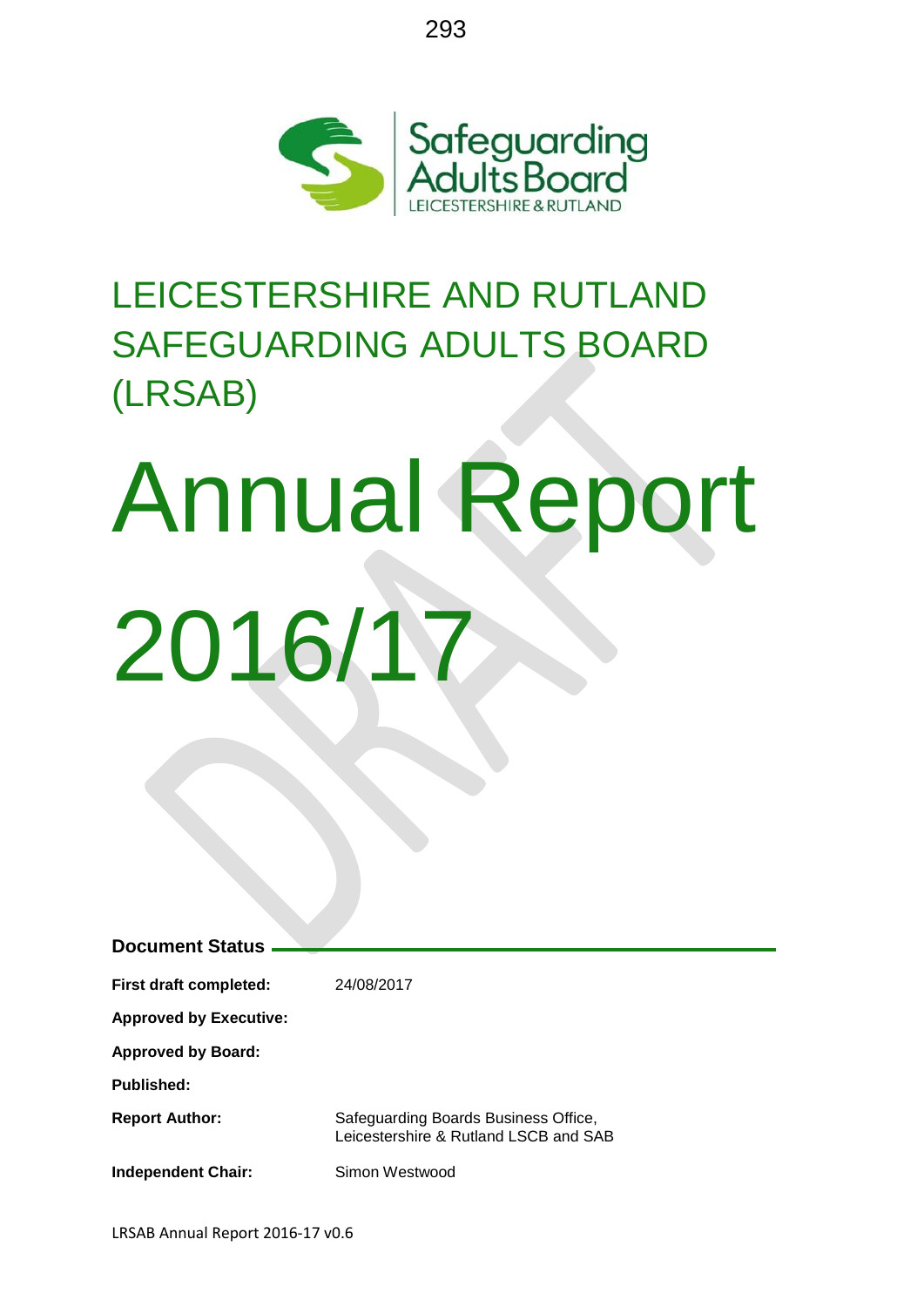294

# **Foreword**



As the new Independent Chair of the Leicestershire and Rutland Safeguarding Boards from April 2017, I am pleased to present the Annual Report for the Leicestershire and Rutland Safeguarding Adult Board (LRSAB) 2016/17. I would like to record thanks to Paul Burnett, the previous Chair for his leadership of the Board during the period this report relates to.

On behalf on the Board I want to thank all those; particularly parents and carers, front line staff and volunteers who day in and day out support vulnerable children, families and adults to improve

their lives. The board will continue to play their part in building a culture where vulnerable adults, children, young people, carers and families are listened to and their views influence practice.

The report is published at the same time as the Annual Report for the Safeguarding Children Board. The reports include commentary on areas of cross-cutting work we have undertaken through our joint business plan.

The key purpose of the report is to assess the impact of the work we have undertaken in 2016/17 on safeguarding outcomes for children, young people and vulnerable adults in Leicestershire and Rutland.

There is clear evidence of sustained strong partnership working across the safeguarding communities of Leicestershire and Rutland. In the recent Ofsted review of the LRLSCB the report stated "The board has developed an ethos of constructive challenge and support. It has taken a thoughtful and flexible approach, sensibly working closely with the Safeguarding Adults Board and Leicester City LSCB in areas of common concern."

Though the report is joint it provides distinct findings about practice and performance in both Leicestershire and Rutland.

The safeguarding boards exist to provide support and critical enquiry to ensure that organisations work together to reduce or prevent possible abuse and neglect.

The Leicestershire vision and strategy for adult social care 2016 – 2020 is to promote, maintain and enhance people's independence so that they are healthier, stronger, more resilient and less reliant on formal social care services.

In Rutland, a peer review in March 2017 found there is a good awareness of the principles of Making Safeguarding Personal and the overriding ethos that "safeguarding is everyone's business" being a clear message to and owned by the workforce.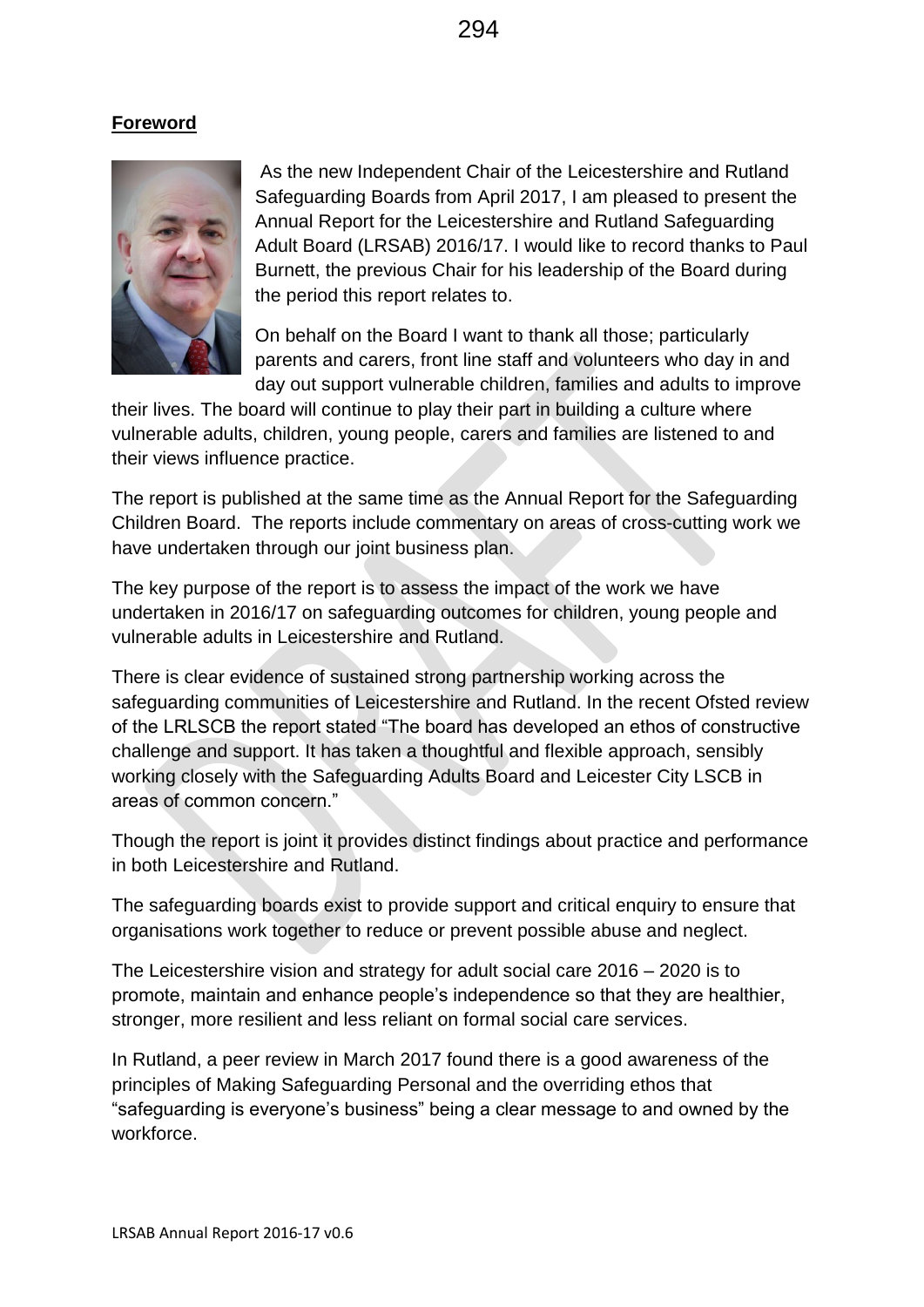During a continuing period of change the Board will continue to focus attention on keeping adults' safe through promoting the expectations on partners of; helping people and supporting communities to stay well and independent; enabling maximum choice and control and ensuring people have a positive experience of care and support.

We can never eliminate risk entirely. We need to be as confident as we can be that every child and vulnerable adult, are supported to live in safety, free from abuse and neglect. The Board is assured that, whilst there are areas for improvement, agencies are working well together to safeguard adults and children in Leicestershire and Rutland.

I hope that this Annual Report will help to keep you informed and assured that agencies in Leicestershire and Rutland are committed to continuous improvement, being open about what needs to improve and transparently identifying the challenges in achieving this, not least the continuing pressure to do more with less resources.

**Finally, if you have safeguarding concerns about any vulnerable adult or child please act on them; you might be the only one who notices.**

Simon Westwood

Independent Chair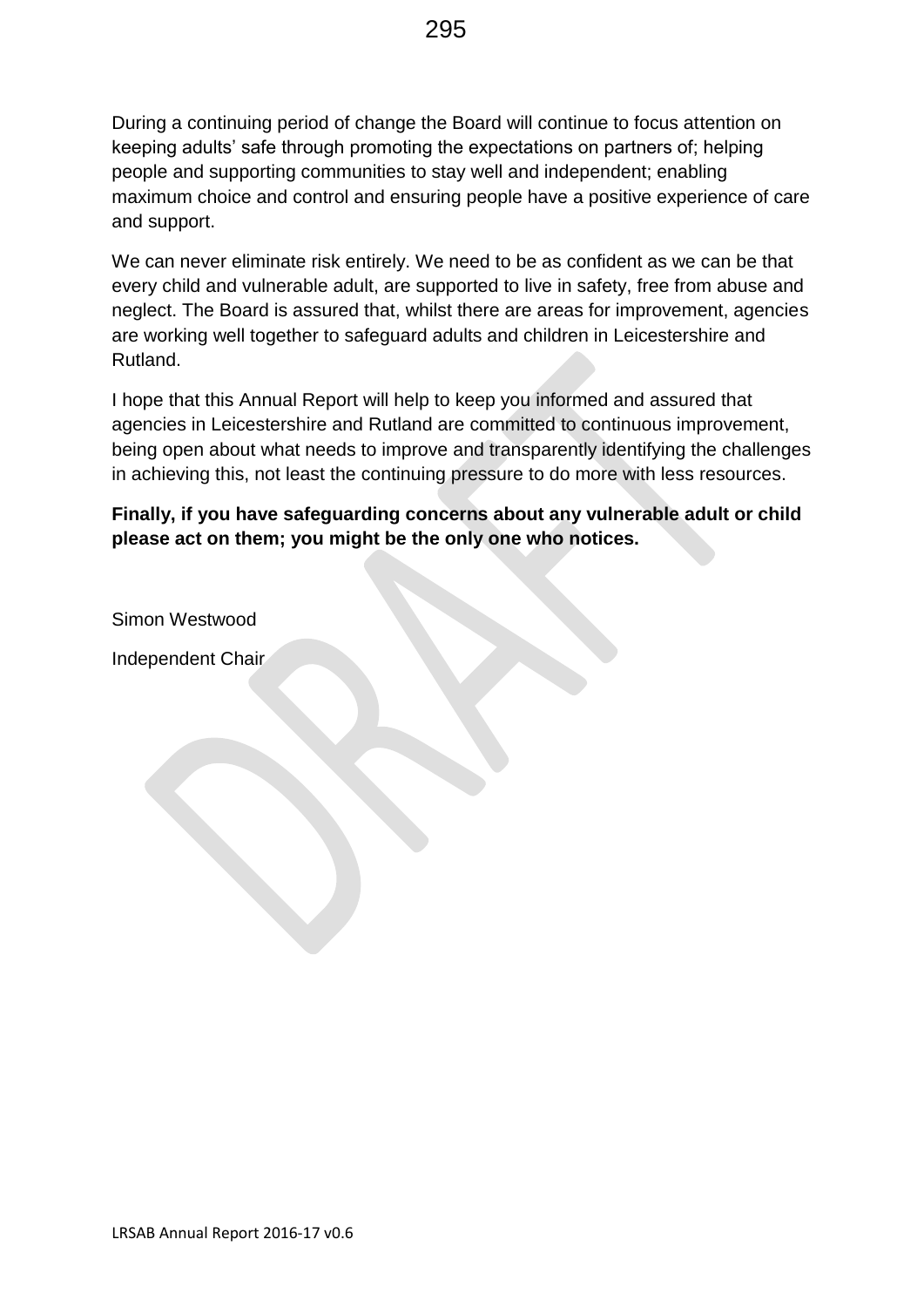# **Contents**

| Foreword                                          | 2  |
|---------------------------------------------------|----|
| Summary                                           | 5  |
| <b>Board Background</b>                           |    |
| Safequarding Adults in Leicestershire             | 11 |
| Safeguarding Adults in Rutland                    | 15 |
| Safeguarding Adults in Leicestershire and Rutland | 18 |
| SAB Business Plan 2016/17 Achievements            | 20 |
| Operation of the Board                            |    |
| • Partner and Public Engagement and Participation | 28 |
| • Challenge and Assurance                         | 29 |
| • Learning and Improvement                        | 32 |
| • Procedures and Co-ordination                    | 34 |
| • Training and Development                        | 35 |
| SAB Business Plan Priorities 2017/18              | 36 |
| Appendix 1 - SAB Membership                       | 37 |
| Appendix 2 - Partner Agency Updates               | 38 |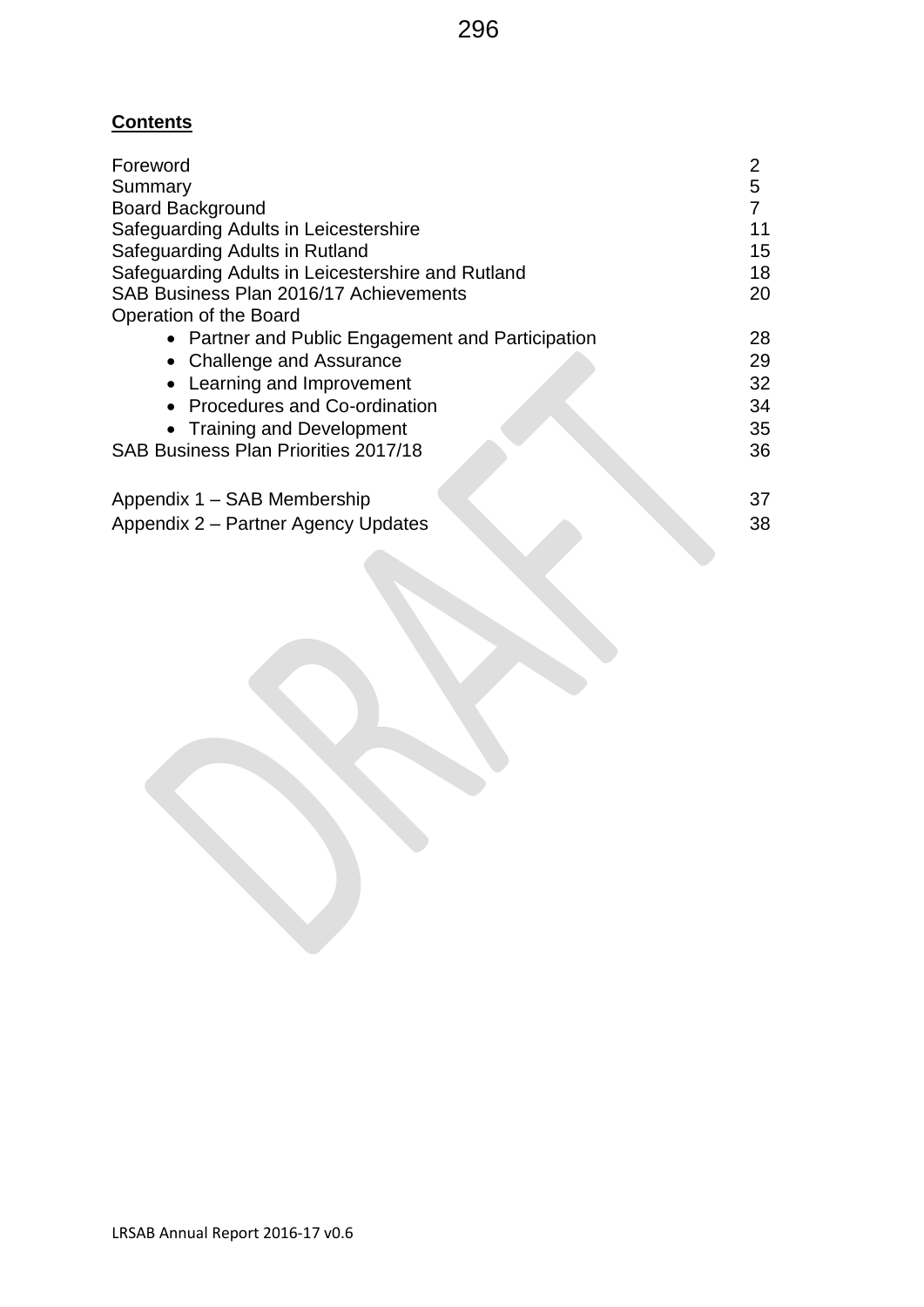# **Summary**

The Board is assured that, whilst there are areas for improvement, agencies and workers are working well together to safeguard adults in Leicestershire and Rutland.

In reaching this conclusion, we have:

Challenged those who work directly with adults with care and support needs to listen to what they are saying, respond to them appropriately and Make Safeguarding Personal, including through a workshop with care providers to improve working with local authorities. Information on this can be found throughout this report;

Monitored data and information on a regular basis**.** The *Safeguarding Adults in Leicestershire* and *Safeguarding Adults in Rutland* sections of this report tell you what we have learnt from this including, in both areas:

- Increases in safeguarding 'cause for concern' alerts
- A shift towards a lower proportion of safeguarding enquiries regarding residential settings and more in community settings
- An emergence of financial abuse and domestic abuse in safeguarding enquiries
- An increase in the proportion of people being asked about their outcomes and whose desired outcomes are met in safeguarding enquiries throughout the year
- An increase in the proportion of social care services users that feel safe and that say services make them feel safe.

Reviewed how we are doing as a Partnership, including an assessment on progress against our Business Development Plan for 2016/17;

Conducted a series of formal audits of our safeguarding arrangements, including:

- A Safeguarding Adults Audit Framework (SAAF) process;
- Case reviews of frontline practice which have included considering safeguarding thresholds and Making Safeguarding Personal.

Our formal audit activity is covered in the *Challenge and Assurance* section of this report;

Carried out Safeguarding Adult Reviews (SAR), other reviews of cases and disseminated learning from these across the partnership**.** This is summarised in the *Learning and Improvement* section of this report;

Supported the development of a Vulnerable Adults Risk Management (VARM) tool to support consistent responses to vulnerable adults who do not meet thresholds for access to safeguarding services, particularly in relation to self-neglect;

Invited our partners to contribute accounts of the work they have carried out over the year to safeguard adults with care and support needs;

The nature of the Board is holding partners to account and promoting learning and improvement therefore the Board is always considering how it can further improve safeguarding practice. The key areas for further development include: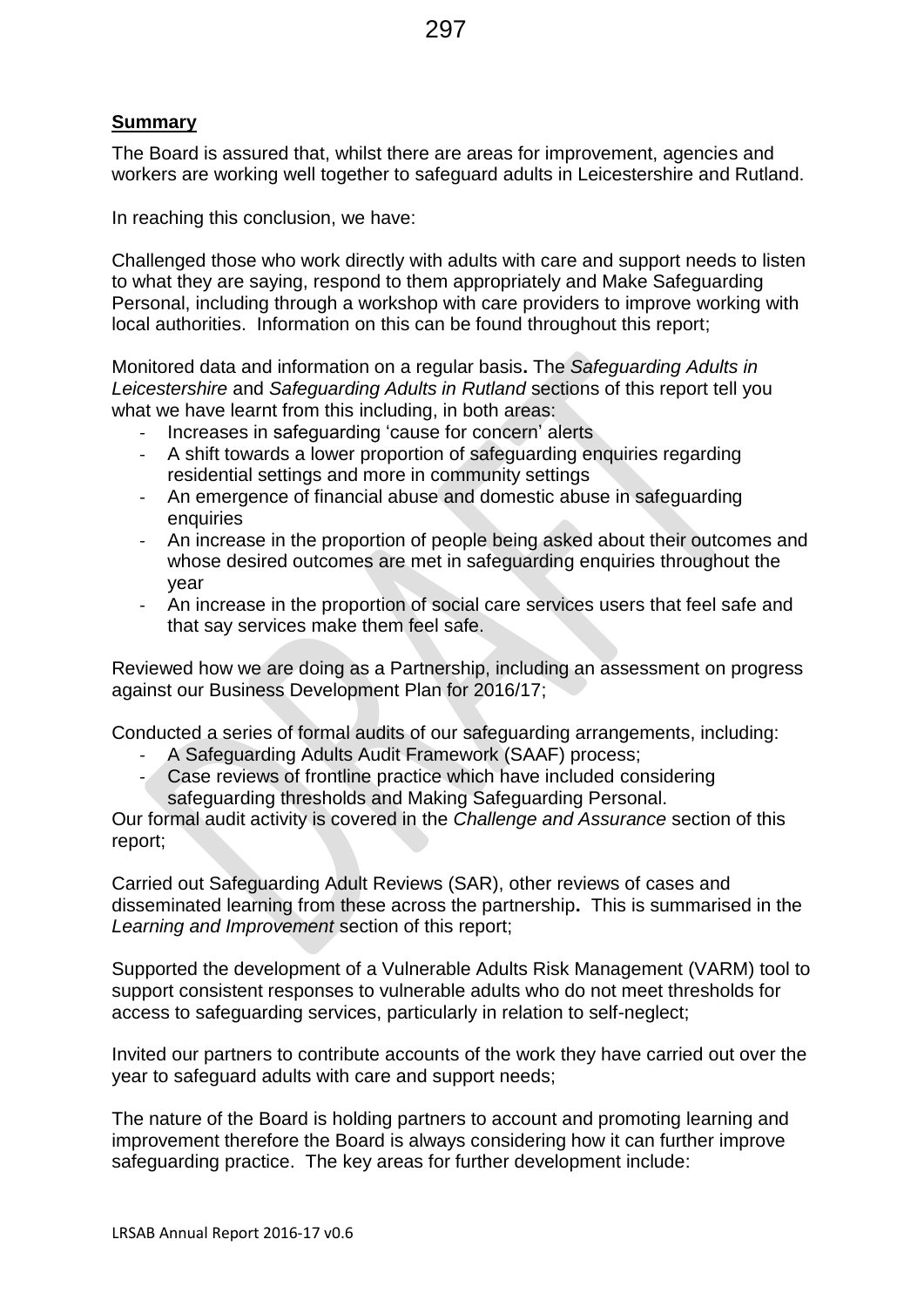- Developing a clear effective approach to prevention
- Ensuring thresholds are understood and agencies are compliant with the Care Act with respect to safeguarding enquiries
- Further embedding of Making Safeguarding Personal principles and the VARM
- Strengthening the participation of and engagement with adults with care and support needs and frontline practitioners in the work of the Board.

### Key Messages

- Workers and agencies work well together to safeguard adults in Leicestershire and Rutland.
- 'Making Safeguarding Personal' (MSP) is influencing practice across agencies and more people in Leicestershire and Rutland have more say in the enquiries about their safeguarding.
- Financial Abuse and Domestic Abuse are emerging areas of abuse of adults in Leicestershire and Rutland.
- Oversight of enquiries carried out in Health settings requires more work to gain assurance.
- The Board will continue to challenge and drive improvement in safeguarding of adults, including developing its own approach to engagement and participation of adults with care and support needs.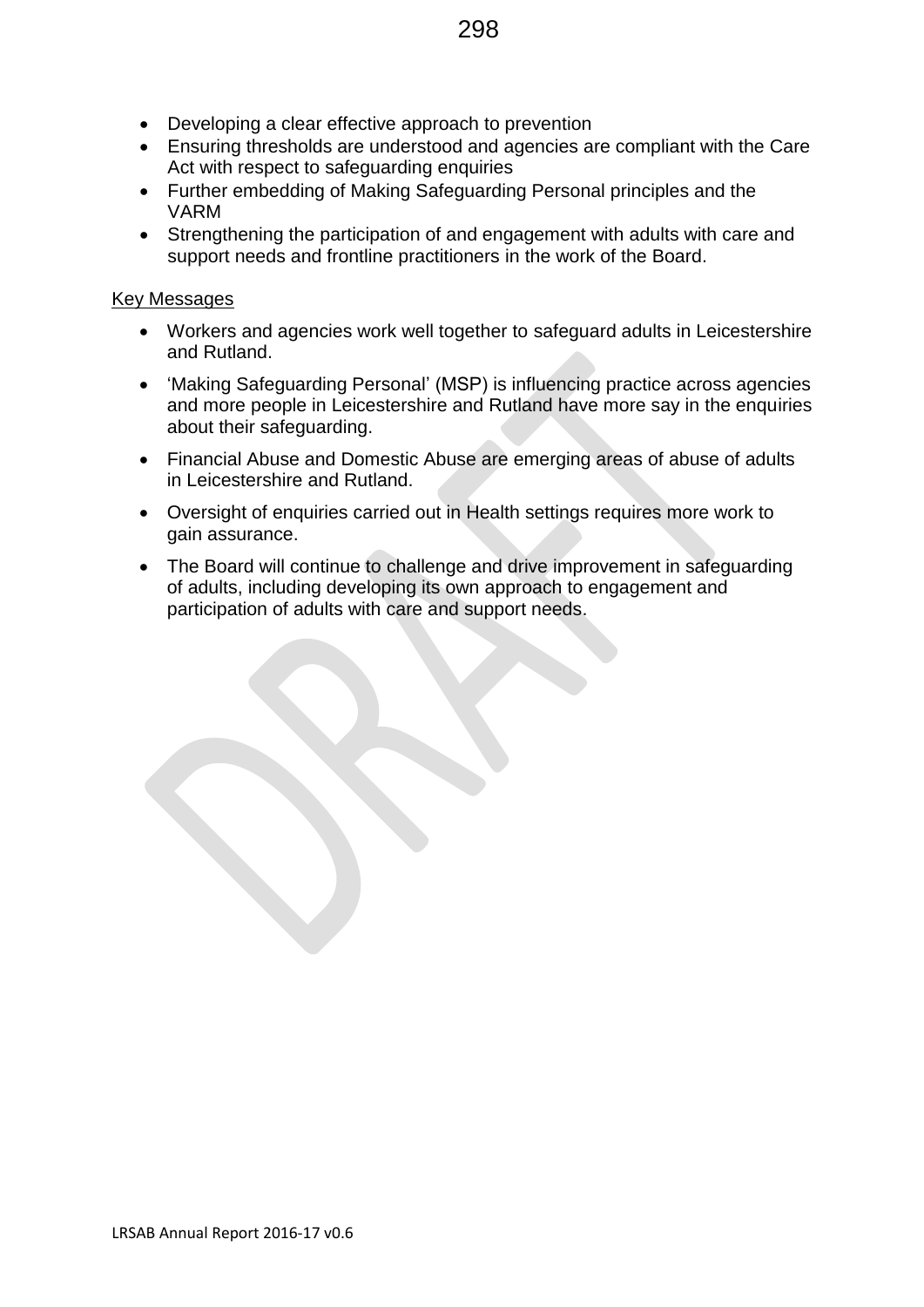### **Board Background**

The Leicestershire & Rutland Safeguarding Adults Board (LRSAB) serves the counties of **Leicestershire** and **Rutland**. It became a statutory body on 1st April 2015 as result of the Care Act 2014.

### **Characteristics of Leicestershire & Rutland**

Leicestershire is a two-tier authority area with a population of 667,905. Whilst we are not aware of the total number of adults with care and support needs there are 105,423 individuals who report their day-to-day activities are limited and 130,084 adults aged 65 and over living in Leicestershire<sup>1</sup>.

Rutland is a unitary authority area with a population of 38,022. There are 5,788 individuals who report their day-to-day activities are limited and 8,830 adults aged 65 and over living in in Rutland<sup>2</sup>.

In Leicestershire, 11.1% of the population identify as from Black / Minority / Ethnic Groups (BME). Of those that do not identify as 'White British', the largest groups identify as 'Asian or Asian British' (6.3%) or 'White other' (1.9%).

In Rutland, the percentage of the population who are BME is 5.7%. The largest ethnic monitory group identified in Rutland is 'White other' at 2.1%.

The Joint Strategic Needs Assessment for Leicestershire identifies that by 2037 the total population is predicted to grow by 15%. However, the population aged over 85 is predicted to grow by 190%, from 15,900 to 45,600 people, and the population aged 65 to 84 is predicted to grow by 56%, from 106,000 to 164,900 people.

It is estimated that there are around 9,700 people aged 18-64 with learning disabilities in Leicestershire and 500 in Rutland<sup>3</sup>. These numbers are predicted to stay fairly stable in Leicestershire over the next 15 years to 2030, but to drop by around 7% in Rutland over that period.

### **Safeguarding Adults Board Arrangements**

The Care Act requires that the SAB must lead adult safeguarding arrangements across its locality and oversee and coordinate the effectiveness of the safeguarding work of its member and partner agencies. It requires the SAB to develop and actively promote a culture with its members, partners and the local community that recognises the values and principles contained in 'Making Safeguarding Personal'. It should also concern itself with a range of issues which can contribute to the wellbeing of its community and the prevention of abuse and neglect, such as:

- The safety of people who use services in local health settings, including mental health
- The safety of adults with care and support needs living in social housing
- Effective interventions with adults who self-neglect, for whatever reason
- The quality of local care and support services

**.** 

 $1$  ONS mid-year population estimates 2014

<sup>2</sup> ONS mid-year population estimates 2014

<sup>&</sup>lt;sup>3</sup> Figures from [www.pansi.org.uk](http://www.pansi.org.uk/)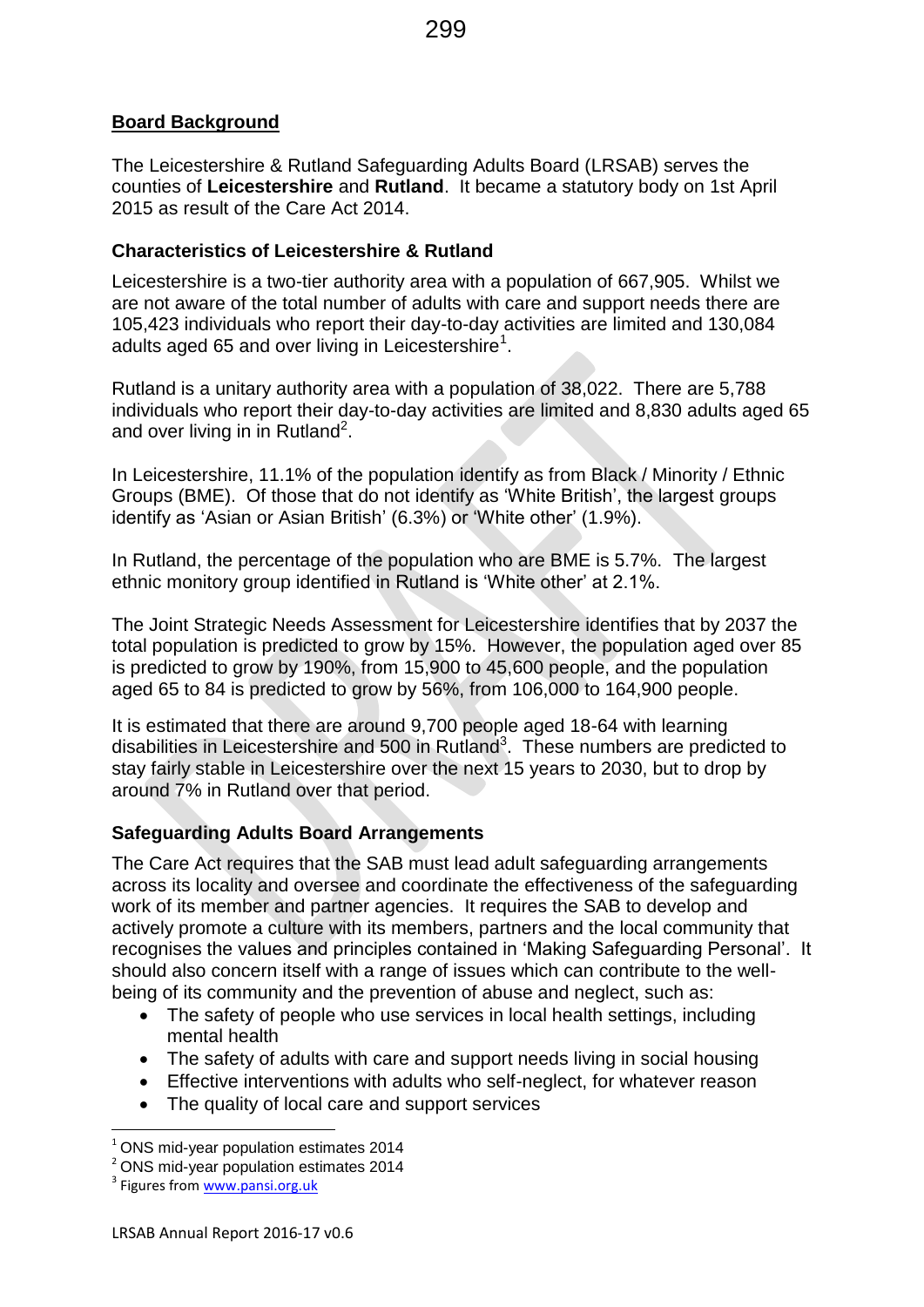- The effectiveness of prisons in safeguarding offenders
- Making connections between adult safeguarding and domestic abuse.

The LRSAB Business Plan sets out the key strategic objectives of the Board and how these will be met. The Annual Report presented here sets out how effective the Board has been in delivering its objectives. The report also includes an outline of the Safeguarding Adult Reviews (SARs) and other reviews carried out by the LRSAB, the learning gained from these reviews and the actions put in place to secure improvement.

The LRSAB normally meets four times a year alongside its partner Board: the Leicestershire and Rutland Local Safeguarding Children Board. Each of the four meetings comprises an Adults Board meeting, a Children Board meeting and a Joint meeting of the two Boards. The Board is supported by an integrated Safeguarding Adults and Children Executive Group and a range of subgroups and task and finish groups formed to deliver the key functions and Business Plan priorities.

The LRSAB works closely with Leicester Safeguarding Adults Board (LCSAB) on many areas of work to ensure effective working across the two areas. The LRSAB and the LCSAB have established a joint executive that oversees joint areas of business for the two Boards.

The SAB is funded through contributions from its partner agencies. In addition to financial contributions, in-kind contributions from partner agencies are essential in allowing the Board to operate effectively. In-kind contributions include partner agencies chairing and participating in the work of the Board and its sub-groups and Leicestershire County Council hosting the Safeguarding Boards Business Office.

### **Independent Chair**

The LRSAB and the LRLSCB are led by a single Independent Chair. The independence of the Chair of the SAB is a requirement of the Care Act 2014.

The Board's former Independent Chair, Mr Paul Burnett, stepped down at the end of March 2017 after almost six ears in the role. Leicestershire and Rutland have agreed to continue to have a joint Chair for both Safeguarding Boards to reflect the need for cross-cutting approaches to safeguarding. Mr Simon Westwood has been appointed as Independent Chair of both Boards commencing in April 2017, initially for one year while the implications of the Children and Social Work Act 2017 and the future of partnership arrangements for Safeguarding Children and Adults in Leicestershire and Rutland are considered.

The Independent Chair provides independent scrutiny and challenge of agencies, and better enables each organisation to be held to account for its safeguarding performance.

The Independent Chair is accountable to the Chief Executives of Leicestershire and Rutland County Councils. They, together with the Directors of Children and Adult Services and the Lead Members for Children and Adult Services, formally performance manage the Independent Chair.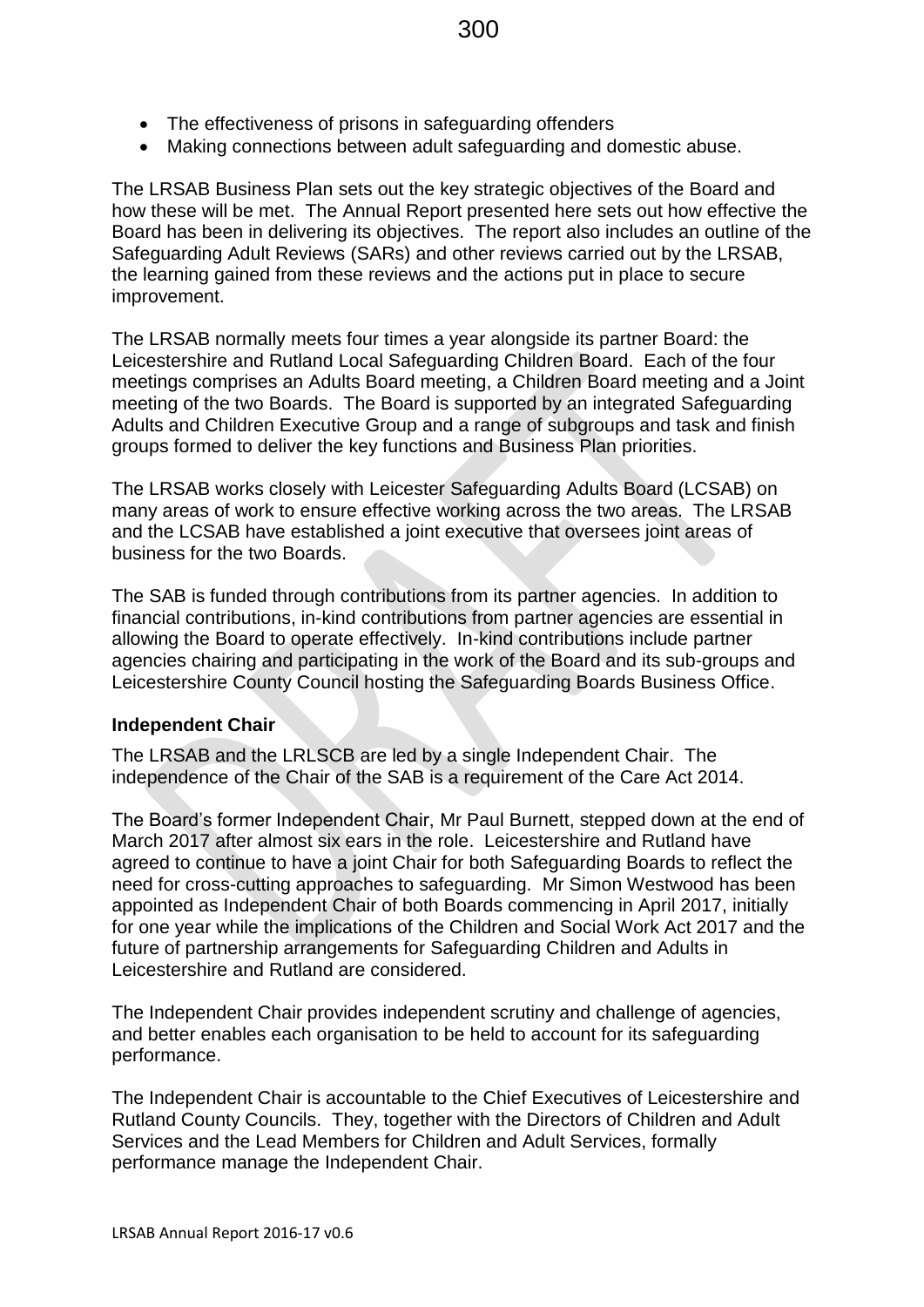### **Structure of the Board**

The Board has established subgroups and task and finish groups to function effectively and achieve its objectives. The structure of the LRSAB and LRLSCB at the end of 2016/17 can be seen below. Membership of the Board can be found at Appendix 1.

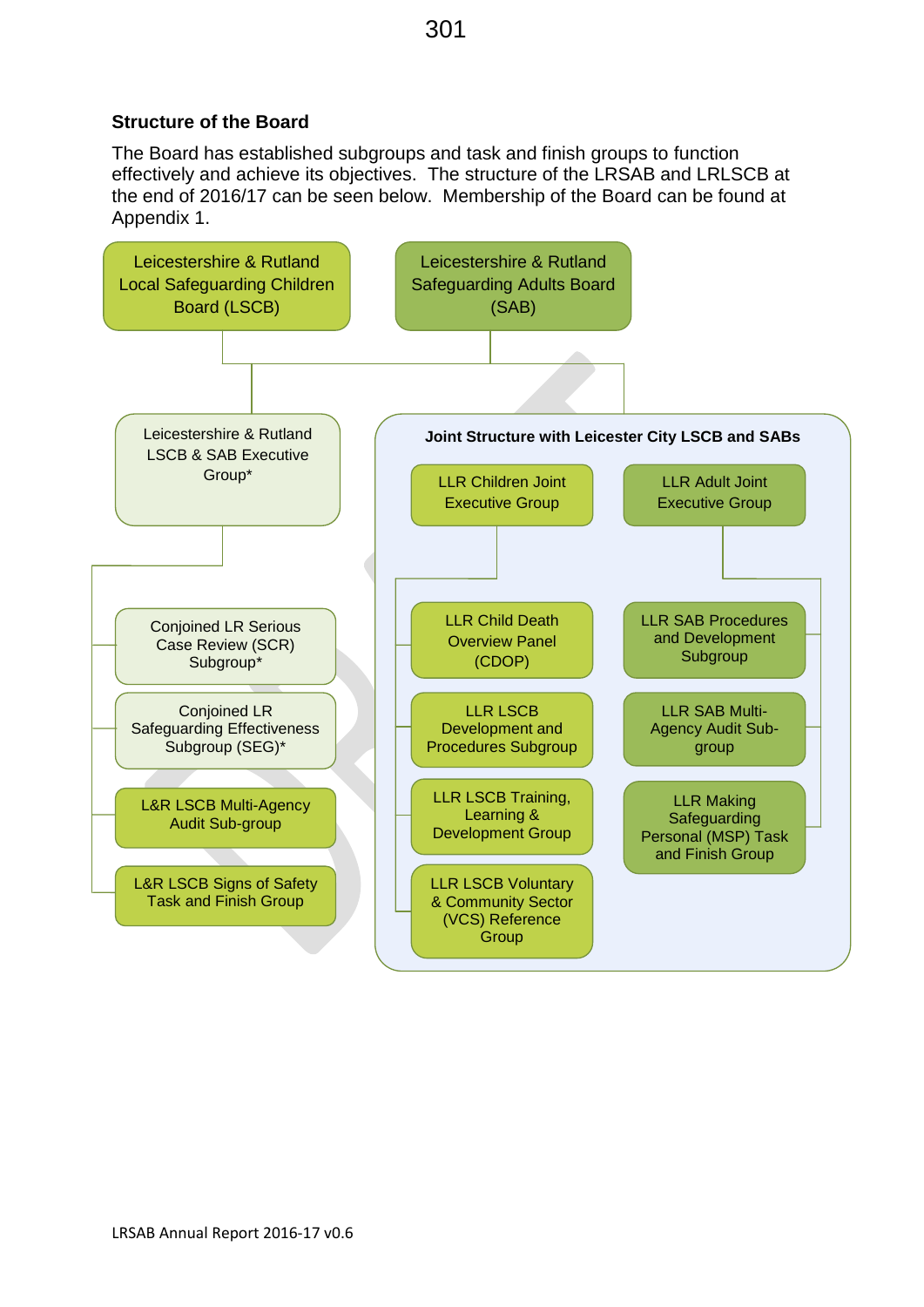### **SAB Business Plan Priorities 2016/17**

Priorities set by the LRSAB for development and assurance in 2016/17 were to:

- Build community safeguarding resilience and be assured that people living in the community who may be experiencing harm or abuse are aware and know how to seek help
- Be assured that thresholds for Safeguarding Adult alerts are appropriate, understood and consistently applied across the partnership
- Champion and support the extension of Making Safeguarding Personal (MSP) across the Partnership and secure assurance of the effectiveness of multiagency processes/working and evidence of positive impact for service users
- Assure robust safeguarding in care settings including health and social care at home, residential and nursing care settings.

In addition, the LRSAB shared the following priorities for development and assurance with the LRLSCB:

- To be assured that there are robust and effective arrangements to tackle domestic abuse
- To be assured that Mental Health Services incorporate robust arrangements to reduce safeguarding risk to children and adults including those supported through the Mental Capacity Act, Deprivation of Liberty Standards (MCA, DoLS) and the Learning Disability Pathway
- To be assured that the Safeguarding element of the Prevent strategy (Preventing Violent Extremism) is effective and robust across Leicestershire and Rutland.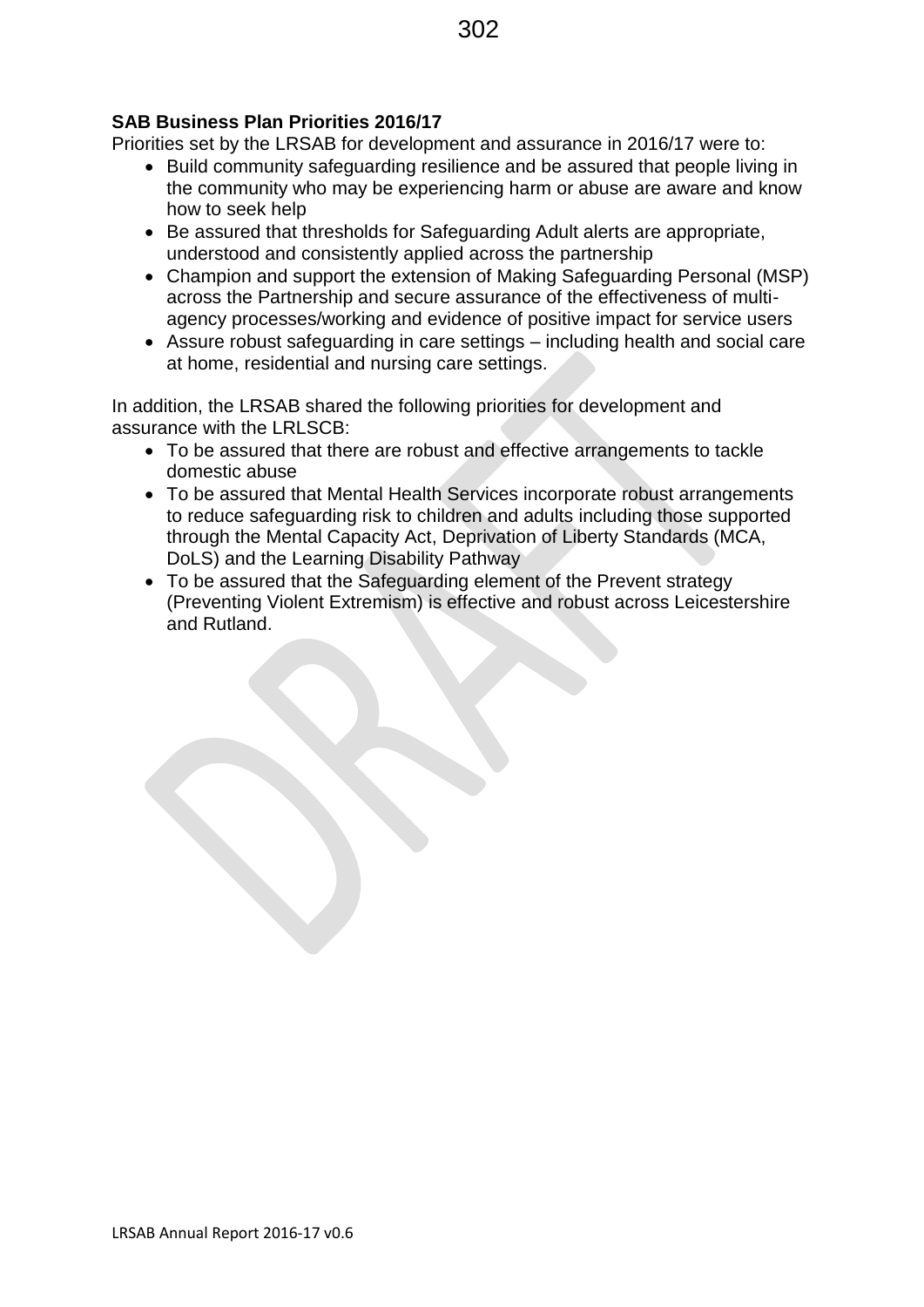### **Safeguarding Adults in Leicestershire**

From its scrutiny, assurance and learning work the Leicestershire and Rutland SAB assesses that organisations are working well together in Leicestershire to safeguard adults with care and support needs.

This section provides a detailed overview of the performance information and activity in Leicestershire regarding Safeguarding Adults.

### Prevention activity

Prevention activity in Leicestershire has focused on work with Trading Standards and Providers of Care and Support.

### **Work with Trading Standards**

A piece of scoping work in Leicestershire identified that around 40% of the people Trading Standards are alerted to by the national Scam Hub are known to Adult Social Care. A joined-up prevention approach is being developed with Trading Standards to address this including locating a member of the Trading Standards Team within the Customer Service Centre for one day a week on a trial basis to respond to referrals which are received around fraud or scams where safeguarding thresholds are not met. Planned prevention work also includes an awareness session for Service Managers to support their teams to recognise potential scams and to be aware of which groups may be particularly vulnerable to being targeted by scams.

An internal audit by Leicestershire County Council found that appropriate safeguarding enquiries have been undertaken where required.

### **Work with independent provider services**

Leicestershire County Council has facilitated several events working with providers, including workshop sessions using case studies to support understanding around Making Safeguarding Personal (MSP) at the Leicestershire county Council Residential and Domiciliary Care provider forums and presenting to the recent East Midlands Care Association (EMCARE) conference.

The LRSAB ran a workshop with providers of residential and domiciliary care in early 2017. The workshop incorporated providers' role in applying safeguarding thresholds to determine whether a safeguarding referral is required or whether an alternative response may be more appropriate and also in relation to the emphasis within the Care Act guidance on service providers undertaking more safeguarding enquiries.

The workshop received positive feedback and several providers have requested follow up sessions, which the Local Authority are looking to facilitate. In addition Leicestershire County Council is carrying out ongoing work to audit incident forms from provider services to better understand where the Local Authority can best focus support to providers to ensure they report appropriate incidents. This will allow a focus on incidents where Local Authority input is required to reduce risk, supporting effective use of resources.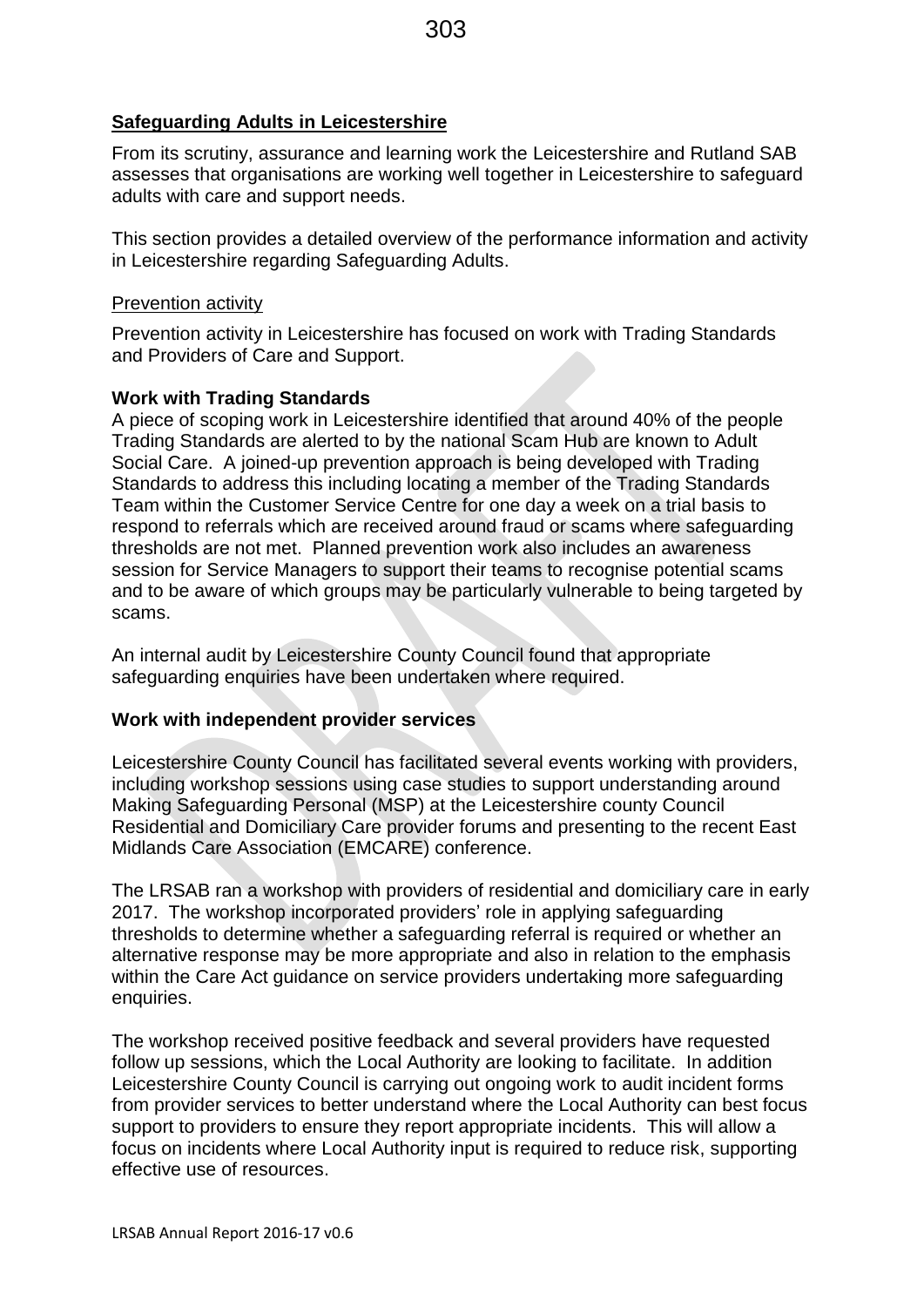Safeguarding data indicates that the Local Authority has effectively worked with Residential Care Providers to reduce risk in recent years as the percentage of safeguarding enquiries undertaken in care homes in Leicestershire has dropped from 61.6% in 2015/16 to 38.9% in 2016/17, with a reduction of 134 (23.5%) enquiries from those settings. This work continues and there is also a focus on work with domiciliary and supported living provider services.

Leicestershire Fire and Rescue Service commenced a pilot seconding a member of staff to work with the police Adult Referral Team to improve information sharing and joint working.

### Contacts and Assessment

There has been a 30% increase in safeguarding and concern for welfare alerts made to Leicestershire County Council from 2015/16 to 2016/17, with 4,406 alerts received in 2016/17. A similar proportion of alerts proceeded to enquiries as the previous year (29% compared to 28%).

The number of alerts from the public has increased by 1% (ten alerts) compared to the previous year however a higher proportion of these alerts are proceeding to enquiries – 233 compared to 132 (16.9% to 29.5%).

In 2016 a provider withdrew from the new Help to Live at Home (HTLAH) service in Leicestershire shortly prior to its launch. This may have been the cause of part of the increase in alerts. The Board was assured that, though some delays in visits had taken place, the County Councils contingency plan had been effective in minimising the disruption as much as possible and ensuring the safety of adults receiving services. The Board also noted the hard work of Leicestershire County Council staff to achieve this.

The Local Authority have undertaken several internal safeguarding audits. Based upon the outcomes from these audits and the increasing referral numbers, it has been identified that that a key area of focus should be in continuing to develop consistent and robust approaches to applying safeguarding thresholds and addressing initial areas of risk relating to safeguarding adult referrals. In response to this within the restructure of the Adult Social Care pathway, the focus of the LA Safeguarding Adults Team has been revised as outlined in the partner update section.

### Safeguarding Enquiries

The number of alerts that proceeded to a safeguarding adult enquiry in Leicestershire increased by 15% to 1,012, and the number of enquiries that found that abuse probably took place (enquiries that were fully or partially substantiated) fell by 4% to 553.

The number of enquiries ceased at the individuals' request increased each quarter, in line with the roll out of MSP and people having more say in enquiries, with 11% of all enquiries ceased at the individuals request during the year.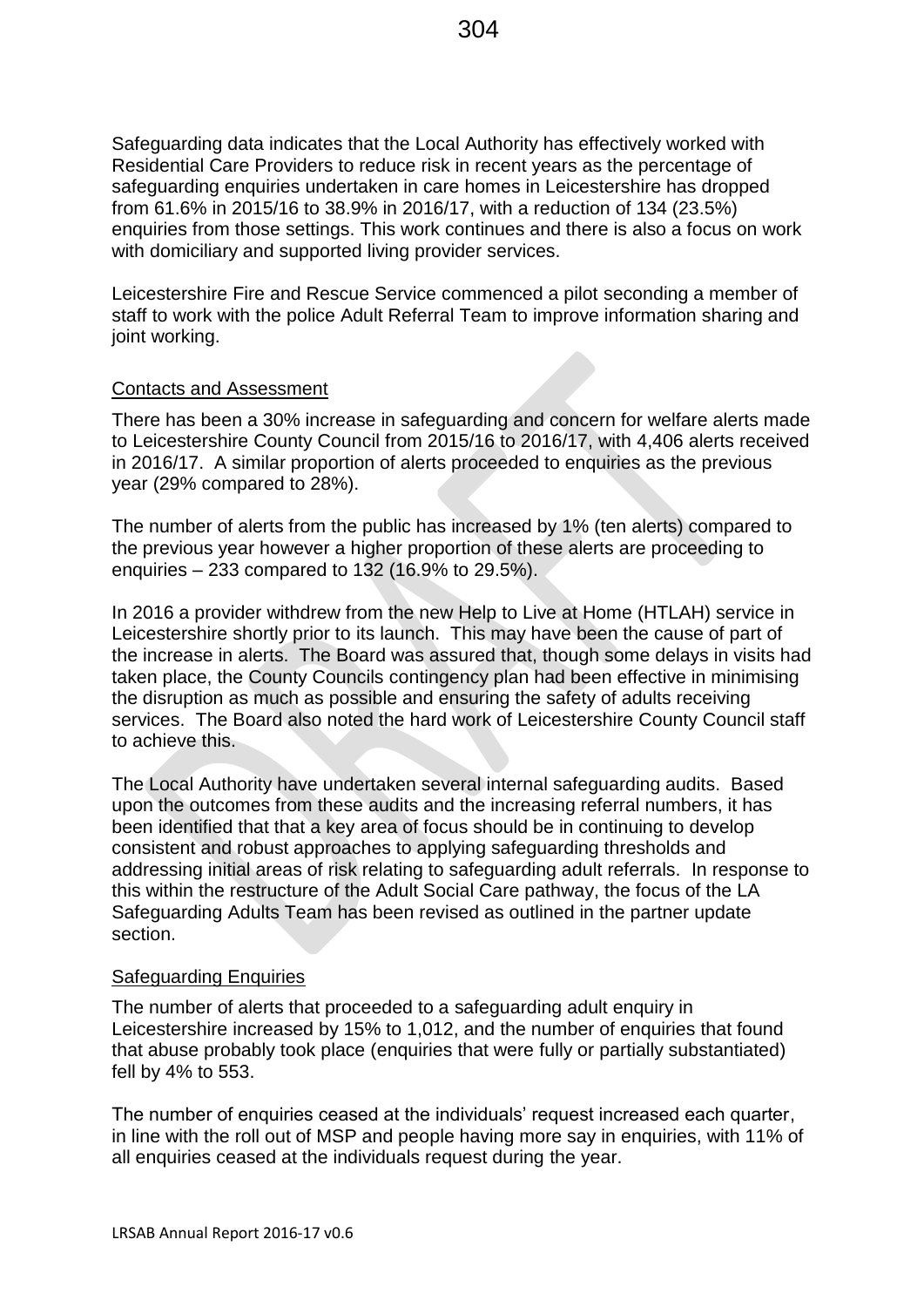There has been a significant increase in the proportion of enquiries within community settings rather than residential settings from 40% to 66% within community settings in 2016/17.

The three main types of abuse across all enquiries in Leicestershire were Physical Abuse, Emotional Abuse and Neglect & Omission, with notable decreases in Neglect & Omission and notable increases in Financial Abuse, Domestic Abuse and Self-Neglect.

There has been ongoing work between Leicestershire County Council, UHL and LPT Safeguarding Teams since June 2015 when the Local Authorities became responsible for oversight of safeguarding enquiries where alleged abuse or neglect has occurred in in-patient settings.

Since the commencement of this responsibility there have been some issues in relation to low referral numbers, and measures have been put into place to try and address this. This has included clear oversight guidance being put in place, led by Leicestershire County Council, regular joint threshold application meetings and independent investigation by the Local Authority in some enquiries.

The Council, working with Leicester City Council, has also facilitated training for LPT Unit Managers and Patient Safety Teams around safeguarding thresholds which has been well received and further sessions are planned. There has been some increase in referral numbers this year; however, numbers remain lower than expected so this work will continue and the issue has been escalated to the Safeguarding Adults Board for ongoing monitoring.

### Implementation of Making Safeguarding Personal (MSP)

The Leicestershire County Council MSP action plan, developed in June 2016, was almost complete by the end of the year. To support staff to embed the principles of MSP in safeguarding practice there have been over twenty training sessions delivered within the Council to staff and managers. Changes to the council's case management system also support staff to evidence this in case recording.

The changes support the Local Authority and SAB to more easily audit whether outcomes of people involved in safeguarding enquiries are being achieved and whether individuals felt involved and informed within the enquiry. Multi-agency actions have been taken forward through the Leicester, Leicestershire & Rutland (LLR) SAB MSP Task and Finish Group. More information on this can be found in the Business Plan Priority section on Making Safeguarding Personal.

The SAB has been able to review data regarding views of people involved in enquiries for the first time this year. Through the year an increasing proportion of people were asked about the outcomes they wanted from the enquiry, from 58% in the first quarter of the year to 71% in the last quarter and there was an 18% increase in the numbers of cases where outcomes were recorded.

The desired outcomes were achieved (fully or partly) in 95% of enquiries throughout the year.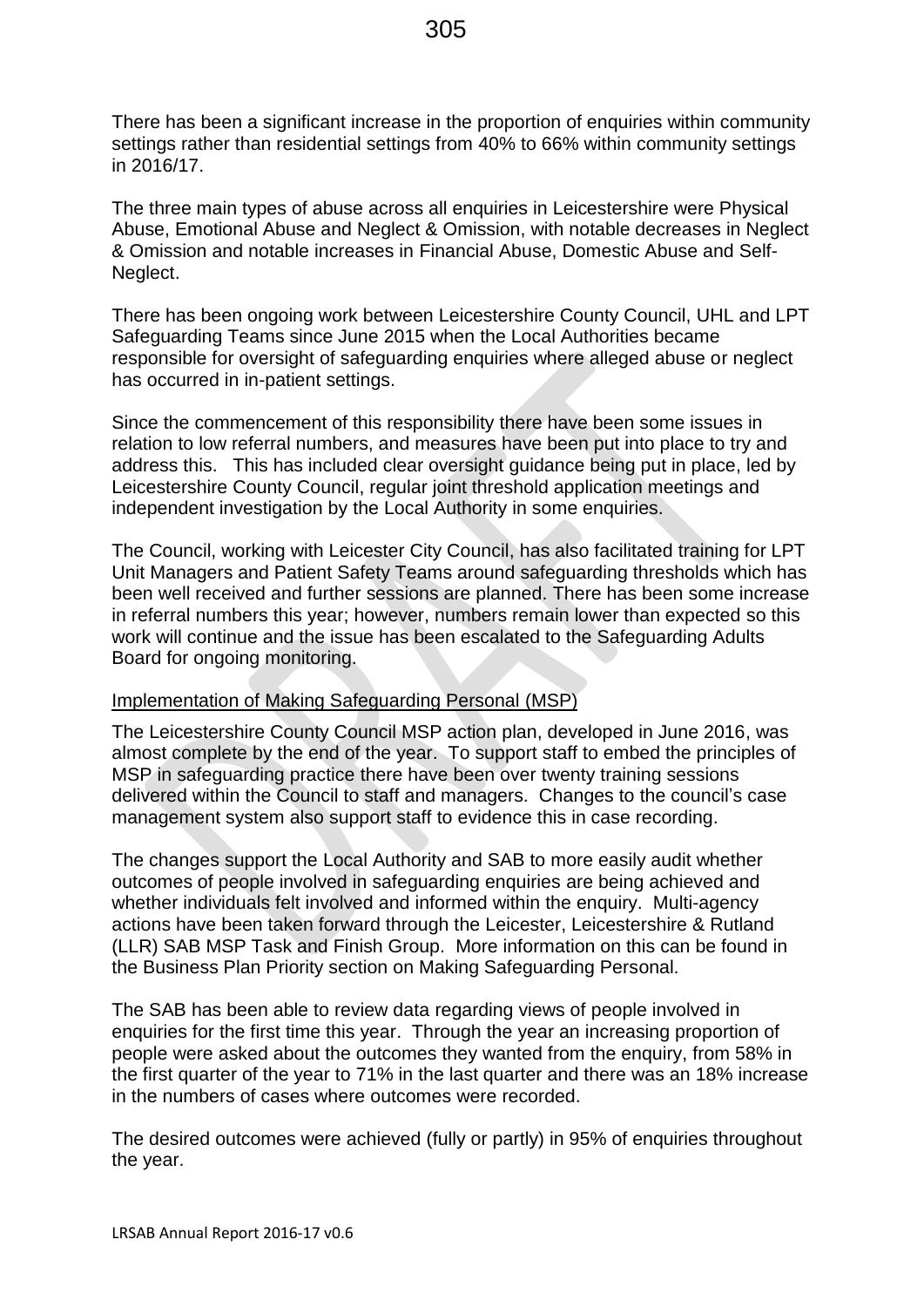The SAB multi-agency audit regarding MSP found there was good progress in Leicestershire with regard to embedding these principles in practice. The findings of this are outlined in more detail in the Challenge & Assurance section of this report.

LRSAB Annual Report 2016-17 v0.6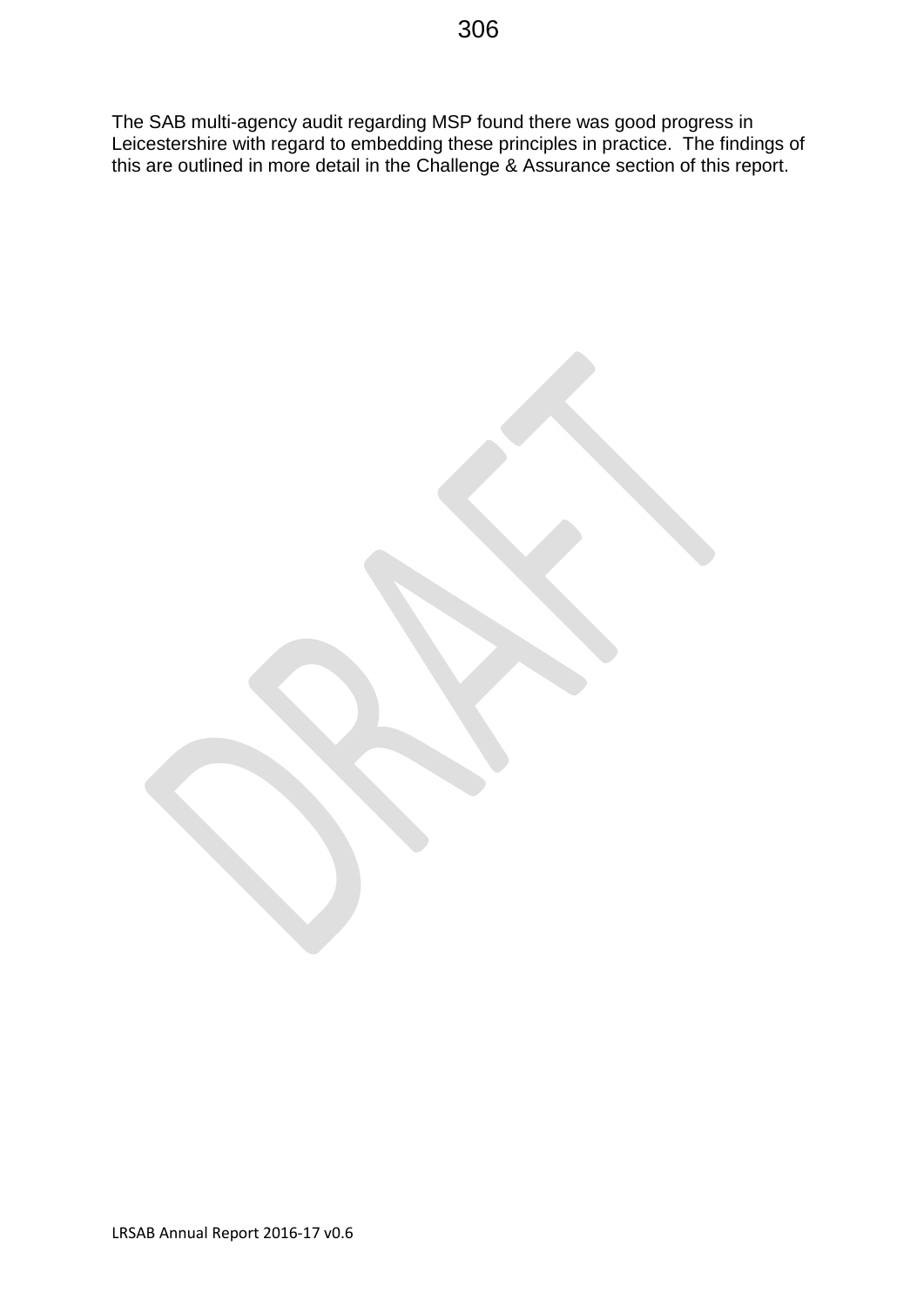### **Safeguarding Adults in Rutland**

From its scrutiny, assurance and learning work the Leicestershire and Rutland SAB assesses that organisations are working well together in Leicestershire to safeguard adults with care and support needs.

This section provides a detailed overview of the performance information and activity in Rutland regarding Safeguarding Adults.

### Prevention activity

The Council report that prevention is embedded within the Adult Social Care and Safeguarding approach in Rutland.

A peer review of Rutland Adult Social Care in March 2017 particularly noted the "focus on non-eligible citizens and developing approach to working with those people who have been institutionalised historically", within an overall "excellent offer to the people of Rutland" where "outcomes are good."

Rutland County Council has embedded a new Adult Social Care role, Assistant Care Manager (ACM), within the Prevention and Safeguarding Team who can provide time limited and person centre outcomes for those adults who are deemed at risk of being re-referred as a Safeguarding Adult's enquiry. This service is non-meanstested to encourage those at risk of self-neglect to engage with support.

This approach has contributed to a reduction in referrals to the long-term team with less than 10% of all new contacts transferred for long term intervention.

Leicestershire Fire and Rescue Service commenced a pilot seconding a member of staff to work with the police Adult Referral Team to improve information sharing and joint working.

### Contacts and Assessment

Rutland has seen a slight reduction in safeguarding cause for concern alerts compared to the previous year (29), but a significant (171%) increase in alerts from the public (24 to65) and a similar proportion of public alerts become enquiries as the previous year (13% compared with 16%).

All cause for concern alerts in Rutland are screened and triaged through the single point of contact. If threshold for a formal investigation is met then they are allocated within 24 hours to workers across the three teams in Adult Social Care.

The Local Authority's Prevention and Safeguarding Team operate a duty function provided by Adult Social Care practitioners. This allows for immediate engagement with the adult at risk. All assessments and safeguarding documentation require management oversight prior to sign off so all work is scrutinised to promote best practice.

The Multi-Agency Audits carried out during the year evidenced positive practice in Rutland in relation to application of safeguarding thresholds recorded on the contacts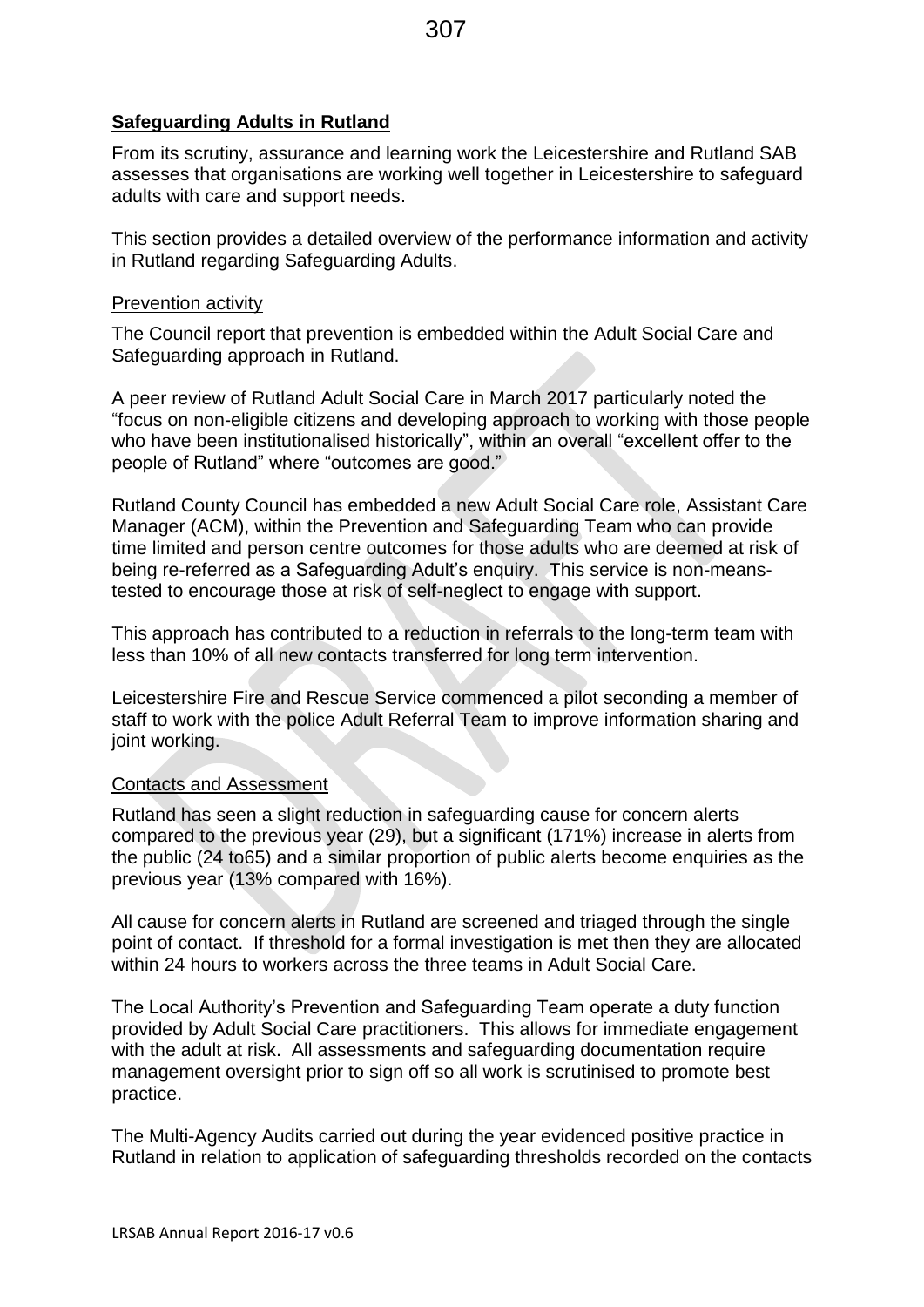and evidenced Making Safeguarding Personal (MSP) and Adult at risk outcomes being recorded throughout contact and assessment.

### Safeguarding Enquiries

The number of safeguarding enquiries carried out in Rutland has increased by 71% to 77 in 2016/17. Just over a third (34%) of all enquiries found that abuse probably took place (enquiries that were fully or partially substantiated), this compares with just under half (44%) of the 45 enquiries in 2015/16.

The number of enquiries ceased at the individuals' request increased each quarter, in line with the roll out of MSP and people having more say in enquiries, with 12% of all enquiries ceased at the individuals request during the year.

There has been a continued increase in the proportion of enquiries within community settings rather than residential settings from 53% in 2015/16 to 72% within community settings in 2016/17.

The two main types of abuse in enquiries were Financial Abuse and Neglect & Omission. Domestic abuse is becoming more common.

The County Council have made significant changes to their case management system during the year to enable better capture and recording of the views and wishes of those involved in safeguarding enquiries in line with the principles of the Mental Capacity Act and to ensure that risk is appropriately assessed and managed within the enquiry.

The council's learning approach with safeguarding Continuous Professional Development (CPD) sessions for all Adult Social Care practitioners and integrated Health colleagues supports good safeguarding enquiry processes.

### Implementation of Making Safeguarding Personal (MSP)

The SAB has been able to review data regarding views of people involved in enquiries for the first time this year. Through the year, an increasing proportion of people were asked about the outcomes they wanted from the enquiry, from 50% in Q1 to 100% in Q4 and there was an increase in the numbers of cases where outcomes were recorded.

The desired outcomes were achieved in a large majority (94%) of enquiries throughout the year.

Rutland County Council has made changes to its Safeguarding Adults information system to include mandatory sections on the wellbeing principles and outcomes and MSP, which have supported the embedding of these principles and recording and evidencing of outcomes. Personalisation surveys are completed at the end of the safeguarding episode and record the adult's satisfaction with the process.

MSP has been embedded throughout training and guidance within Rutland including within

Rutland County Council Safeguarding Guidance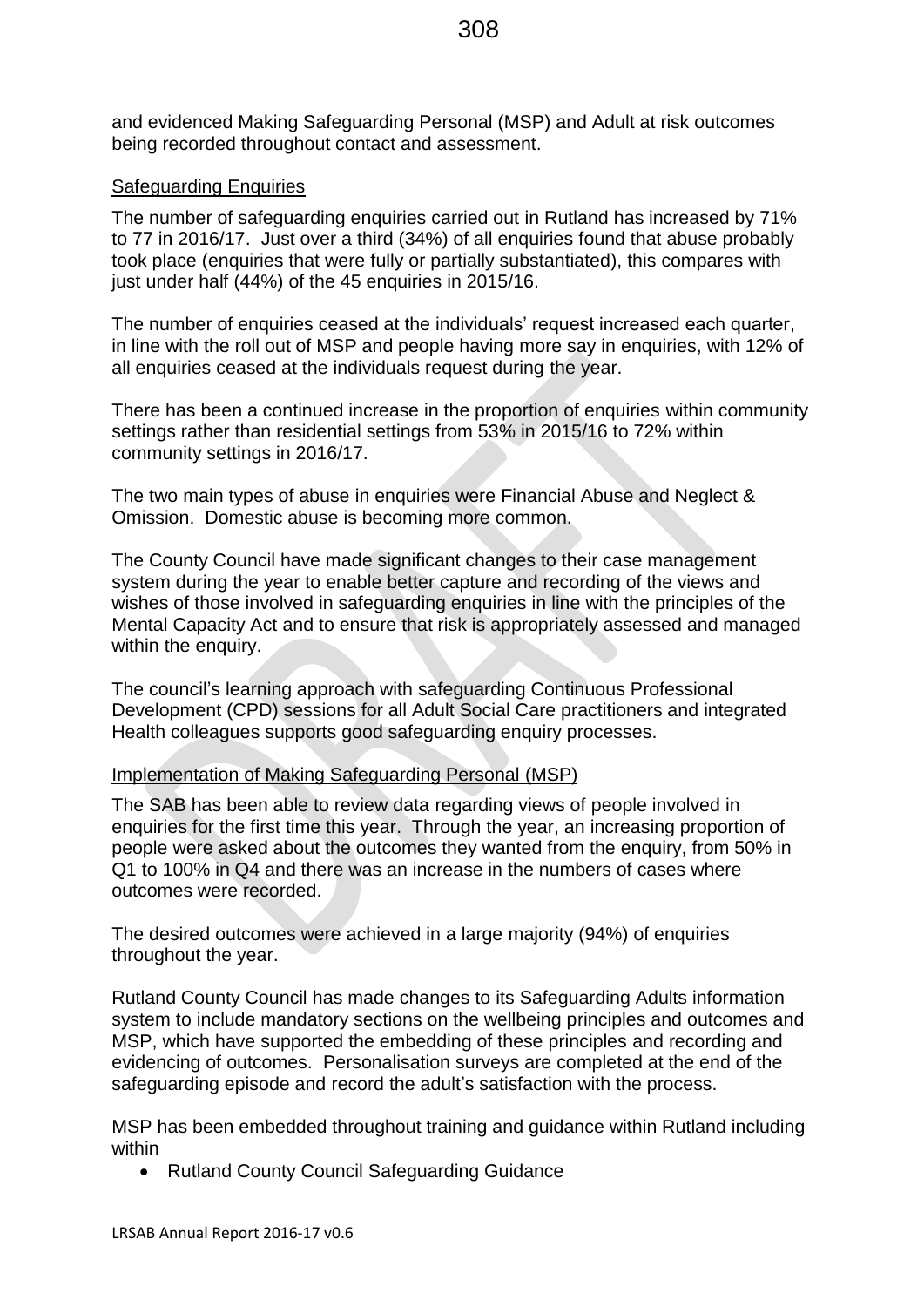- New Starter Induction training
- The E-Learning module on safeguarding adults for all new starters.

The Peer Review of Rutland Adult Social Care found that the positive journey towards greater personalisation was evidenced in case examples, case audit and the values of the members of the workforce that the reviewers met. Rutland have used the East Midlands Safeguarding Adults Network Regional Benchmarking Tool and the ADASS Temperature Check to assess progress on

embedding MSP, comparing favourably in these with positive outcomes.

The SAB multi-agency audits during the year have found Rutland County Council to be clearly undertaking and evidencing MSP principles with no recommendations to change practice.

In addition to these independent audits, RCC have recently developed a Quality Assurance Framework that allows staff to undertake structured reviews of casework, which includes reviewing the case from a MSP perspective as a standard in all audits to ensure MSP is embedded into general practice and identify opportunities for improvement.

MSP is a core agenda item on the monthly Continuing Professional Development (CPD) sessions conducted with the RCC ASC teams and the council is looking to promote MSP at the Learning Disability Forum.

Rutland County Council are looking to commission training for providers to promote personalisation through the use of commissioning and direct payments.

Multi-agency actions have also been taken forward through the SAB Task and Finish Group. More information on this can be found in the Business Plan Priority section on Making Safeguarding Personal.

### Transforming Care

As part of the LLR Transforming Care programme Rutland County Council are embedding Positive Risk Behavioural Support with a focus on supporting Service Users, providers, transfer of care services and lessening the impact of behaviours that challenge, thereby supporting the management of risk.

- Accessible Information has been embedded in the Councils' case management system which considers preferred communication format in relation to initial contacts taken via the Prevention and Safeguarding Team.
- Promoted awareness with specialist workers by attending workshops and training events
- Promoted awareness across SEND and Children's services on Transforming Care Agenda and safeguards
- The use of the Admittance Avoidance Register has promoted prevention work and joint working with health.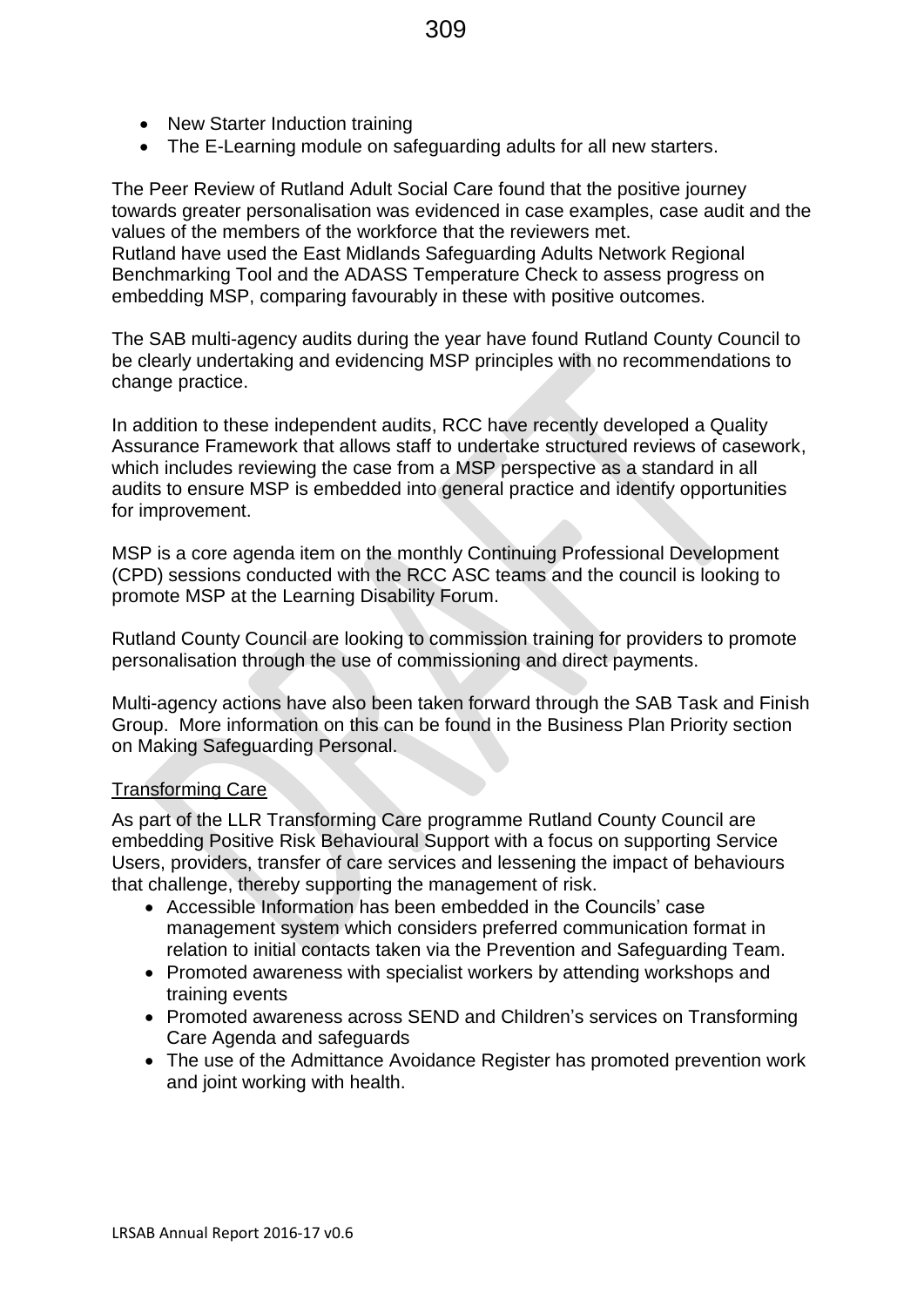### **Safeguarding Adults across Leicestershire and Rutland**

The Police have seen a 66% rise in the number of adult safeguarding referrals they have made across Leicester, Leicestershire & Rutland to nearly 13,000. It is believed this is related to greater recognition of vulnerability by frontline officers, following training.

### Mental Capacity Act, Deprivation of Liberty Safeguards (MCA, DoLS)

The Mental Capacity Act, Deprivation of Liberty Safeguards (MCA, DoLS) provide a legal framework around the deprivation of liberty designed to protect the interests of vulnerable adults without the capacity to consent to care and treatment.

The DoLS service is hosted by Leicestershire County Council on behalf of Leicestershire and Rutland.

Following the significant increases in previous years, referrals for DoLS in Leicestershire & Rutland continued to increase from 3,395 in 2015/16 to 3,944 in 2016/17. Referrals have increased across all settings. Care homes are the main source of referrals (2,849), though referrals from private hospitals doubled from 55 (2015/16) to 106 (2016-17).

The increase, in part, is due to proactive work by the DoLS service and the Safeguarding and Compliance teams in Leicestershire and Rutland, with care providers and hospitals, and the number of providers and hospitals with no or low referrals has reduced.

Referral rates in Leicestershire and Rutland have remained high in comparison with other areas, which is identified as a result of careful interpretation of case law and good stakeholder relationships. Despite this and the proactive work mentioned, it is considered that the number of referrals does not represent the number of people who should have a DoLS assessment, given the number of care homes and hospital beds in Leicester, Leicestershire and Rutland.

As reported last year, additional financial resource to support the extension of this service to cope with the demand has been provided by the Local Authorities. At the end of March, the service had 14.5FTE (Full Time Equivalent) Best Interest Assessors, 10 more than in 2015/16 and are recruiting to have a team of 19.

The increase in resource has resulted in a reduction in the size of the waiting list, from 1,897 at the end of March 2016 to 973 at the end of March 2017. This included 784 urgent assessments in Leicestershire and 24 urgent assessments in Rutland that were outstanding. Most assessments have a wait of at least nine days.

There has been an increase in Paid Advocates (Paid Persons Representative [PPR]) from 15% of cases to 40% of cases following case law in 2016. Leicestershire have devised what is thought to be the first procurement framework nationally to ensure service users have access to a diverse range of PPRs. Due to the national increase in demand, Leicestershire have revised the frequency of visits in certain circumstances to release capacity within the current PPR providers.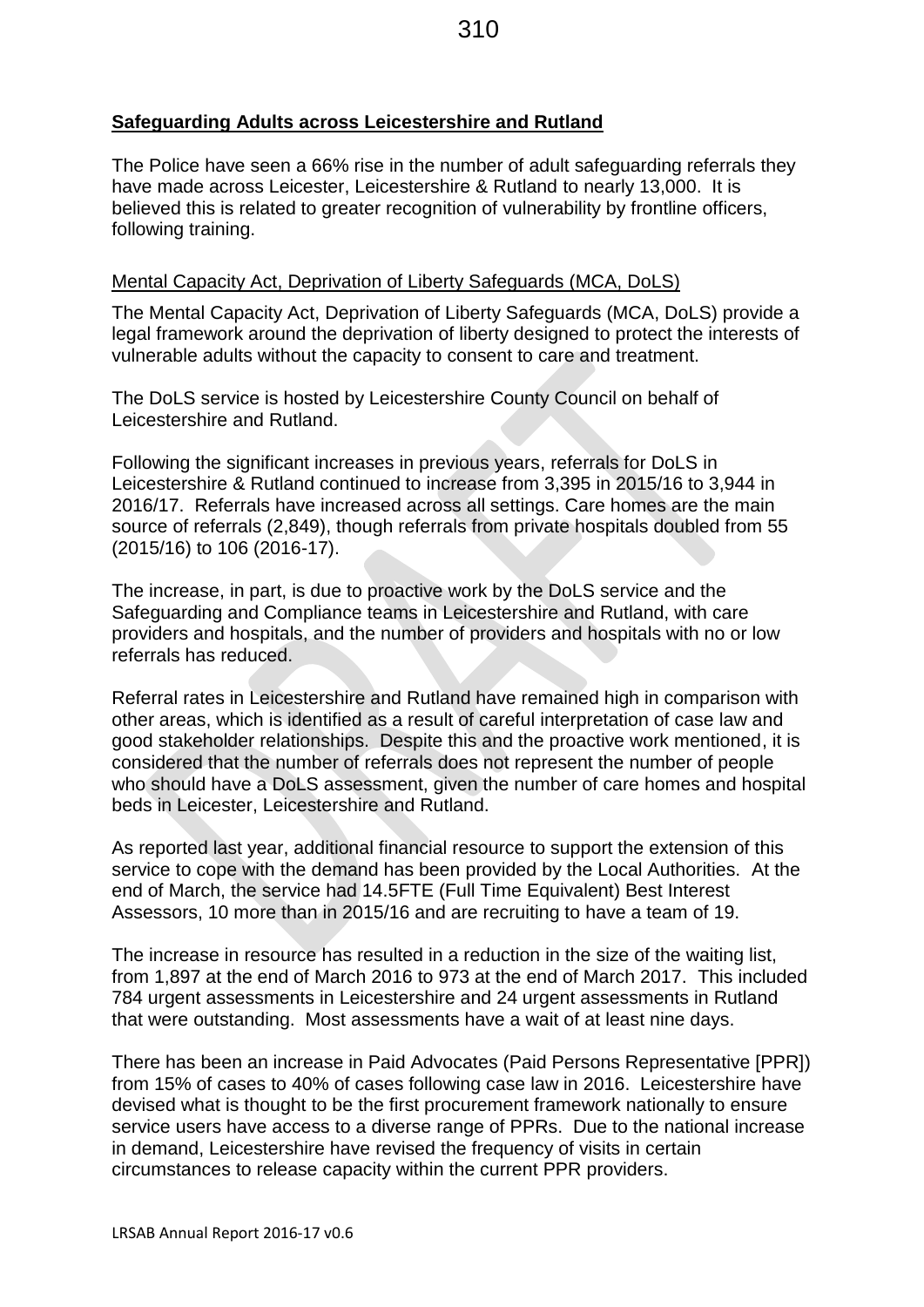Guidance continues to change and the Law Commission has recently given formal feedback from its review of the legislation and proposed new Liberty Protection Safeguards.

### Transforming Care

Transforming Care is focussed on making sure there is the right support for people to be discharged from inpatient hospital care and helping people who are at risk being admitted. This incorporates learning from national reviews and includes working towards the minimal number of arrangements where people are placed or receive their support out of the Leicestershire and Rutland area.

An on-line Risk Admission Avoidance register was introduced locally in January 2016 and has resulted in many more people (increased from five at the end of December 2015 to 78 in January 2017) identified as at risk of admission to inpatient settings due to their learning disability or autism and receiving support to prevent unnecessary admission.

The Safeguarding Board reviewed progress on the Transforming Care Plan and safeguarding impact during the year and noted that:

- Progress on reducing the number of inpatients was behind the planned schedule
- There is a broad level of support in place for people at risk of admission
- Procedures to prevent unnecessary admission into inpatient settings: Care Treatment Review and Blue Light meetings are preventing unnecessary admissions (63 across Leicester, Leicestershire and Rutland in the year to May 2017)
- A lack of appropriate accommodation for people waiting to be discharged from in-patient settings is a key risk to progress in providing appropriate and effective care and support.

The Board will continue to seek assurance regarding how this programme is supporting safeguarding of people with care and support needs, particularly with regard to learning disability and autism.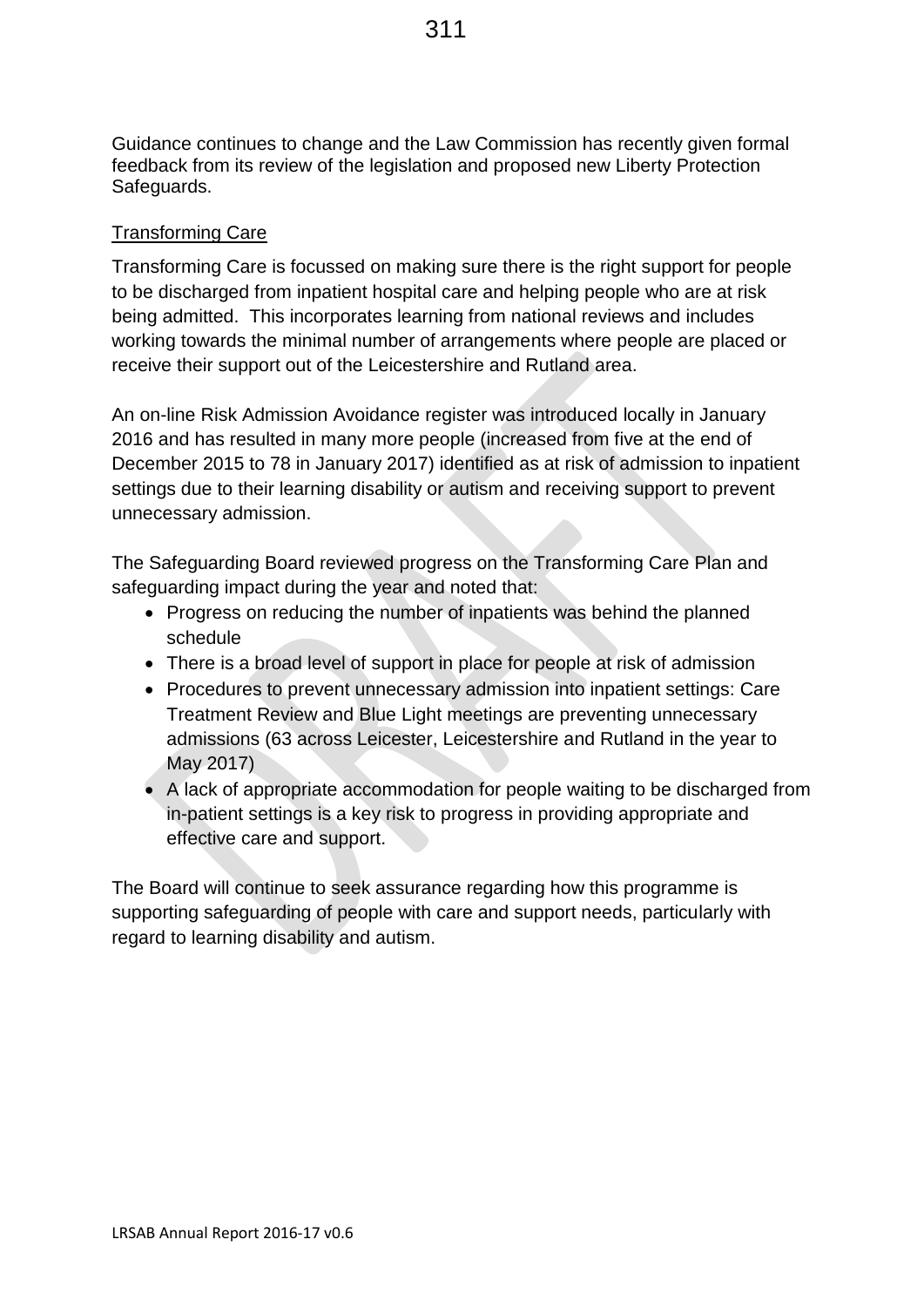# **Business Development Plan Priorities**

**SAB Priority 1 – Build community safeguarding resilience and be assured that people living in the community who may be experiencing harm or abuse are aware and know how to seek help**

# **We planned to…**

- Survey public understanding of safeguarding adults (abuse and harm)
- Initiate campaigns including awareness raising process
- Analyse existing referral information and data to understand the trajectory of contacts from the public and conversion to referrals
- Identify strategies and approaches to build resilience and raising safeguarding awareness

# **We did…**

- Produced awareness publicity on adult safeguarding and distributed this through partners and community locations across the country.
- Carried out campaigns on financial scams with specific work with Social Care staff in Leicestershire.
- Reviewed data on contacts from the public and conversion of these to referrals was included in the dataset through the Safeguarding Effectiveness Group (SEG) of the Board.
- A piece of work was carried out in Leicestershire regarding alerts to Trading Standards regarding scams which found 40% of these were known to Adult Social Care.

# **The impact was…**

- An increase in alerts from the public in both Counties, more significantly in Rutland (212% increase from 24 to 75).
- In both areas the number of enquiries that arose from alerts from the public increased.
	- In Leicestershire there were 233 compared to 132, conversion rate of 30% compared to 17% the previous year.
	- In Rutland there were 10 compared to 4, conversion rate of 13% compared to 16% the previous year.

# **Further work required…**

• Further work is required to understand understanding and awareness regarding adult safeguarding in the public. This will be considered within the forward Board Priority on Prevention.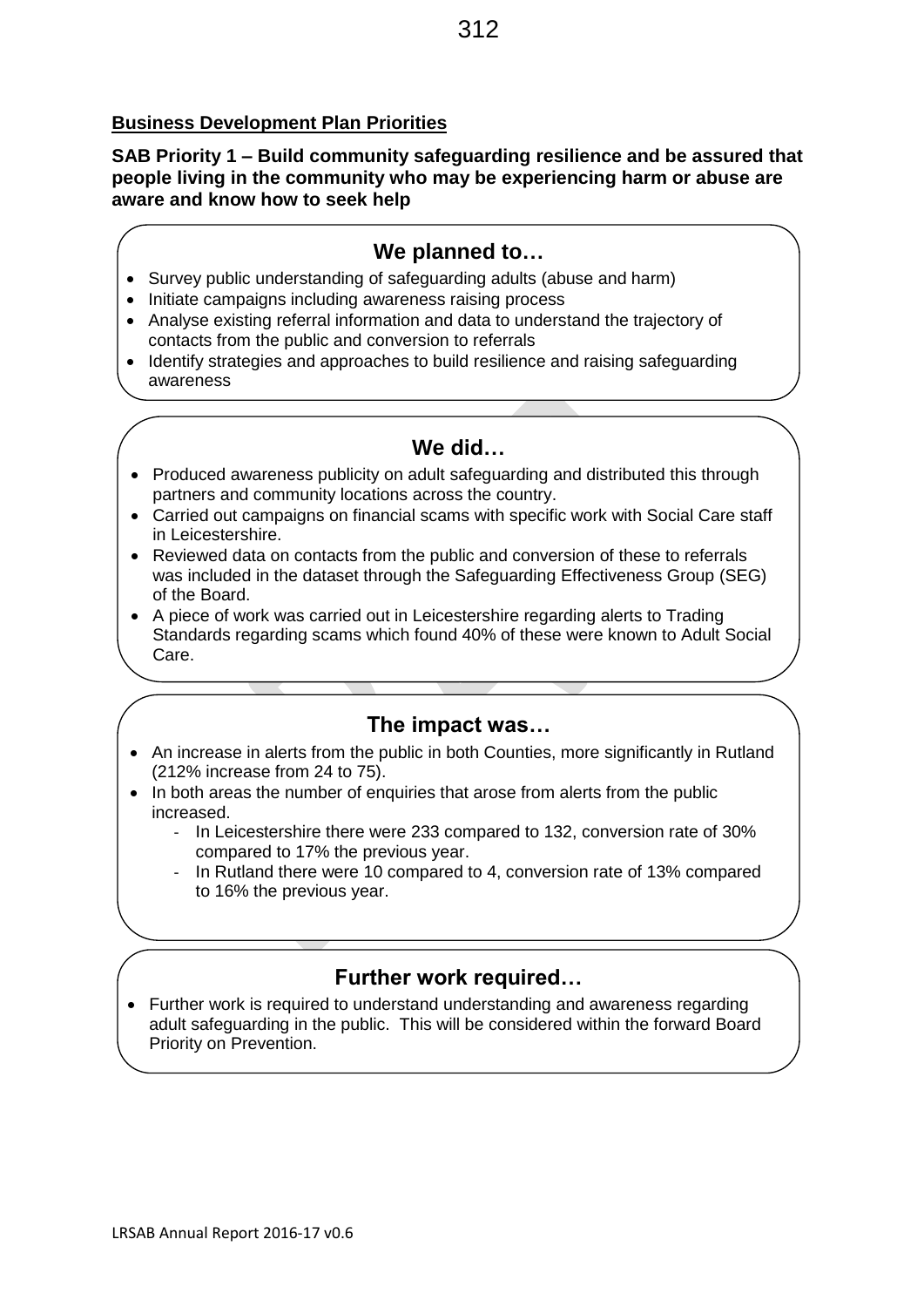### **SAB Priority 2: Be assured that thresholds for Safeguarding Adult alerts are appropriate, understood and consistently applied across the partnership**

# **We planned to…**

- Test out, through case audits, how thresholds are currently applied
- Ensure the updated document is available to staff
- Continue to monitor the number of Safeguarding cause for concern alerts from Health providers raised with the Local Authorities in Leicestershire and Rutland
- Develop an effective escalation procedure for staff to use regarding referrals to Adults Social Care to ensure consistent thresholds.

# **We did…**

- Reviewed the Thresholds document, published it on the SAB Procedures website and distributed Thresholds business cards to frontline practitioners across agencies providing a clear 'signpost' to the Thresholds document on the website.
- Carried out a multi-agency case audit with a focus on thresholds.
- Developed 'Guidance for the Oversight Process of 'Section 42' NHS Safeguarding Enquiries in Leicester City, Leicestershire and Rutland', with implementation supported by training and regular operational meetings between health agencies and Local Authorities.

# **The impact was…**

- There is now consistent reporting on alerts to the Safeguarding Effectiveness Group (SEG).
- The number of alerts from Health providers to the Local Authorities has increased by around 50% compared to the previous year, from 79 to 123 in Leicestershire, and from 21 to 29 in Rutland, though the numbers dropped off at the end of the year after an initial increase.

- Data on referrals, including from Health providers, suggests that there may still be elements of under-reporting and over-reporting into Adult Safeguarding in some areas. Therefore, Safeguarding Adult Thresholds will continue as a priority into 2017/18.
- Cause for concern alerts from different sources will continue to be analysed and the dataset to the SEG will be revised to include:
	- The total number of cases received by Health Safeguarding Teams and subsequently discussed at the meetings between Adults Social Care and Health providers
	- The number of cases which met the higher level or serious safeguarding concern and result in enquiries
	- How many of the enquiries were substantiated.
- The Board will continue to review progress with regard to oversight of Section 42 NHS safeguarding enquiries.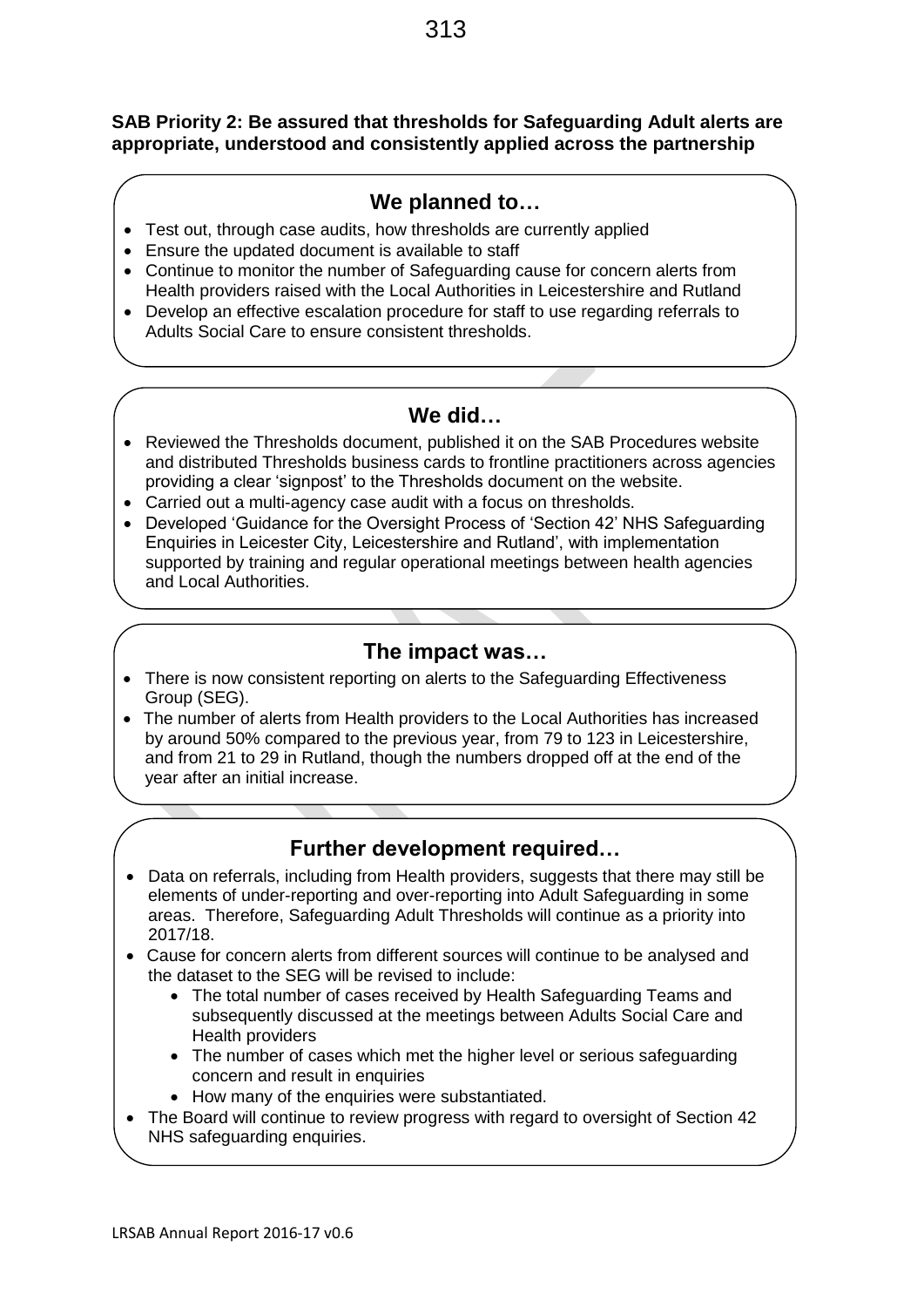**SAB Priority 3: Champion and support the extension of Making Safeguarding Personal (MSP) across the Partnership and secure assurance of the effectiveness of multi-agency processes/working and evidence of positive impact for service users**

# **We planned to…**

- **Preparing the Workforce:** Ensure all agencies involved in safeguarding enquiries to have a clear plan of how MSP principles will be embedded in practice within their agency.
- **Embedding MSP Principles in Practice:** Ensure Safeguarding Adults Reviews (SARs) include consideration of how MSP principles were applied in each case. Consider and make any amendments required to Multi-Agency Policy and Procedures and internal processes. Keep informed of Local, Regional and National multi-agency picture relating to MSP.
- **Measuring Effectiveness:** Collate information to give assurance of the effective embedding of MSP principles in practice.
- **MSP Tasks Relating to Provider Services:** Raise awareness of MSP principles within provider services in Leicester, Leicestershire and Rutland and their role within this.
- Identify how the SAB will support provider services in addressing workforce development needs relating to embedding MSP principles in safeguarding practice.
- Evaluate and review how provider services are supporting individuals within safeguarding enquiries in line with MSP principles.

# **We did…**

- **Preparing the Workforce:** Undertook a Deliberative Inquiry at L&R SAB to ensure all agencies are aware of the requirement and signed up.
- Assessed and challenged each agencies implementation of MSP.
- Communicated MSP principles with the Independent and Voluntary sectors through briefings and Trainers Network.
- **Embedding MSP Principles in Practice:** Added MSP questions as a standing item to the Terms of Reference for Safeguarding Adult Reviews.
- Completed the Association of Directors of Adult Social Services (ADASS) MSP Temperature Check.
- Added a section on MSP to Multi-Agency Policies and Procedures (MAPP).
- Added a library of MSP tools to the Board's website, with links from the MAPP.
- **Measuring Effectiveness:** Carried out a Multi-Agency audit process regarding MSP with Leicester City SAB, including active safeguarding enquiries to ensure feedback from the individual.
- **MSP Tasks Relating to Provider Services:** Presented on and discussed MSP with representatives from a number of provider services through the Trainers Network and the EMCARE Annual Conference in March 2017.
- $\bullet$  Included MSP as a topic in the SAB Safeguarding Effectiveness Workshop Supporting Care Providers in March 2017.
- The Leicestershire Social Care Development Group (LSCDG) and Learning and Development reviewed current multi-agency safeguarding training to ensure MSP principles are reflected.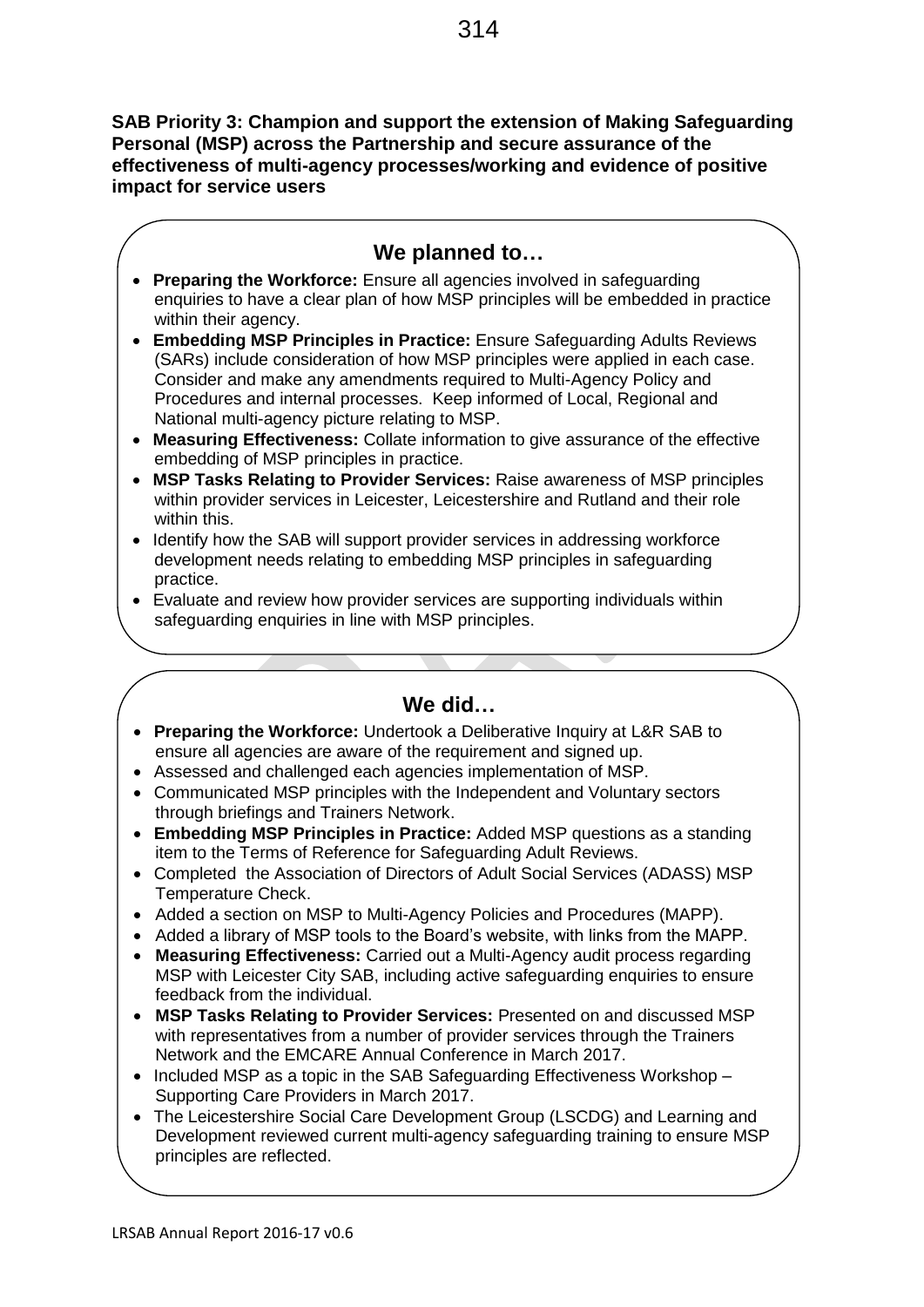# **The impact was…**

- The number of cases where desired outcomes were asked and where those outcomes were met increased through the year in Leicestershire and Rutland.
- There was an increase in the proportion of service users reporting that they feel safe and that services have made them feel safe in Leicestershire and Rutland, and an increase in the proportion that feel they have control over their daily lives in Leicestershire.
- The live and case file audit found that the practice of the workers observed or spoken to was in line with MSP principles and workers were positive about the principles of MSP.
- The audit also found that on the whole people are being kept involved and informed within the enquiries, and effective work to engage people in understanding enquiries can gain agreement to continue.
- The ADASS MSP Temperature Check identified that Local Authorities and the Police have made significant progress on embedding MSP in many areas. University Hospitals of Leicester (UHL) have embedded this in a proportional way, and further support for development was required for the Clinical Commissioning Groups (CCGs).
- ADASS and the Local Government Association (LGA) expressed interest in the audit model used in Leicestershire & Rutland with its element of getting feedback directly from those involved in the enquiry. Leicestershire has also been asked to present the audit model to the East Midlands Safeguarding Adults Network

- As the live audits and temperature check were positive and everything had been progressed on the action plan, the work of the Task and Finish Group was completed by the end of the year.
- All future SAB multi-agency audits will incorporate MSP to test that MSP principles remain embedded, and the SAB will continue to seek assurance and support practice development regarding MSP as part of core business
- The MSP tool library on the SAB website will continue to be updated.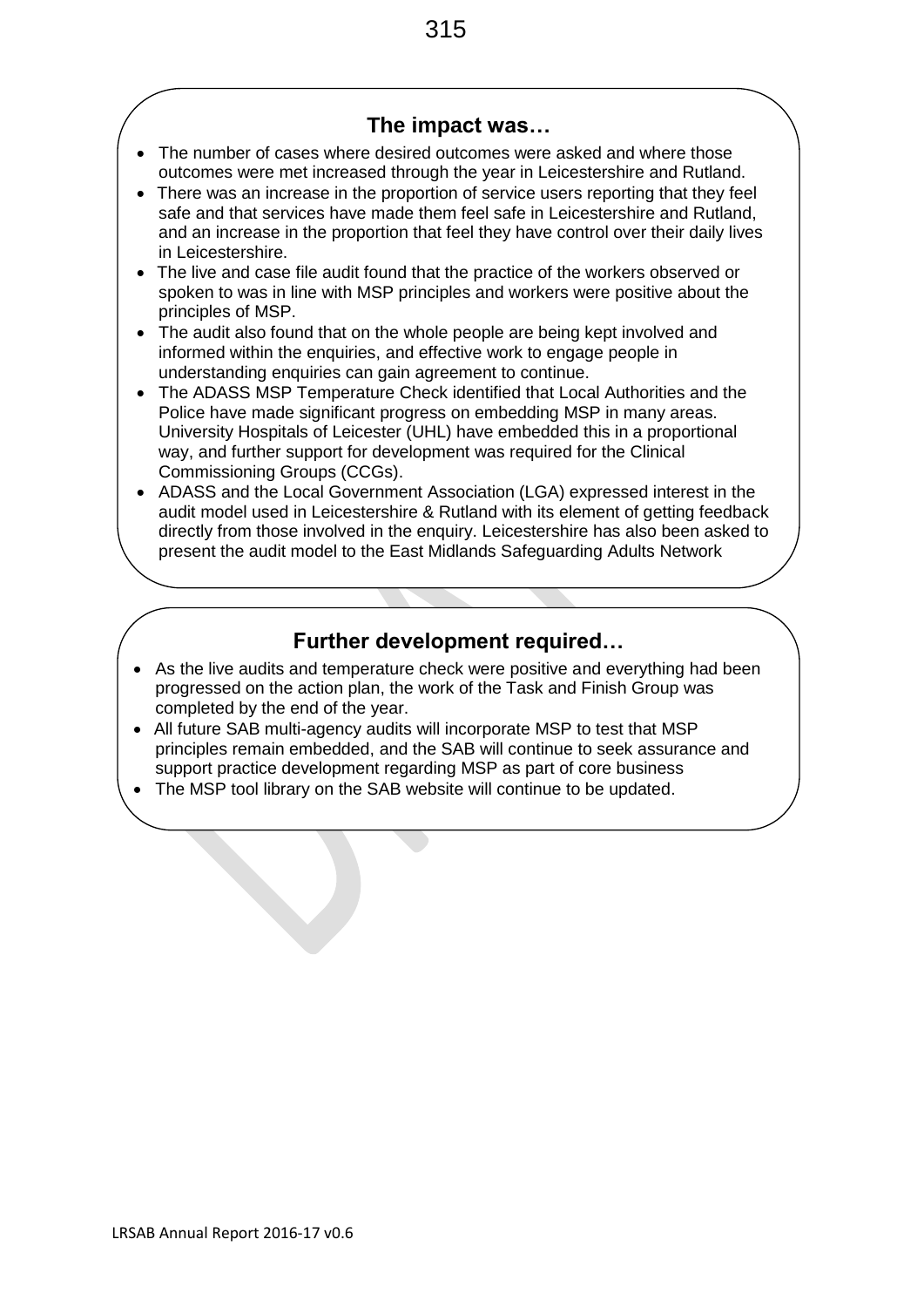### **SAB Priority 4: Assure robust safeguarding in care settings – including health and social care at home, residential and nursing care settings**

# **We planned to…**

- Clarify safeguarding frameworks in both Care Home and Domiciliary Care settings and secure assurance that there is appropriate practice guidance in place
- Review Quality Assurance and Performance Management Framework to test effectiveness of safeguarding in care settings to include home care settings
- Identify any workforce development requirements to support improved quality and performance and be assured that this is delivered
- Assess and analyse current data to establish a targeted response to awareness raising and training needs.

# **We did…**

- Updated the Performance Reporting Framework (PRF), monitored by the Safeguarding Effectiveness Group (SEG), with new indicators under this Priority to ensure that relevant data is collected
- Reviewed the Care Homes training matrix used by the CCG, CQC and Local Authorities to check compliance.
- Ran a Safeguarding Workshop for residential and community care providers in March 2017 attended by 52 participants from the Adult Sector workforce, including Independent Providers, Contracting and Compliance Officers, Safeguarding Leads and Quality and Assurance Leads. The workshop provided input to providers on key areas regarding safeguarding and provided a forum for providers, the Local Authorities and the Board to identify ways to improve safeguarding practice together. The topics covered included: Developing your competency; Provider Role in Safeguarding Enquiries; Thresholds; and Making Safeguarding Personal.

# **The impact was…**

- The SAB has a fuller picture of safeguarding issues in care settings including health and social care at home, care home and nursing care settings.
- A significant reduction in safeguarding enquiries in residential settings in both Leicestershire and Rutland, alongside a slight reduction in the proportion of enquiries that were fully or partially substantiated in those settings.
- The provider workshop identified ways in which the providers, Local Authorities and the SAB can work together to improve practice when safeguarding concerns are identified:
	- The importance of continual two way feedback throughout the enquiry between the provider and Local Authority
	- Introduce more descriptive enquiry outcomes to inform current practice and future risk
	- Build familiarity with the Thresholds Guidance to aid decision making
	- Attend appropriate training to develop competence and confidence.

- Potential data sets regarding domiciliary care settings will be considered by the Safeguarding Effectiveness Group (SEG) for the 2017/18 performance framework.
- Follow up progress with providers and the Local Authorities on ways forward agreed at the workshop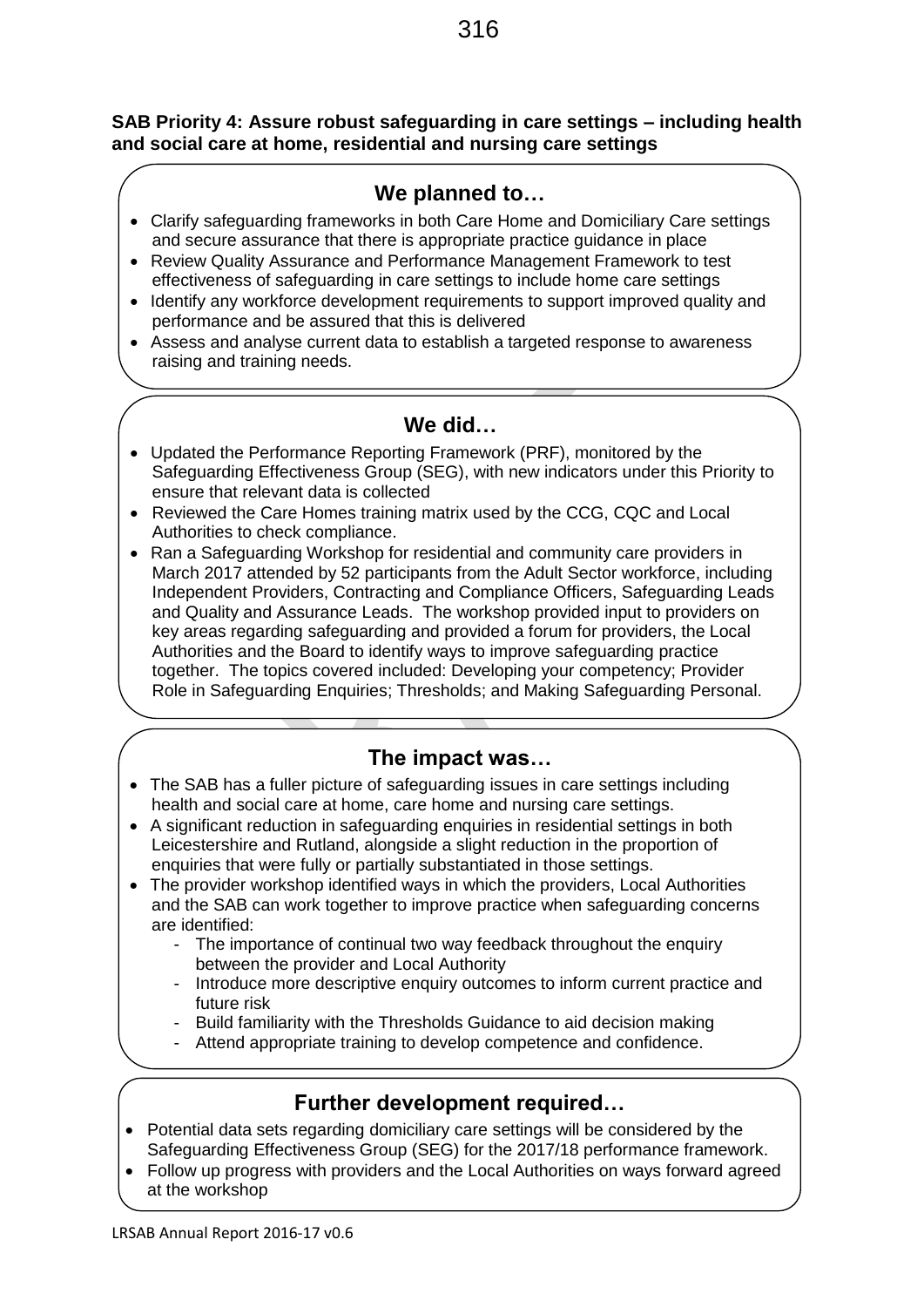In addition the LRLSCB shared three priorities for development and assurance with the LRSAB:

### **LSCB / SAB Priority 1: To be assured that there are robust and effective arrangements to tackle domestic abuse**

# **We planned to…**

- Scrutinise the new Domestic Abuse Pathway for services for victims (including children, young people and adults) ensuring it is fit for purpose and embedded across the partnership (UAVA)
- Ensure that there are effective information sharing arrangements in place to support the effective delivery of the pathway for services
- Be assured that there are effective preventative processes and intervention services in place for domestic abuse perpetrators.

# **We did…**

- Reviewed progress on the domestic abuse pathway work and domestic abuse data and identified key gaps between the capacity of Independent Domestic Violence Advocate (IDVA) services and the demands being placed upon those services.
- The work on domestic abuse pathways has identified some elements of the system where Domestic Abuse related information sharing pathways work effectively, and where there are some high profile gaps.
- The Leicester, Leicestershire and Rutland Domestic Violence Delivery Group (DVDG) has worked to develop the use of Integrated Offender Management (IOM) to reduce the harm caused by DV perpetrators.

### **The impact was…**

- Partners secured additional funding to increase IDVA services from April 2017.
- Reports of DA to the Police reduced compared to the previous year in both Leicestershire and Rutland, but referrals to MARAC increased.
- The majority of people from Leicestershire and Rutland receiving support regarding domestic abuse felt safer (88% and 98% respectively)
- Data is not yet available to measure effectiveness of the IOM approach.

- The DVDG is seeking further funding to increase the capacity of the Multi-Agency Risk Assessment Conference (MARAC) and its support functions to improve the overall response to domestic abuse across the partnership landscape.
- The Task and Finish Group were unable to complete work on the pathways, affected by complexity of pathways and capacity within agencies. This is being further considered by the Community Safety Partnerships.
- A Priority Perpetrator Intervention Tool and the CARA (Conditional Cautioning and Relationship Abuse) programme are being introduced in the area in 2017 to enhance the range of options and consistency of practice with regard to domestic abuse perpetrators.
- The LSCB will continue to monitor domestic abuse impact and further develop approaches through the joint priority on the Trilogy of Risk (Domestic Abuse, Substance Misuse and Mental Health).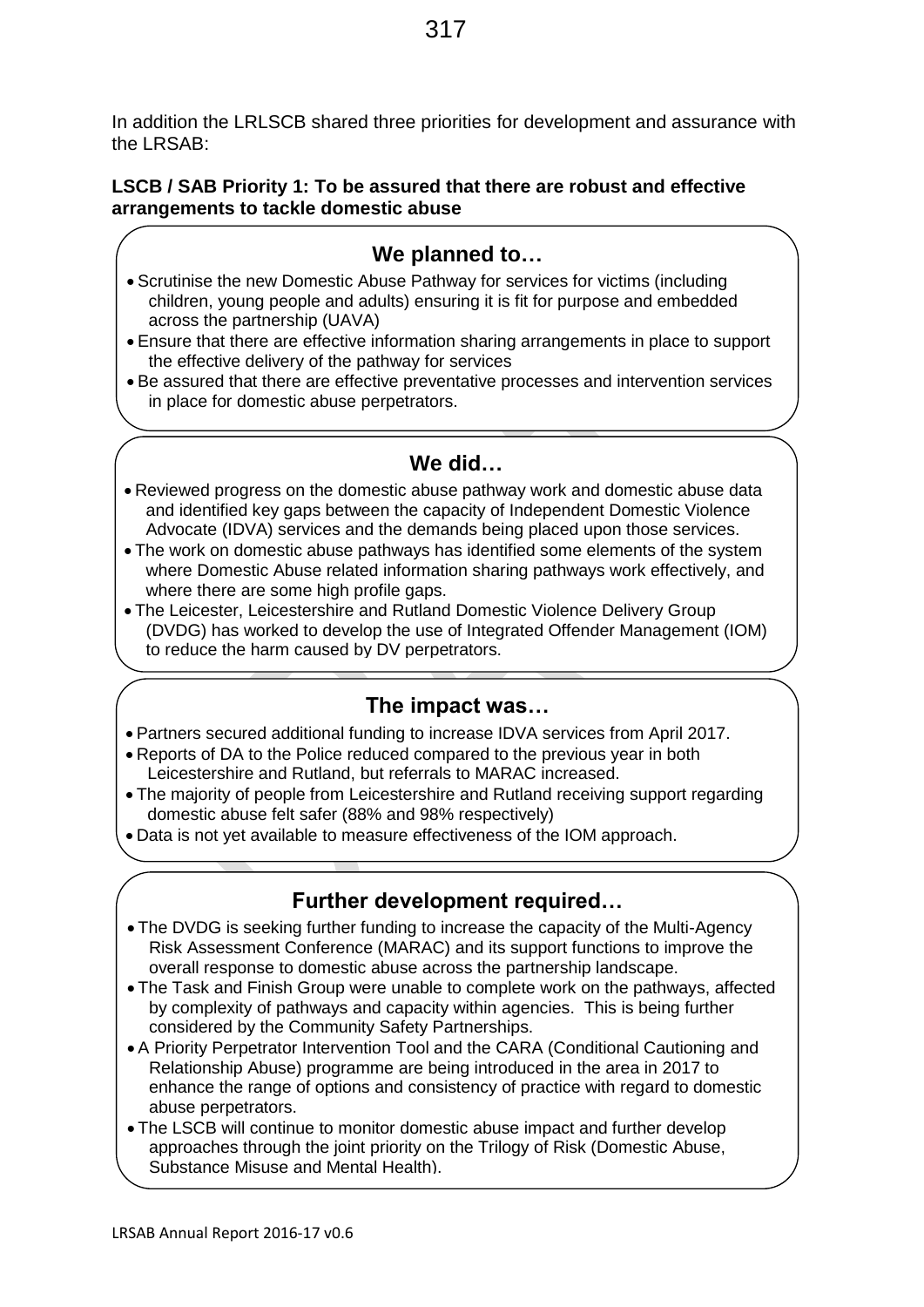### **LSCB / SAB Priority 2: To be assured that Mental Health Services incorporate robust arrangements to reduce safeguarding risk to children and adults**

# **We planned to…**

- Seek assurance from the **Suicide** Prevention Plan Strategy Group that the strategy is reducing risk
- Seek assurance that current information and resources available to children, young people and adults on **Self-Harm** are used across the LSCB and SAB partnership
- Seek assurance that the **Emotional Health and Well-being** pathway is robust and fit for purpose
- Seek assurance that the **CAMHS (Child and Adolescent Mental Health Service)** review includes improved safeguarding outcomes
- Seek assurance from agencies that their workforce, across both Children and Adult services, have an appropriate understanding of the **Mental Capacity Act and Deprivation of Liberty Safeguards (MCA DoLS)**
- Seek assurance that the **Learning Disability Pathway** includes safeguarding outcomes.

# **We did…**

- The initial plan made very slow progress due to the breadth of the scope of the priority and delay in identifying a lead to drive this forward. The plan was revised in early 2017 to gain assurance through a series of assurance questions from key agencies and partnerships leading work on these areas.
- The Board received a report on the developing Adult mental health pathways in March 2017.

# **The impact was…**

- The Board gained assurance that the Leicester, Leicestershire & Rutland (LLR) Suicide Audit and Prevention Group oversee and analyse suicide data and consider safeguarding issues within the revised Suicide Strategy and Action Plan (2017-2020).
- Safeguarding and Child Protection will be explicitly included the revised Children and Young People Mental Health Transformation Plan
- The Board gained assurance that the adult mental health pathway was robust.

- Reports to the Board on Child Mental health pathways, MCA DoLS and Transforming Care regarding Learning Disability, were scheduled for the June 2017 LSCB and SAB meetings.
- The Board has recommended that safeguarding is explicitly considered within any revisions to the Sustainable Transformation Plan (STP) within Health.
- Audit of deaths by suicide being carried out for the Child Death Overview Panel (CDOP) to come to the LSCBs Safeguarding Effectiveness Group (SEG).
- Significant further work is required to gain assurance on these areas. These have been incorporated in the Joint Business Development Plan Priority for 2017/18 on Emotional Health and Well-Being.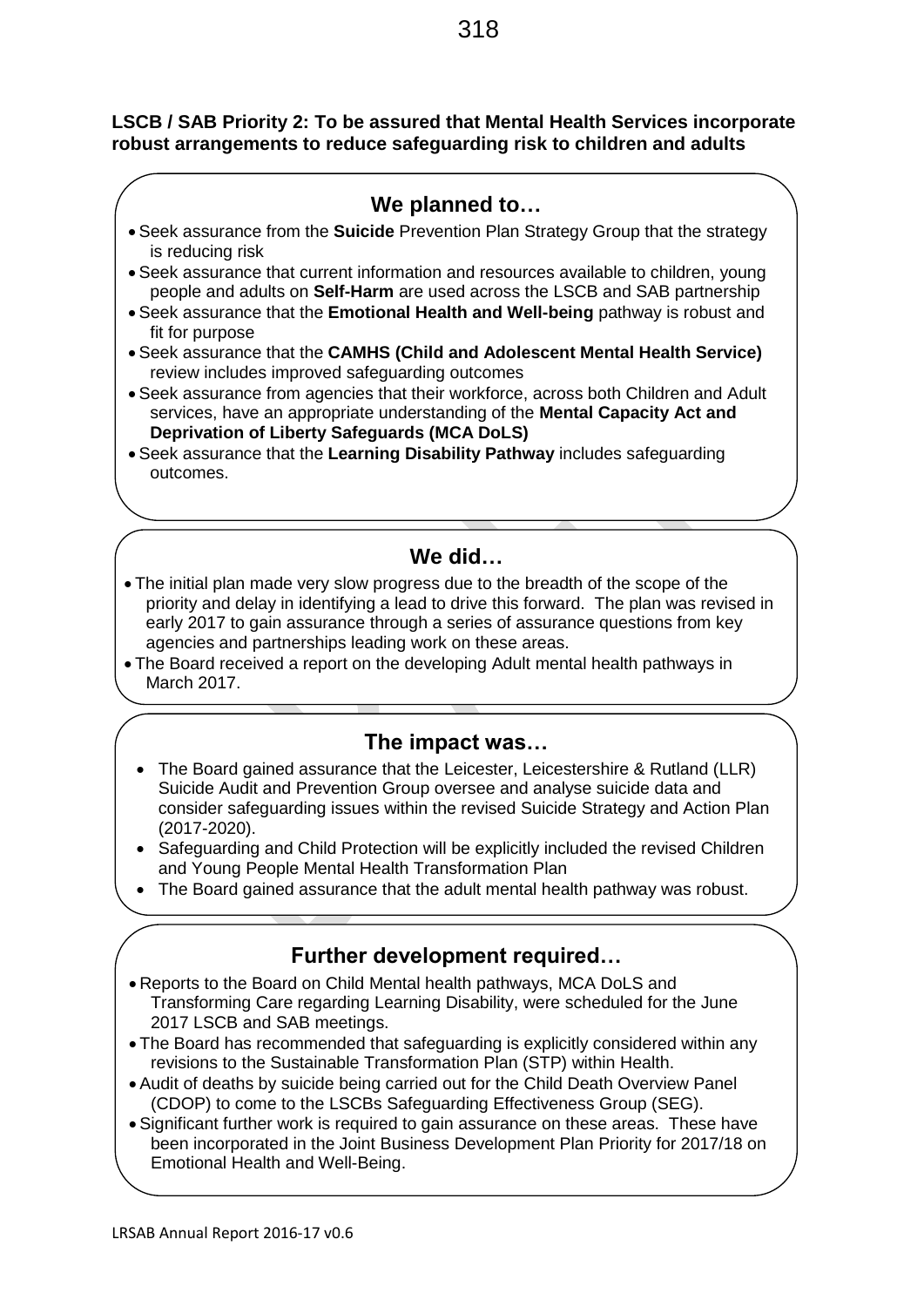### **LSCB / SAB Priority 3: To be assured that the Safeguarding element of the Prevent strategy (Preventing Violent Extremism) is effective and robust across Leicestershire and Rutland**

# **We planned to…**

- Receive regular reports on Prevent work and safeguarding, including training and awareness raising
- Support and promote Prevent awareness to the public and particular groups of professionals.

# **We did…**

- The Board considered safeguarding assurance with regard to Prevent through a deliberative inquiry at its meeting in July 2016.
- Showcased the Alter Ego "Going to Extremes" theatre production during its development at a joint City and Counties LSCB learning event to promote this to frontline staff and gain their input into its development.
- Two Prevent awareness sessions were delivered to foster carers and prospective adopters in 2016.
- The Board supported a local funding bid to support the promotion of Prevent awareness sessions with young people and training of carers and parents of people with learning disabilities.

# **The impact was…**

- Across Leicestershire and Rutland over 6,000 people have now been WRAP (Workshop to Raise Awareness of Prevent) trained.
- The "Going to Extremes" production started touring Leicestershire and Rutland in March 2017 with 41 performances booked in schools and public locations between March and May 2017. This production has been well received by schools and pupils and is being considered by other areas.
- The Leicestershire schools annual safeguarding survey in 2016 identified that compliance with the new Prevent duty in schools is high and almost all schools (91.2%) had or were in the process of completing a Prevent risk assessment.
- The number and quality of Channel referrals from the County have increased, particularly from schools.
- In Leicestershire's inspection Ofsted noted that "The 'Prevent' duty work and agenda are embedded and continuing to develop in Leicestershire. There is clear strategic governance, and creative operational work is being undertaken to raise awareness and identify and respond to risks. There is a good understanding of the nature of potential extremism in the area, and effective individual work with young people is described."

- Funding for the Counties' Prevent Officer comes to an end in October 2017. An exit strategy is being planned in preparation for this to continue the partnership work on Prevent through the Hate and Prevent Delivery Group.
- The work of Prevent linked to safeguarding will continue to be monitored by the Board as business as usual.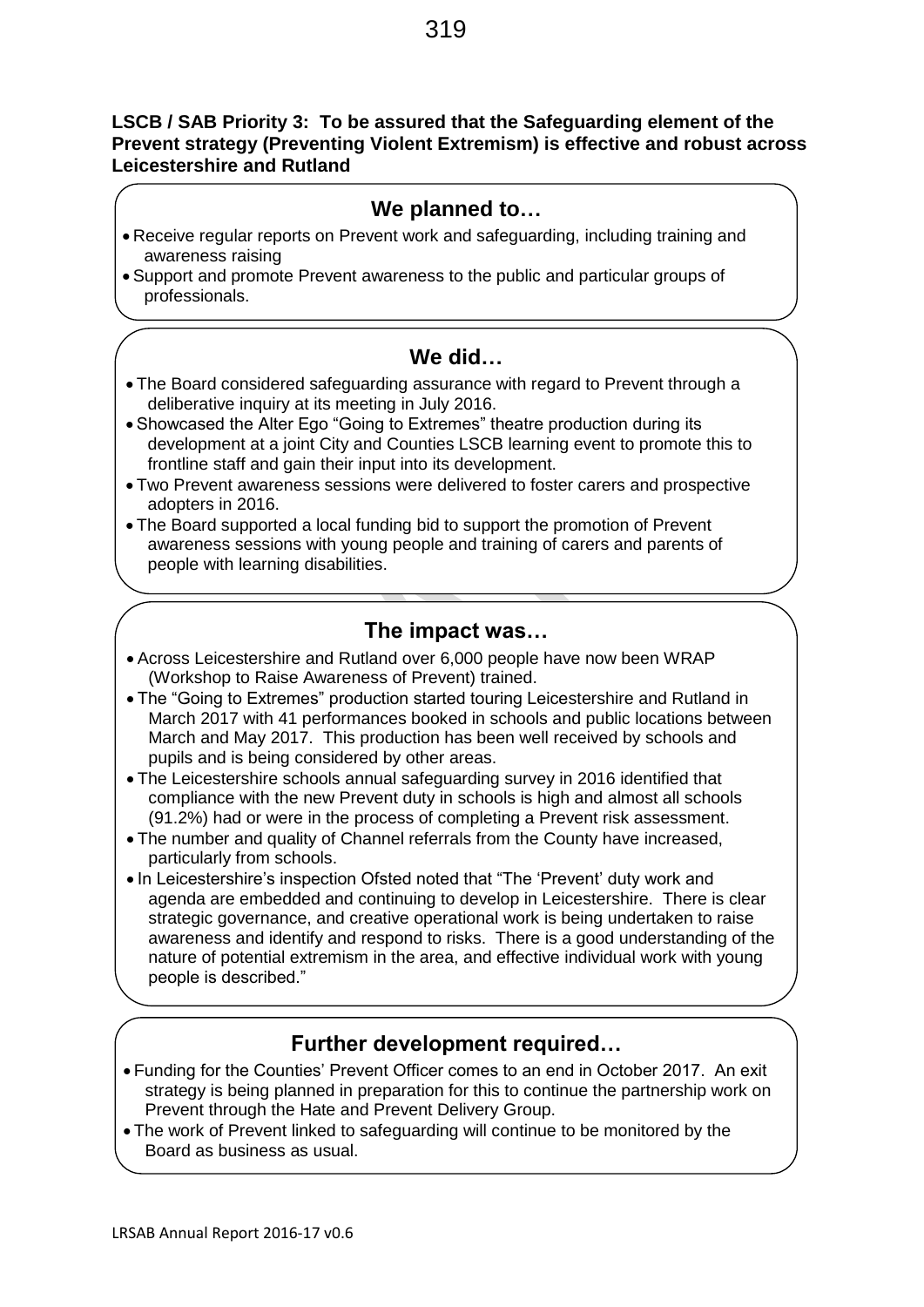### **Operation of the Board**

### Partner and Public Engagement and Participation

### **Partner Engagement and Attendance**

Due to changes in meeting scheduling in 2017 the Board met five times during 2016/17. The membership of the Board can be seen in Appendix 1.

Whilst the Police, Rutland County Council, and the Fire Service attended all meetings, attendance for other agencies was mixed.

Leicestershire County Council and the two Clinical Commissioning Groups each attended the majority of meetings and sent apologies for any missed. Attendance by the District Councils improved during the year with the appointment of a new representative, who attended both meetings following their appointment.

Other Health partners and the Voluntary Sector representatives attended around half the meetings during the year. Engagement with the Criminal Justice Sector remains poor. Whilst the Community Rehabilitation Company attended one meeting and sent apologies to another, there was no attendance from the Prison Service or the National Probation Service to any SAB Board meetings during the year.

Attendance by the Private sector also remained low with attendance at only one meeting.

Agencies consistently engage well in the subgroups of the Board.

The new Independent Chair of the Board will engage with agencies to ensure appropriate attendance.

### **Public Engagement & Participation**

The Board reviewed its approach to Engagement and Participation at the start of the year tasking individual Business Plan priority leads with incorporating this in their work on the priorities, rather than through a separate group.

The Making Safeguarding Personal Multi-agency audit included specific feedback from the people subject to the cases being audited.

Working with the co-production service at Leicestershire County Council, the Board involved adults with care and support needs in the recruitment of the new Independent Chair of the Board.

Agencies have identified how they are hearing and responding to the voice of service users, for example, University Hospitals of Leicester have recruited a patient partner to sit on their internal Safeguarding Assurance Group to ensure that a service user perspective is considered in any safeguarding work undertaken within the Trust.

However, engagement with and participation of vulnerable adults within the work of the Board on the Business Plan priorities has otherwise been challenging.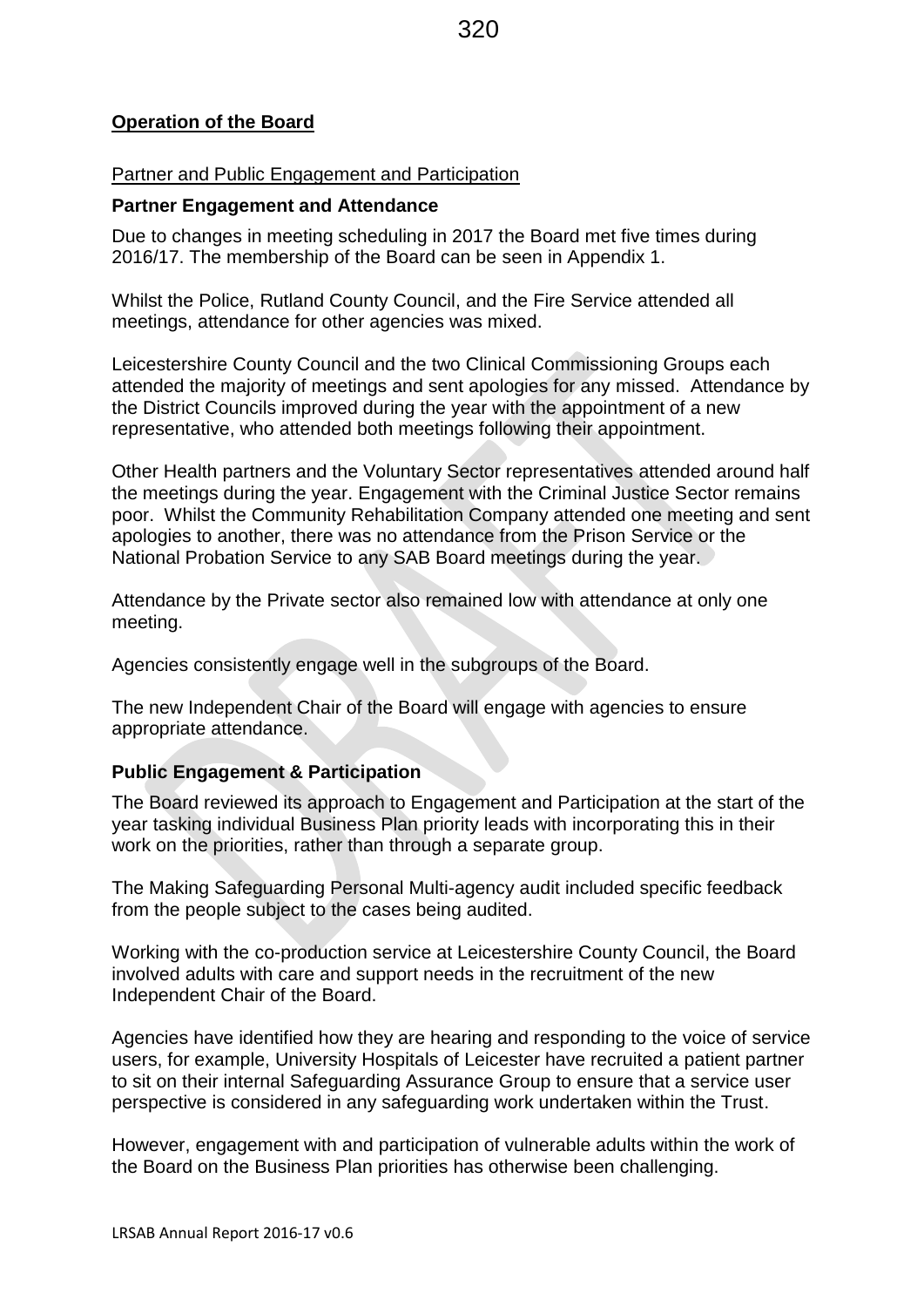Further work is required on this and the development of engagement and participation has been identified as a Priority for the SAB shared with the LSCB.

### Assurance – Challenges and Quality Assurance

### **Challenge Log**

The Board keeps a challenge log to monitor challenges raised by the Board and the outcomes of the challenges. During the year the following challenges were raised by the Board with safeguarding partners regarding the following topics:

- Multi-Agency Audits: at the start of the year the Board Chair challenged Board members to work together to implement an effective approach to multi-agency audits that supported a comprehensive assurance framework for the Board.
- Contributions of agencies to the budget of the Board and potential budget reductions; the Board challenged partners to strategically consider their budget contributions to the Board.
- Gaps in quality and accuracy of data provided to the Board and its SEG subgroup; the Board challenged all partners to review and ensure accuracy of data provided to the Board.

Following these challenges:

- A robust framework for multi-agency audits is in place and two multi-agency audits were carried out by the SAB in 2016/17.
- Further discussions are taking place regarding the future structures of the Board and the arrangements for setting agency contributions to the Board, and
- Partners have undertaken to ensure accurate data is provided, with no data issues identified in the quarter following the challenge.

### **Quality Assurance and Performance Management Framework**

The Board operates a four quadrant Quality Assurance and Performance Management Framework as outlined overleaf. This is overseen by the Boards' Safeguarding Effectiveness Group (SEG) shared with the LSCB. The outcomes of and findings from this performance framework are incorporated in the relevant sections within the report.

The detailed elements of this are reviewed each year to ensure this provides assurance regarding core safeguarding business as well as Business Plan priorities and other emerging issues.

The overall model is also reviewed and engagement elements of the framework, both with staff and service users, require some further development in the coming year.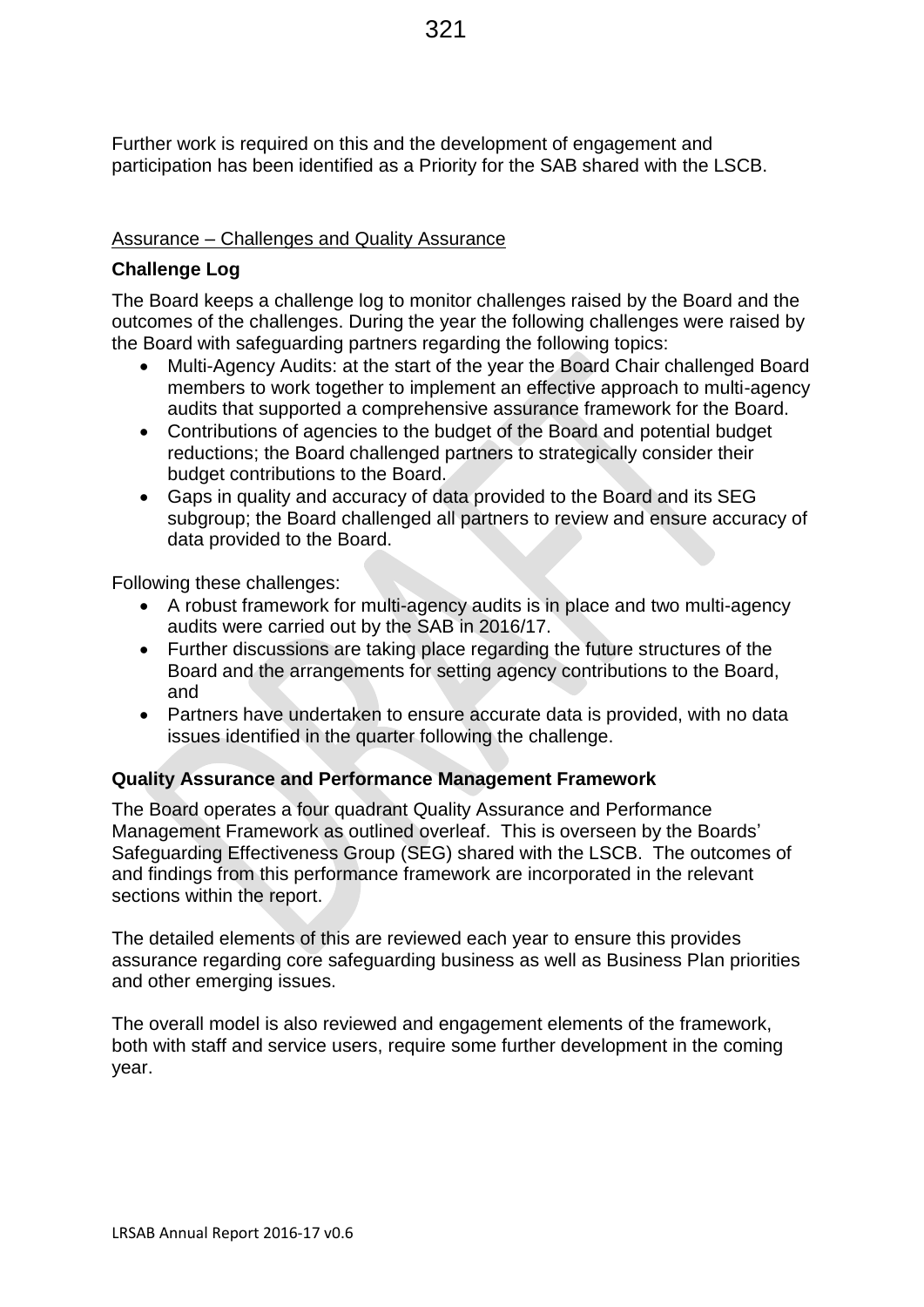

### **Audits**

During 2016-17 the SAB carried out a Safeguarding Adults Audit Framework (SAAF) Audit that tests agencies compliance against their safeguarding duties within Care Act 2014 through an organisational assessment against safeguarding standards.

Audit returns from the nine agencies that work in Leicestershire or Rutland identify that most agencies consider that they are 'effective' or 'excelling' across the majority of the compliance questions that are relevant to them.

- District and Borough Councils identify they have further work to do to be effective in embedding safeguarding effectively in procurement and contract management.
- Public Health identify that Prevent and MSP principles are not effectively embedded in their planning, but these will be considered in their review of clinical governance arrangements. They do not yet have effective 'whistleblowing' procedures, but these are planned.
- University Hospitals of Leicester NHS Trust (UHL) are working towards compliance regarding benchmarking safeguarding concerns and enquiries
- Leicester Partnerships NHS Trust (LPT) are working towards effectiveness regarding MSP, MCA DoLS, restrictions and restraint, supervision and escalation, and addressing historical allegations, but report that safeguarding is not effectively integral in evaluation of services.

Commentary on audit returns from agencies identifies that a good level of testing is taken out in completing the audit. The SAB carries out a front-line practitioner audit bi-annually to check the findings of the SAAF audit, however there is currently no direct challenge element to self-reporting of progress. The SAB process for SAAF compliance assurance will be revised in 2017/18 to reduce the burden on agencies and incorporate more peer review and challenge of compliance findings.

In 2016/17 the Board introduced a new approach to multi-agency auditing, with a plan of case file audits during the year. During the year, two Multi-agency audits were carried out focussing on the following priorities:

- Use of thresholds for adult safeguarding
- Making Safeguarding Personal.

The audit process involves individual agencies auditing a sample of their own case files using a common tool, and bringing audits and learning to a multi-agency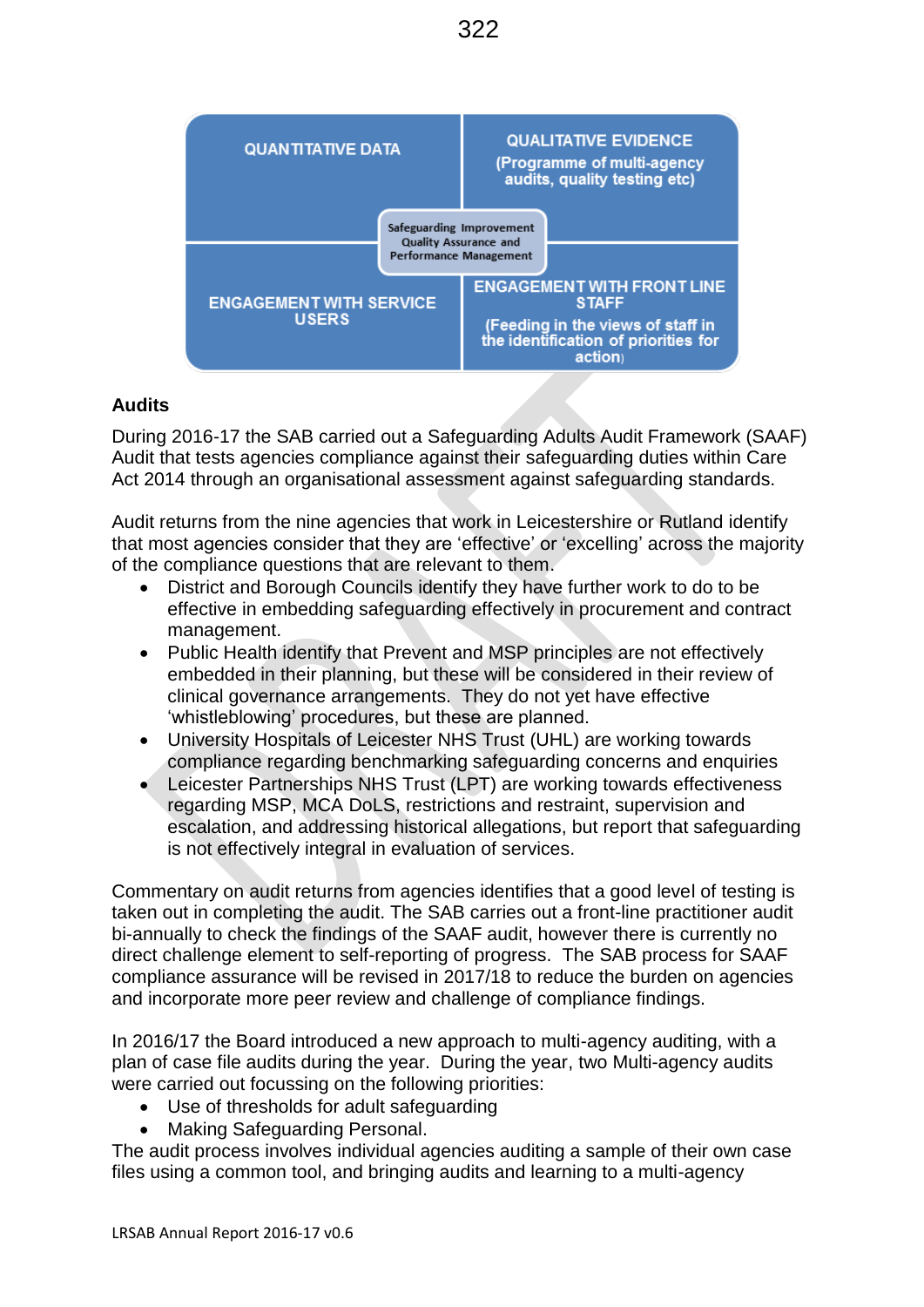meeting to be reviewed across partners. The cases are selected at random by the individual agencies. An independently selected random case sample will be considered by the SAB in future.

The Making Safeguarding Personal audit added a live audit element. This included direct observation of agency practice, discussions with service users about their experience of the enquiry and with workers about their understanding of MSP. This approach has gained much interest from other authorities and SABs in the region and national bodies such as the Local Government Association (LGA) and Association of Directors of Adult Social Services (ADASS).

The Thresholds audit of 24 cases found that:

- In the majority of cases thresholds were being appropriately applied with some inconsistencies in recording within LPT
- There is potential to improve information sharing in cases where both LPT and UHL are involved, and are overseen by Adult Social Care
- Recording in case notes regarding decision making about proceeding to 'Section 42' enquiries could be improved across agencies, referencing safeguarding thresholds
- There may be benefit in further work regarding joint responses between Leicestershire Police and Adult Social Care regarding safeguarding referrals involving known domestic abuse cases.

The outcome of the audit includes

- Three-way meetings with LPT, UHL and local authorities have been set up and are operating well.
- Domestic abuse has been adopted as a priority for the SAB for 2017/18 (within Trilogy of Risk).

The Making Safeguarding Personal Audit of nineteen cases, four of which were the live audits, found that:

- On the whole, people are being kept involved and informed within enquiries. A further area of work within agencies may be to ensure that the worker has a clear focus on establishing the extent the person wishes to be updated about the safeguarding enquiry, which will clearly vary, to avoid any further anxiety.
- Some people will change their minds about wishing the enquiry to cease, where workers establish their reasons for this, and talk to them about benefits of the enquiry and alternative outcomes (negotiated outcomes).
- Evidencing support to involve and inform people in the enquiry is important alongside achieving outcomes, as the desired outcomes for an individual will not always be possible to be achieved – for example when they do not want an enquiry and this needs to go ahead due to risk to others.
- It remains difficult to engage with people about their experience of safeguarding enquiries. Agencies should focus on establishing this whilst the enquiry is ongoing, with a worker the person has established a working relationship with, to have the best opportunity of supporting the person to express their views.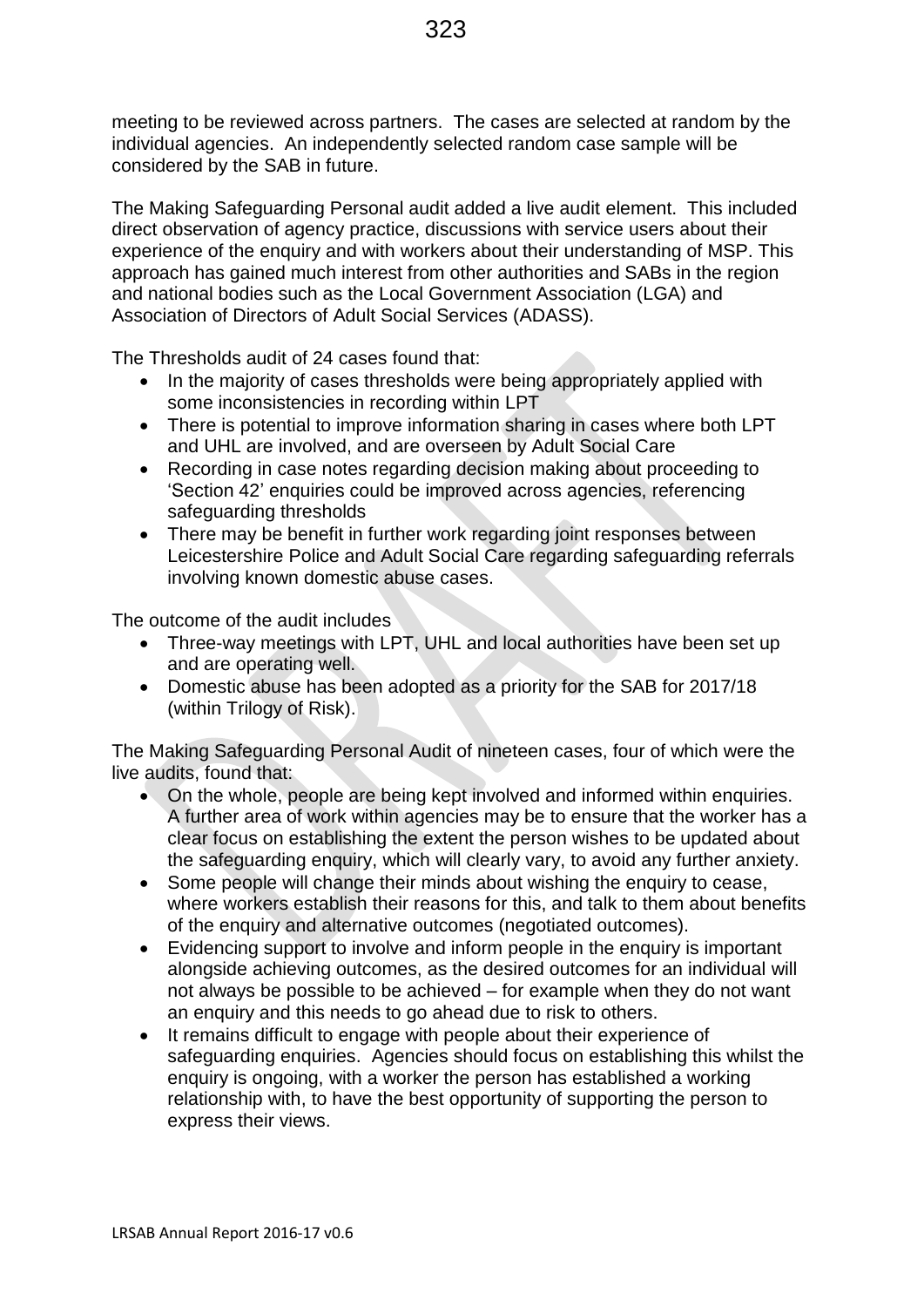Agencies have taken away these learning points to embed this within their practice. Progress will be tested with a follow up audit on MSP in 2018. Thresholds will be considered as a key part of multi-agency audits in 2017.

### Learning and Improvement

### **Safeguarding Adults Reviews and other Learning Reviews**

The SAB SCR Subgroup receives information from agencies about serious incidents of abuse and considers if a Safeguarding Adult Review (SAR) or alternative review process is required to ensure multi-agency learning is captured and implemented. The group has provided a forum for professional scrutiny, advice and guidance to safeguarding leads for organisations. Single agency reviews have been discussed and felt by all members to be a valuable resource provided by the group as an opportunity for partnership reflection and support.

The Subgroup continues to retain full and appropriate membership from key partners and attendance levels have been good.

The Board have agreed to incorporate the following MSP questions into all reviews:

- Was the service user consulted?
- Were they listened to?
- Did they contribute?
- Did they feel safer?

In 2016/17, the SCR Subgroup received the following referrals for consideration and the table below outlines their progress as of March 2017:

| Gender | <b>Harm Factors</b>             | <b>Type of Review</b>     | <b>Progress</b>       |
|--------|---------------------------------|---------------------------|-----------------------|
| Female | <b>Mental Health / Domestic</b> | <b>SAR</b> (Appreciative  | <b>Review</b>         |
|        | Abuse / Substance Misuse        | Inquiry)                  | completed             |
| Female | Alcohol misuse / Self           | <b>Alternative Review</b> | <b>Review</b>         |
|        | <b>Neglect</b>                  | (Appreciative Inquiry)    | completed             |
| Female | <b>Mental Health</b>            | <b>SAR</b>                | Review underway       |
| Male   | Neglect                         | <b>SAR</b>                | <b>Awaiting Crown</b> |
|        |                                 |                           | Prosecution           |
|        |                                 |                           | Service decision      |
| Female | Self-Neglect                    | Independent Review of     | In progress           |
|        |                                 | work undertaken by        |                       |
|        |                                 | Multi-Agency              |                       |
|        |                                 | Safeguarding Group        |                       |
| Female | Substance Use                   | To be decided             | Collating             |
|        |                                 |                           | information           |
| Female | <b>Mental Health</b>            | Single agency review      | Closed - satisfied    |
|        |                                 |                           | with the findings     |
|        |                                 |                           | of agency report      |
|        |                                 |                           | and action plan       |
| Female | Drugs / Alcohol                 | No review - did not       | Closed                |
|        |                                 | meet criteria             |                       |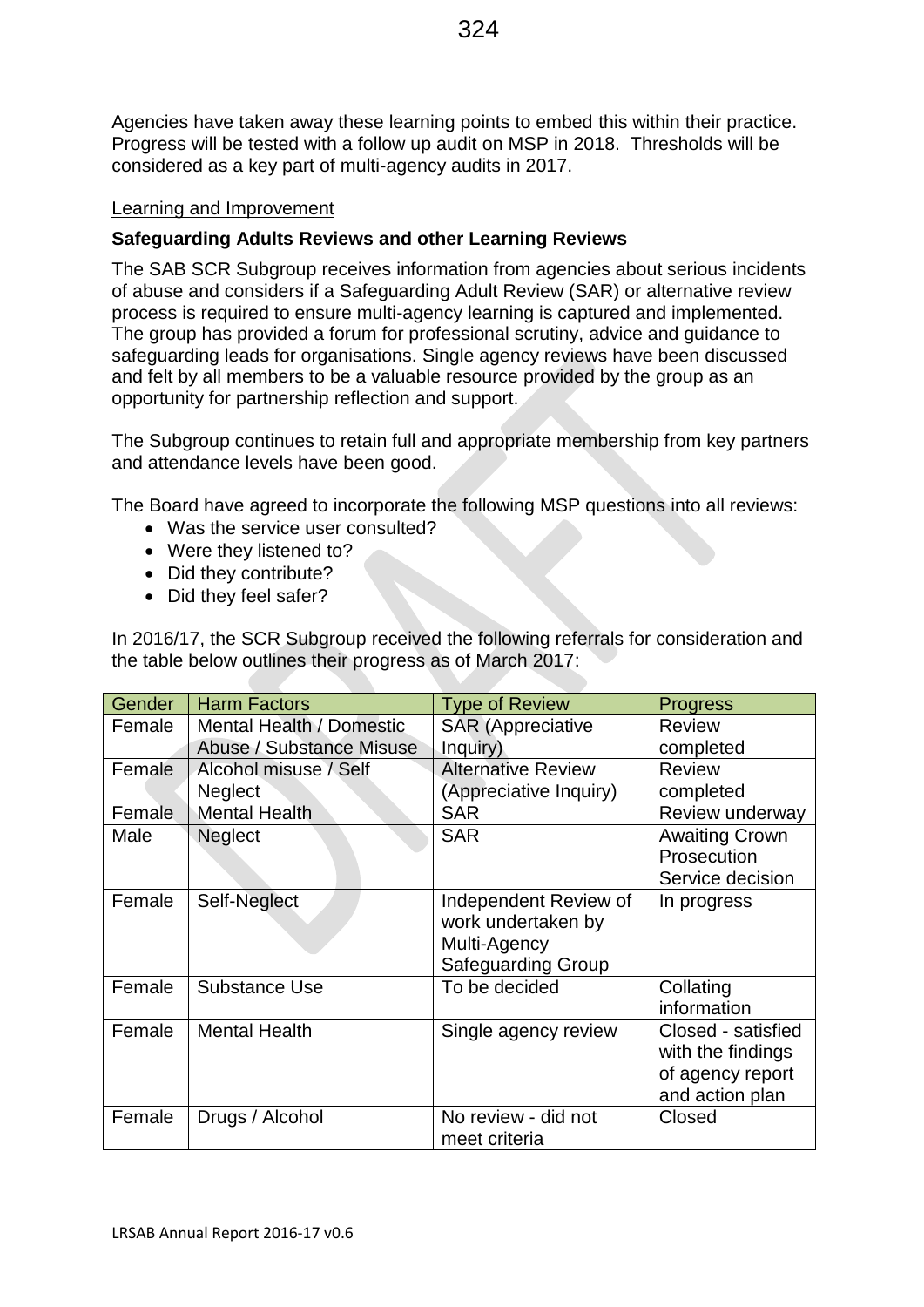### **Learning from reviews**

The two reviews completed in 2016/17 have focussed on issues of Mental Health, Alcohol Misuse, Domestic Abuse and refusal of services. Whilst the circumstances surrounding the cases were different, six themes have been drawn together.

*Theme 1 – 'Better Conversations':* Staff in all agencies to be reminded of the importance of 'Better conversations' at the point of referral so they result a shared understanding of what the concerns, desired outcome for service user and next steps are.

*Theme 2 – 'Service users reluctant to engage':* This can be a very complex and challenging area for staff to deal with. Staff should consider creative and partnership solutions to development engagement.

*Theme 3 – 'Understanding Domestic Abuse and Older People':* Staff to be reminded that in assessing Domestic Abuse situations they have a good understanding of aspects and impact of domestic abuse and consider specific vulnerabilities and relationship dynamics for individuals.

*Theme 4 – 'Understanding Mental Capacity':* Staff should have knowledge of the Mental Capacity Act relevant to their role; however, in practice, staff are supporting decision making all the time, so need to assume capacity unless there are indicators to the contrary for that individual and be clear who is accessing capacity, and what is the impact of Mental ill-health on daily living.

*Theme 5 – 'The impact of Alcohol misuse':* Supporting people who misuse drugs and alcohol can be challenging, complex and unpredictable. The issues are closely linked to **Themes 1, 2 and 4.** Staff should additionally consider resources and expert advice available and how they may be accessed.

*Theme 6 – Self-Neglect:* Staff need to be able to recognise Self-Neglect and be familiar with how to respond

The importance of use of the Threshold Guidance for Adult Safeguarding was highlighted through these themes.

The SCR Sub-group also considered an alternative joint Children and Adults review involving a young person who had recently moved into adulthood but were satisfied with the findings of both Local Authority and Mental Health Service internal reports, and identified no further learning.

### **Domestic Homicide Reviews**

The LSCB and SAB manage the process for carrying out Domestic Homicide Reviews (DHRs) on behalf of and commissioned by the Community Safety Partnerships in Leicestershire and Rutland. This is managed through the joint Children and Adults section of the Boards' SCR Subgroup.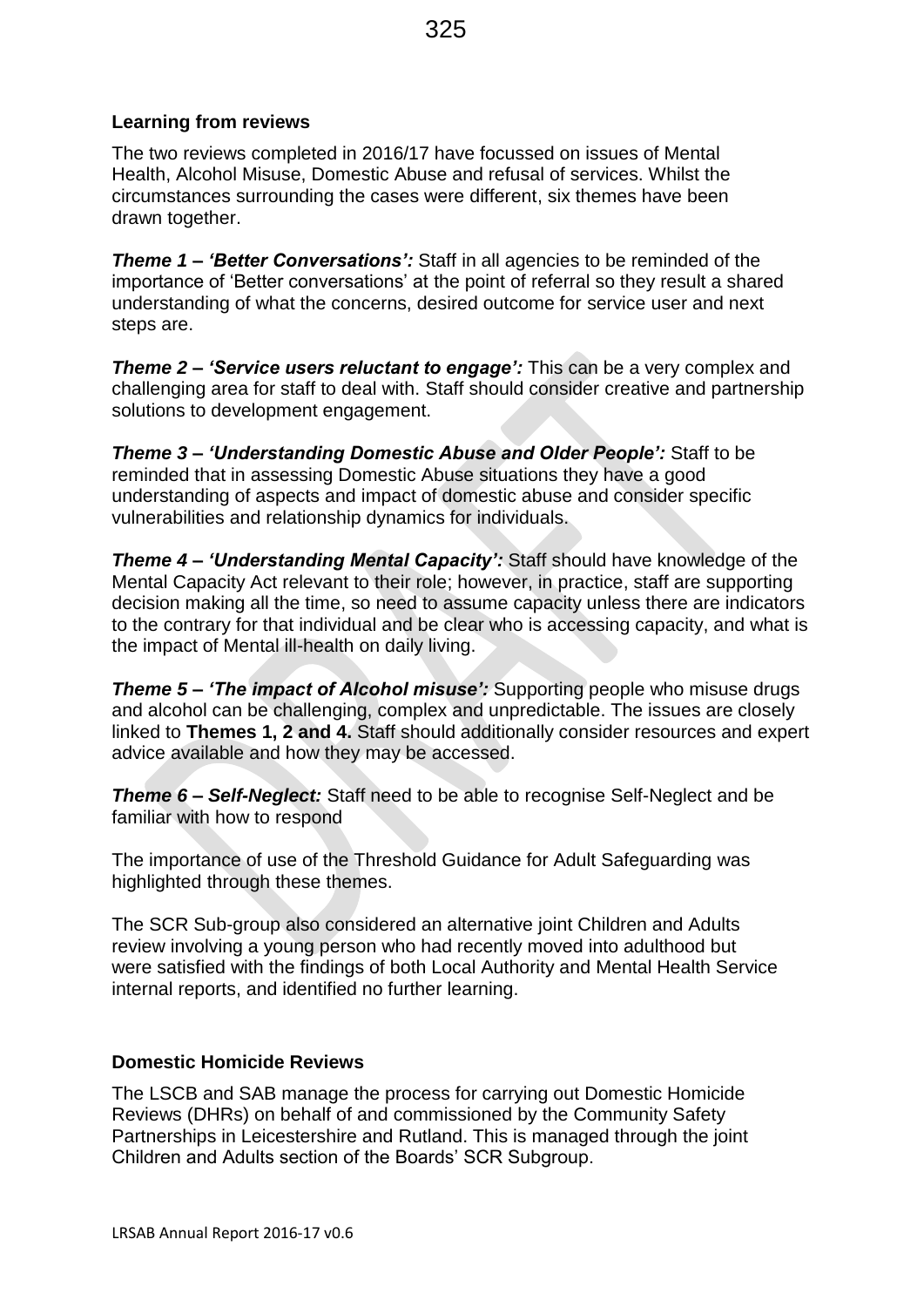Two DHRs were completed during the year and the Community Safety Partnerships were awaiting feedback from the Home Office Quality Assurance Panel on these at the end of the year. Three further potential Domestic Homicide Reviews were considered, two did not meet the criteria, however an alternative review was carried out on one of these cases, and the third was in consideration at the end of the year.

### **Development Work and Disseminating Learning**

The SCR Subgroup also reviewed the Boards' Learning and Improvement Framework and updated the referral form and the Domestic Homicide Review **Procedures** 

The LSCB produces a quarterly newsletter –Safeguarding Matters to disseminate key messages, including from reviews and audits across the partnership and to front-line practitioners. Issues of Safeguarding Matters can be found on the SAB website:<http://lrsb.org.uk/newsletters>

Learning has also been shared through single agency internal processes, Learning Events and the Trainers Network.

### Co-ordination of and Procedures for Safeguarding Adults

In response to learning from the reviews and audits of practice, alongside research findings and review findings nationally, the Board has developed and updated safeguarding procedures as follows:

- Made changes to the Multi-Agency Policy and Procedures to improve accessibility and allow more timely changes to local documents
- Development of a Vulnerable Adults Risk Management (VARM) process to enable multi-agency working to identify risk and look for creative solutions particularly in cases of Self-Neglect
- Ensuring the procedures reflect the principles of Making Safeguarding Personal
- Updating the Escalation and Professional Disagreement Process
- Added signposts with the Multi-Agency Policy and Procedures to additional information on Forced Marriage, Human Trafficking and Modern Slavery and Preventing Violent Extremism
- Thresholds guidance updated to include Domestic Abuse
- Reviewed templates for Record of Strategy meeting, Conference agenda and Professional Report to Conference
- Commenced development of a Memorandum of Understanding between the Local Authority and Health where abuse is alleged to have occurred within a health setting.

Future Work planned includes:

- Completion and final sign off the Information Sharing Agreement (ISA)
- Final sign off of the Local Authority and Health Memorandum of Understanding
- Further development of guidance on Modern Slavery, Human Trafficking and Prevent
- Reviewing guidance regarding allegations made against staff.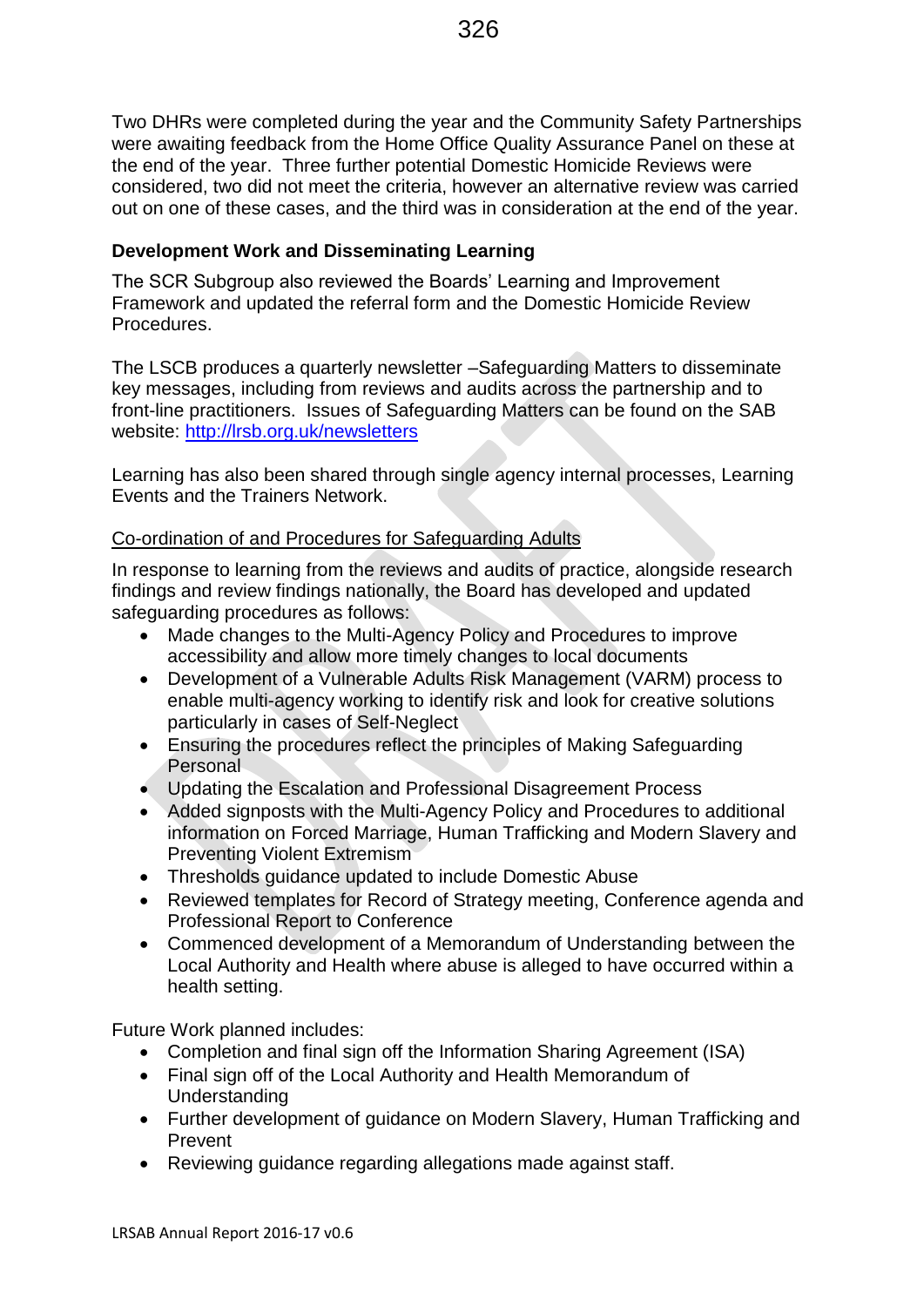### **Vulnerable Adults Risk Management Process (VARM)**

In response to the increase in alerts regarding self-neglect and an identified need for a consistent response to the often complex nature of these cases with a lack of engagement; Vulnerable Adults Risk Management Process (VARM) Guidance has been developed by the three Local Authorities in Leicester, Leicestershire and Rutland, with assistance from Leicestershire Police. This has been considered by and is supported by the LRSAB.

The guidance focuses on co-ordinating a multi-agency approach to provide more consistency in working with people in situations of risk, where they are not engaging with agencies and in particular for working with people at high risk in relation to selfneglect. It is felt this approach is likely to be more effective than using the safeguarding process for self-neglect, where the person is felt to have capacity to understand the risks involved, given there is no abuse by a third party. This is an LLR approach, which will support partner agencies working across all three areas.

Initial training has been undertaken on the VARM with Local Authority Service Managers and feedback from this shows this approach is welcomed as being a positive development to better support operational practice when working with people who are at risk through self-neglect.

### Training and Development

The SAB, through its Safeguarding Effectiveness Group regularly requests information from its partners regarding the effectiveness of their safeguarding training programmes.

During the year the SAB has challenged the Local Authorities regarding the lack of information they were able to provide to give assurance on workforce training and competency. At the end of the year assurance had been received from all partners regarding the safeguarding training and competence of their workforce.

The Trainers Network has met four times with regular attendance of forty staff from the Independent, Statutory and Voluntary Sector who have a responsibility for developing and delivering learning and development opportunities.

The Network continues to give participants the opportunity to discuss:

- National and local developments in practice and procedures
- Learning from reviews (national and local)
- Learning delivery methods What Works and What Challenges
- **Embedding the Competency Framework.**
- Updates to Training Material/Resources.

During 2016/17, the focus has been on Making Safeguarding Personal, updating of Training material for 'Reporting concerns, allegations or disclosures of abuse' and finding creative ways to embed the competency framework into staff development

The Network supports dissemination of information and awareness raising materials such as Safeguarding Matters, Leaflets and training events.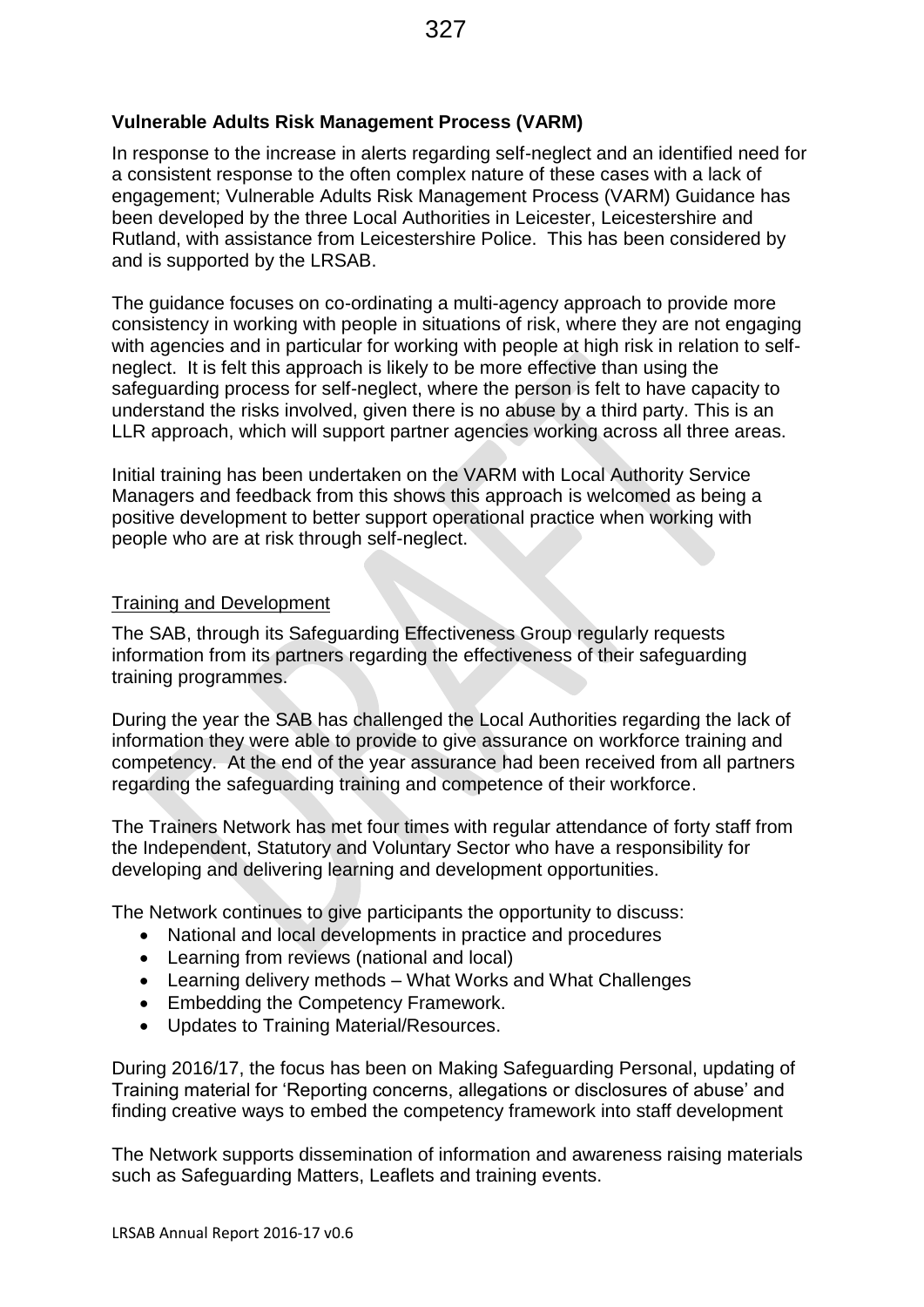Feedback from the group has been sought on levels of understanding of MSP and ease of access to the procedures.

### **Partner updates**

Our partners provide assurance regarding safeguarding practice and development throughout the year. Key achievements and areas for development for partners are outlined in Appendix 2 to this report.

### **Business Plan Priorities 2017-18**

Review and analysis of learning, performance information and emerging issues have led us to identify the following priorities for 2017-18:

| <b>Development Priority</b>                 | <b>Summary</b>                                                                                                                                         |
|---------------------------------------------|--------------------------------------------------------------------------------------------------------------------------------------------------------|
| 1. Prevention                               | Developing a prevention strategy, assurance<br>regarding safeguarding elements of local<br>prevention strategies and developing community<br>awareness |
| 2. Making<br>Safeguarding<br>Personal (MSP) | Continuing development of MSP across partners                                                                                                          |
| 3. Thresholds                               | Identifying and addressing gaps regarding over<br>and under-reporting                                                                                  |
| 4. Self-Neglect                             | Establishing and embedding a robust process for<br>practitioners to respond to self-neglect                                                            |

The following priorities are shared with the Leicestershire & Rutland Local Safeguarding Children Board for 2017-18:

| <b>Development Priority</b> | <b>Summary</b>                                  |
|-----------------------------|-------------------------------------------------|
| 1. The 'Trilogy of          | Assessing approaches to safeguarding adults and |
| Risk'                       | children where domestic abuse, substance        |
|                             | misuse and mental health issues are present     |
| 2. Participation and        | Establishing visible effective participation by |
| Engagement                  | children and vulnerable adults at Board level   |
| 3. Emotional Health.        | Develop understanding of emotional health and   |
| & Wellbeing                 | well-being across the partnership and gain      |
|                             | assurance regarding Better Care Together (BCT)  |
|                             | and the Sustainable Transformation Plan (STP)   |
|                             | that work is addressing safeguarding issues,    |
|                             | particularly re: mental health                  |
| 4. Multi-Agency risk        | Develop a multi-agency supervision approach for |
| management /                | risk management in safeguarding adults and      |
| Supervision                 | children                                        |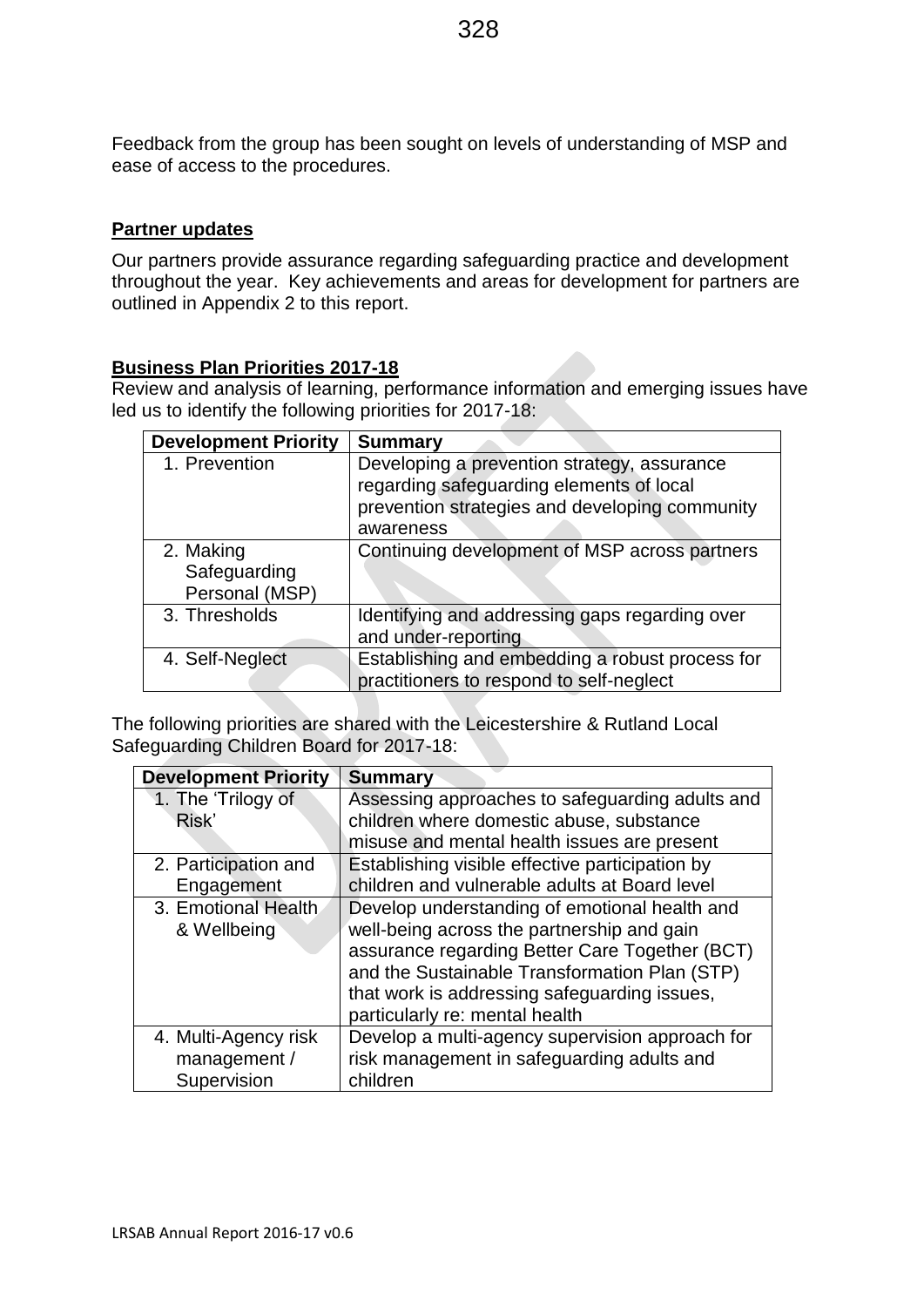### **Appendix 1 - Membership of the SAB 2016/17**

### **Independent Chair**

### **Members**

Borough and District Councils (represented by Melton Borough Council) Derbyshire, Leicestershire, Nottinghamshire and Rutland Community Rehabilitation Company (DLNR CRC) East Leicestershire and Rutland Clinical Commissioning Group (CCG) East Midlands Ambulance Service (EMAS) East Midlands Care Association (EMCARE) Leicestershire County Council Leicestershire Fire and Rescue Service (LFRS) Leicestershire Partnership NHS Trust (LPT) Leicestershire Police National Probation Service (NPS) Prison Service Rutland County Council University Hospitals of Leicester NHS Trust (UHL) Voluntary Action LeicesterShire (VAL) West Leicestershire Clinical Commissioning Group (CCG)

### **Observer status:**

Leicestershire County Council Lead Member for Adult Social Care Rutland County Council Lead Member for Adult Social Care and Health

### **Professional Advisers to the Board:**

Boards Business Office Manager Legal Services for the Safeguarding Boards Adult Safeguarding Leads in the two Local Authorities Designated Nurse Children and Adult Safeguarding – CCG hosted Safeguarding Team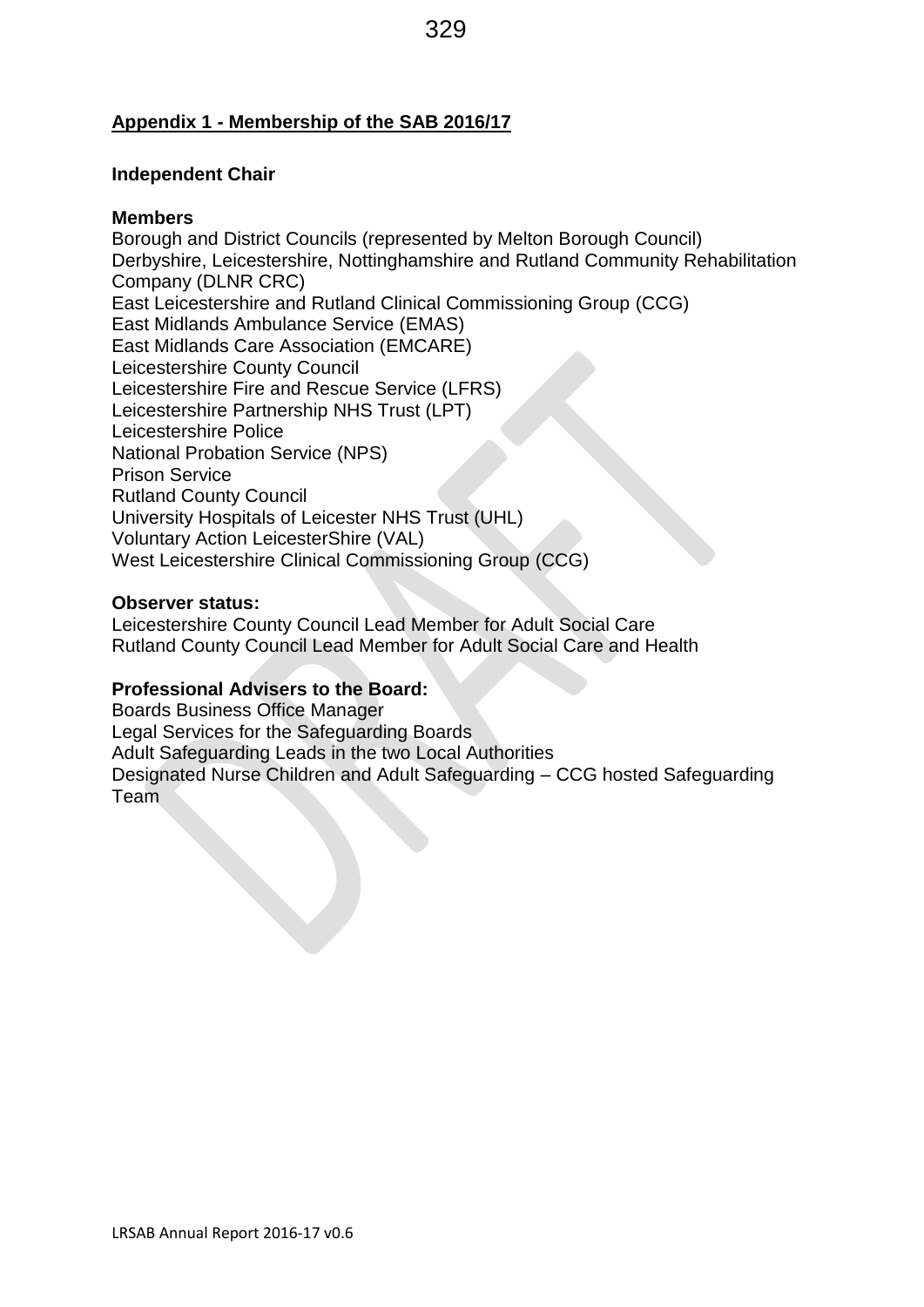# **Appendix 2 - LSCB Partner updates in full**

# **East Leicestershire & Rutland Clinical Commissioning Group (ELRCCG) and West Leicestershire Clinical Commissioning Group (WLCCG)**

### **Developments with regard to the agencies approach to safeguarding in the year:**

**Maintaining Statutory Responsibilities:** During 2016/17 West Leicestershire CCG and East Leicestershire and Rutland CCG (hereafter known as the CCGs) continued to exercise their statutory responsibility towards safeguarding children and vulnerable Adults. The CCG Chief Nurses represented their CCG as a statutory member of the Leicestershire and Rutland Safeguarding Children Board and the Safeguarding Adult Board. The CCG Deputy Chief Nurses represent their CCG at the Leicestershire and Rutland Safeguarding Children and Adult Executive.

**LSCB/SAB support from CCG Designated Professionals**: The CCGs have maintained the expertise of Designated Nurses Safeguarding Children and a Designated Doctor Safeguarding Children. The CCGs commit the Designated Nurse role and the CCG Safeguarding Team to provide extensive support to the LSCB/SAB. During 2016/17 this has been in terms of: chairing the LSCB/SAB Safeguarding Effectiveness Group; membership of a number of LSCB/SAB Sub Groups including the Serious Case Review Sub Group; Chairing a LSCB Child Alternative Review; Panel member of the 2016/17 Child Serious Case Reviews, Adult Reviews and Domestic Homicide Reviews. Taking a leading role in the promotion of the Neglect Toolkit.

The Designated Nurse Safeguarding Children and Adults has contributed to the LSCB/SAB 2017 Safeguarding Matters publication promoting Safeguarding Supervision.

**The work of the CCG Named GP's Safeguarding Children** This role ensures that the GP safeguarding leads in all of the GP Practices (across Leicestershire, Rutland and Leicester City) receive consistency in safeguarding information and support in addition to mandatory safeguarding training. The CCG Named Safeguarding GP's delivers children's safeguarding training to GPs and leads the GP Safeguarding forums and GP Safeguarding Bulletins

The GP Safeguarding Forums 2016/17 have included the following topics.

- Meeting with Social Care Managers
- Complaints from GPs regarding the lack of continuity regarding access to Children's Social Care
- The quality of GP referrals to Children's Social Care

The GP Forums provide a venue for discussion for information the LSCB/SAB disseminate to GP Practices in addition to emailed information.

**The CCG Heads of Safeguarding Children and Adults** support the Designated Professionals to ensure effective interface with the Safeguarding Boards is maintained and delivery of the priorities for the CCG Hosted Safeguarding Team continue to be met.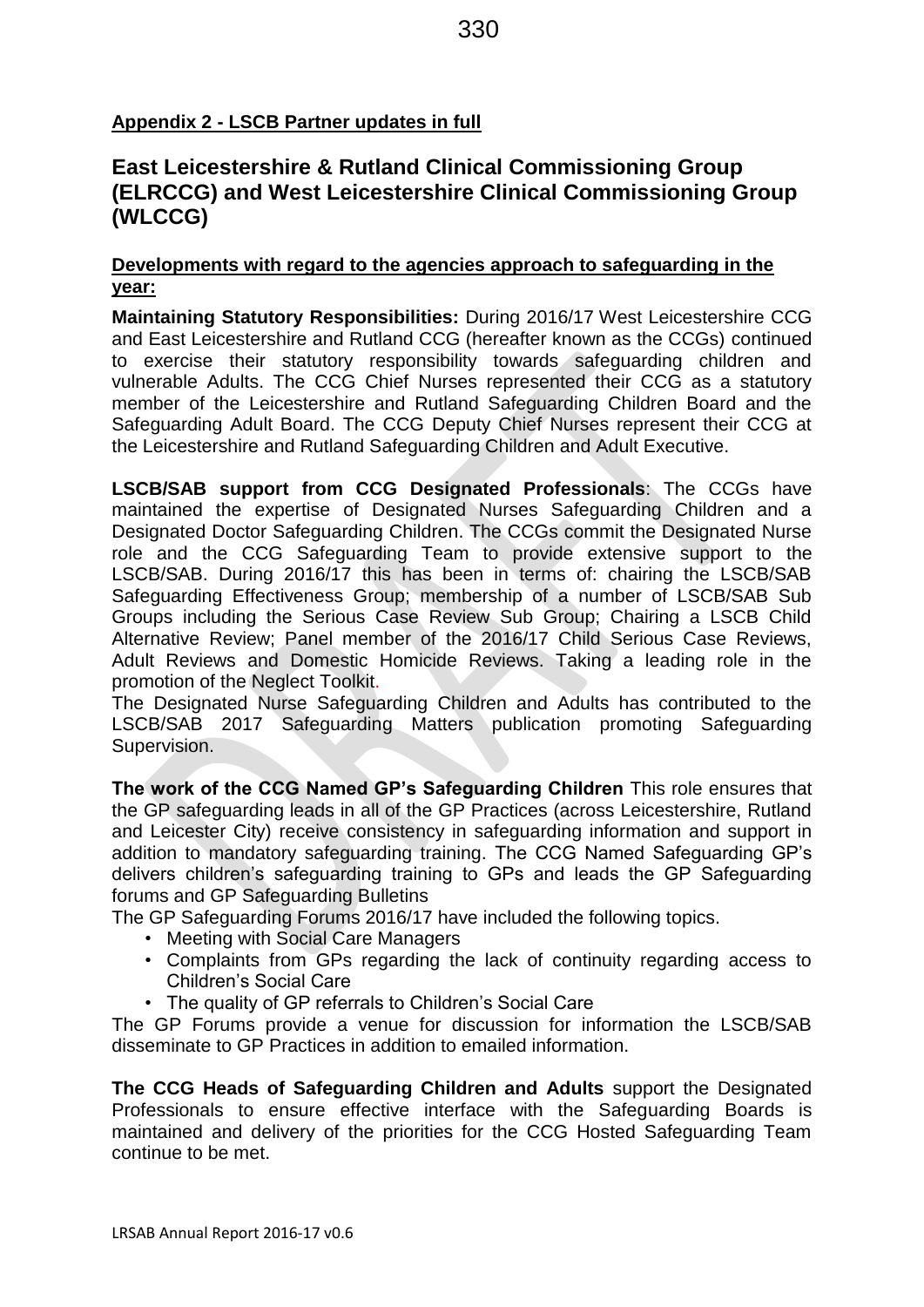**GP Safeguarding Advice Line.** Provided by the CCG Hosted Safeguarding Team this is available to all GPs across Leicester, Leicestershire and Rutland

### **MCA/DoLs - Rainbows Project: My Adult My Child- website**

The NHS England MCA Improvement Programme was launched across Leicestershire, Lincolnshire and Rutland in 2015 the aim is to increase understanding about and implementation of the Mental Capacity Act by adding value to existing local activity and plans. This initiative was fully supported by the LSCB/SAB. A Designated Nurse Safeguarding led the User Group work stream for the Improvement Programme that developed the website My Adult- Still My Child.

The website was launched in September 2016, it is aimed at those new to making Best Interest Decisions and especially those caring for a young person in transition to adult services. To this end it is a valuable resource for parents/carer and professionals. Parents and carers from Rainbows Hospice Loughborough and Together for Short Lives ensured that the website was co-produced and inspired by those who have experienced decision making within health and welfare settings and felt unprepared or challenged without such guidance.

**CCG Safeguarding Assurance:** throughout 2016/17 the CCG Quality and Assurance Group and Governing Body has received assurance the status of how commissioned health services have in place key safeguarding requirements for adults and children

### **Impact of developments and work carried out**

**Designated Nurse Chair of LSCB Safeguarding Effectiveness Group** has maintained a focus on continuous improvement with regards to reporting from meaningful and accurate data to demonstrate the effectiveness of partnership working. This has enabled discussion and partnership challenge at the LSCB. Key results include raising the profile of: the Voice of the Child: strengthening multiagency care planning for Children in Need: Establish the level of children and adult safeguarding training across the partnership: the lack of an agreed information sharing pathway for Domestic Violence: compliance with the Care Act 2014.

**CCG Named Safeguarding Children GPs** The impact of the work of the CCG Named Safeguarding GP's is evidenced by well attended and evaluated GP Forums and above 90% uptake of children and adult safeguarding training for all GPs across the CCG. To this end the role has raised the profile of safeguarding across the CCG.

**GP Advice Line** The introduction of the GP advice line providing support and guidance to GPs this has been well received and GPs acknowledge it helpfulness – evidenced by GPs contacting Social Care with safeguarding concerns.

### **The audit work with GP Practices** has resulted in:

- Domestic Violence/Abuse GP Policy and Guidance being developed and training commissioned
- GPs have easy access to GP Referral form via PRISM. This has provided evidence of both the good work currently being undertaken by GPs and areas for improvement. To increase in knowledge and confidence will have enabled GPs to make better decisions regarding Safeguarding.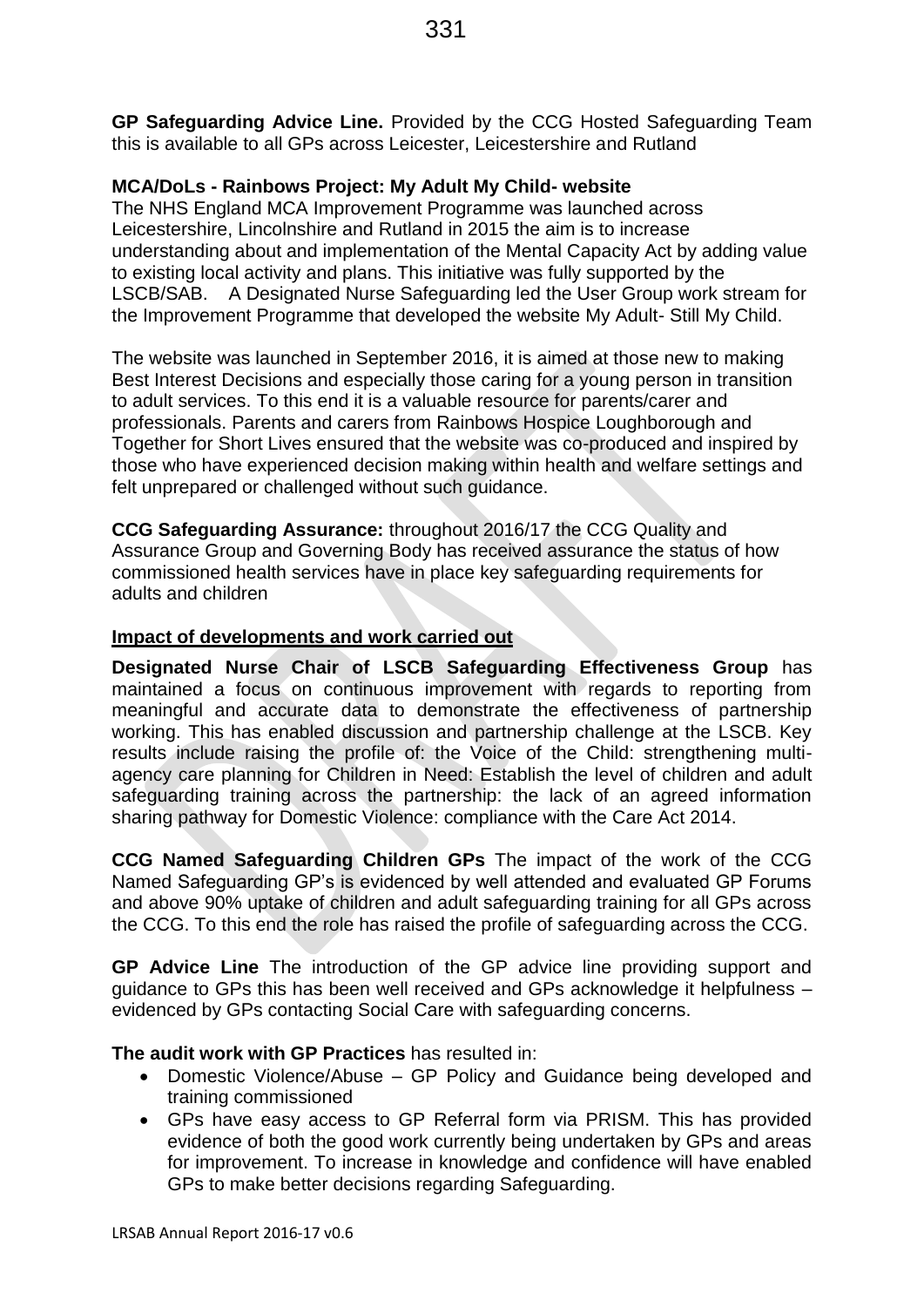### **Areas for further development or action to support safeguarding**

- Supporting the GP practices as required following submission of the GP Quality Safeguarding Markers.
- Continued dissemination of learning from LSCB /SAB to GP Practices
- Continues application of the locally agreed Safeguarding Adults Thresholds with health commissioned services
- A Domestic Violence/Abuse Policy will be available for GP practices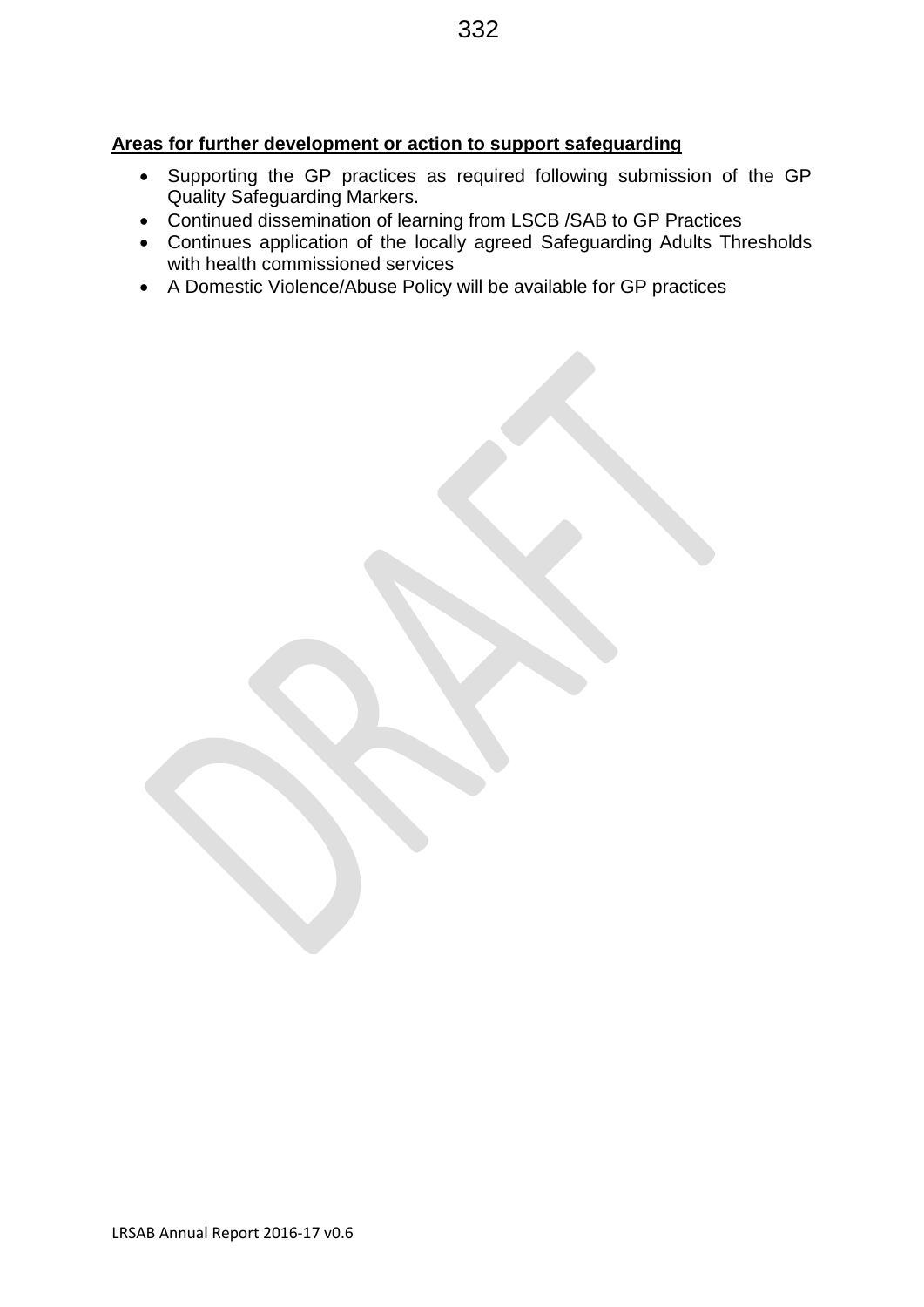# **Leicestershire County Council**

### **Developments with regard to the agency's approach to safeguarding in the year:**

In response to internal safeguarding audit findings, the focus of the LA Safeguarding Adults Team has been revised within the restructure of the Adult Social Care pathway.

Threshold assessment will be carried out by the Customer Service Centre. Local Area teams will have an increased role in safeguarding enquiries, with the safeguarding team only involved in brief interventions establishing enquiries, desired outcomes and initial strategy meetings where an individual is not already known to services.

This approach is intended to ensure that immediate risk is consistently addressed, and that the adult at risk's views and wishes are established as soon as possible. It will also ensure that ongoing resources are prioritised appropriately according to levels of risk. Additional practice guidance has been developed to support the safeguarding and Locality Teams around the changes, including for Locality Teams around undertaking Organisational Safeguarding enquiries which were previously undertaken primarily by the Safeguarding Team.

The County Council have made significant changes to the safeguarding enquiry 'forms' on their case management system during the year to enable better capture and recording of the views and wishes of those involved in safeguarding enquiries in line with the principles of the Mental Capacity Act and to ensure that risk is appropriately assessed and managed within the enquiry. Developments include:

- New Making Safeguarding Personal screens where details are captured about how the individual's outcomes are discussed with them and how these will be achieved
- Requirements to evidence that Mental Capacity Assessments have been undertaken where there are doubts about the person's capacity to make decisions about the enquiry and how best interests decisions have been made
- Mandatory risk assessments and manager oversight and approval
- Consultation with the adult at the conclusion of the enquiry to capture their views about how involved and informed they felt within the enquiry, and whether their outcomes have been achieved.

Based on the outcome of safeguarding audits and feedback from staff, the Leicestershire safeguarding training programme, which had been delivered by an external agency, has been reviewed. Delivery has been moved in-house within the Local Authority to ensure that local processes and practice requirements are reflected, as well as statutory duties under the Care Act.

The new training offer is more aligned to the SAB training competencies. It will move away from the previous model of a mandatory day of training every 3 years, and focus on a core day around statutory responsibilities, with a series of shorter 'bolt on' modules, focussed on areas identified through audit as key areas of focus for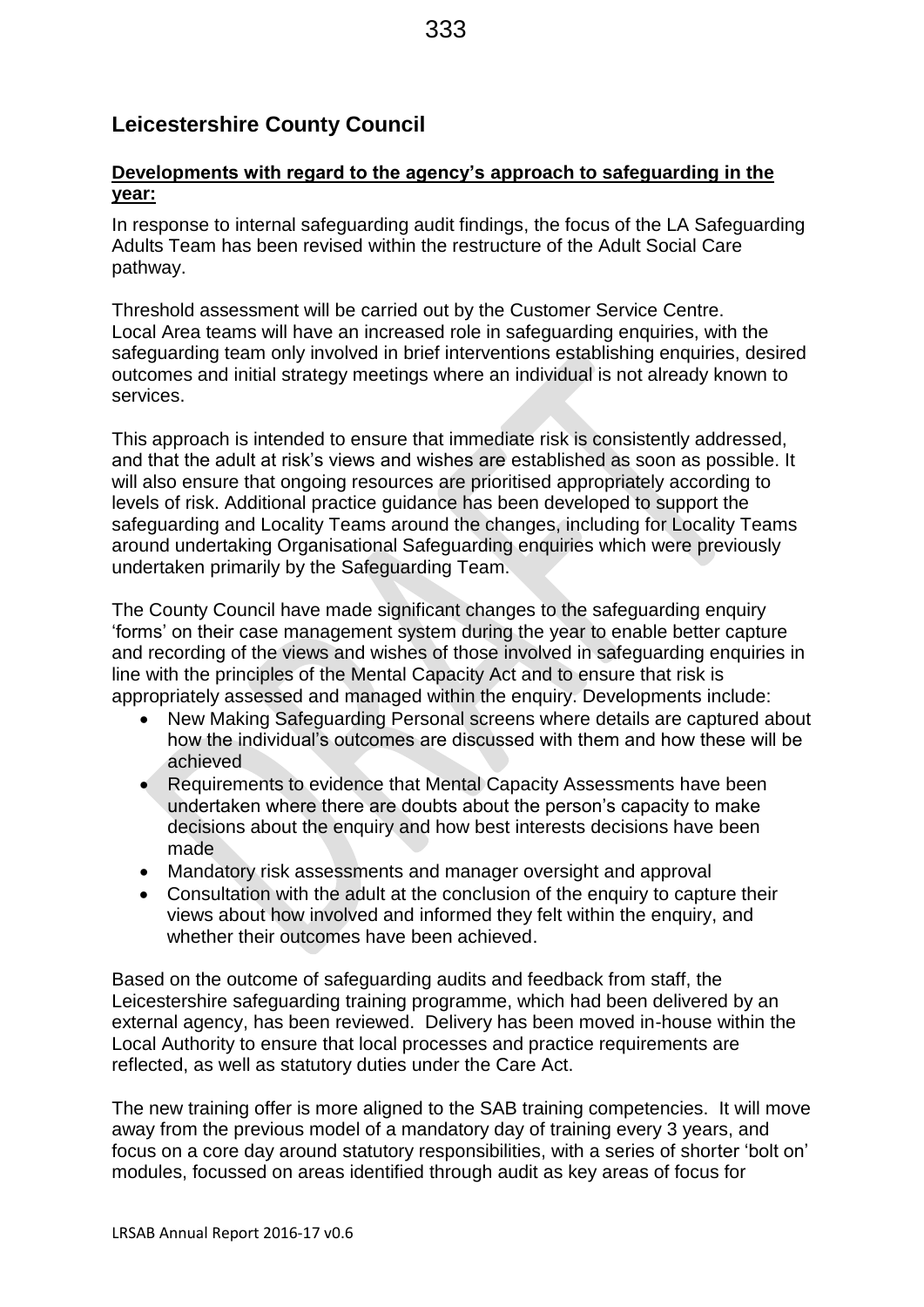practice. These will include risk assessment, mental capacity assessment within safeguarding enquiries, supervision, effective safeguarding meetings, working with service providers in enquiries and domestic abuse and coercive control. The Local Authority's approach to the Competency Framework around safeguarding is also being developed to support managers and staff to easily review and assess competency in these areas within supervision.

This model of training will ensure that learning is ongoing throughout the year, and there is a focus on practical support as well as on statutory duties and theoretical models. There will also be work undertaken by Lead Practitioners to help facilitate workshop type sessions on particular themes using case studies in team meetings to learning and development around safeguarding is not only reliant on formal training sessions.

Safeguarding Training sessions for the new Service Managers have already been undertaken and feedback from this has been very positive, with consistent comments that this approach feels more relevant to operational safeguarding practice. New practice guidance is also in place in light of the changing focus of the Safeguarding Team in the new structure, and work has been undertaken by the Safeguarding Lead Practitioner around managing safeguarding case with social workers across the care pathway.

### **Impact of developments and work carried out**

The impact of the restructure of Adult Social Care will not be seen until 2017-18. The developments of the Council's information system have supported the increase in recording of desired outcomes in safeguarding enquiries and ensured the Local Authority is able to report on Making Safeguarding Personal data, both internally to the SAB and, as required, to the East Midlands Safeguarding Adults Network.

### **Areas for further development or action to support safeguarding**

In response to feedback from staff, the Council is looking to make the training for recording safeguarding enquiries more relevant to practice by basing this on case examples.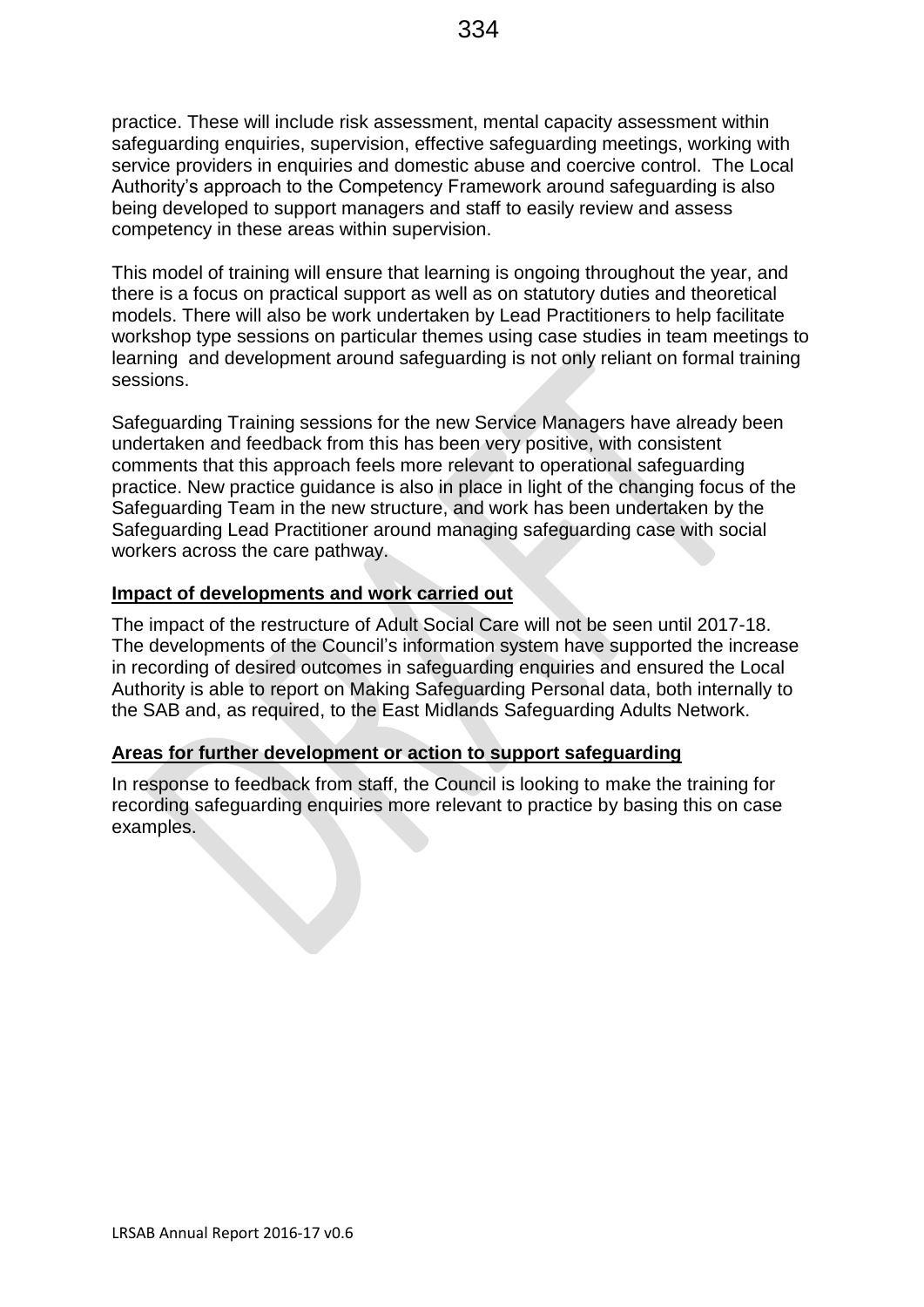# **Leicestershire Fire and Rescue Service**

# **Developments with regard to the agency's approach to safeguarding in the year:**

A full time member of staff has been seconded to work with the police Adult Referral Team. This is a pilot project to look at how we can improve information sharing and joint working. This is the first time that we have had a named person who can manage ongoing cases.

We have developed a new partner referral form and risk matrix for prioritising requests for home fire safety checks, so our work can be targeted at the most vulnerable.

Hoarding risk matrix is being used widely by our crews.

Community safety staff attended mental health first aid training. We are now looking at rolling it out to the wider work force.

Two practitioners attended training for adult fire setters with a view to working with mental health professionals and/or prisons when appropriate.

Nationally, fire services are moving towards the production of standard safeguarding best practice advice for this sector, which will be very welcome. The Safeguarding Manager recently attended a National Conference .

# **Impact of developments and work carried out**

Our new VP officer is attending incidents together with police officers and other agencies – e.g. housing and ASC. We have good examples of multi-agency working in cases of self-neglect.

We know that our operational crews are much more aware of safeguarding responsibilities as our Designated Safeguarding Officer is receiving much more frequent enquiries and requests for advice.

# **Areas for further development or action to support safeguarding**

New scenario based Safeguarding training package is being developed – we aim to launch it by September.

We are currently looking at the structure of our internal safeguarding / vulnerable people team to ensure that we have an adequate number of people who can respond appropriately to alerts from firefighters and referrals from external agencies. Mental Health first aid training for operational managers – see above comments. After the pilot secondment project with the Police, we will make a decision as to the best case management system to use for VPs – i.e. one which will support multiagency working.

The set-up of a new national fire service safeguarding group, which our Safeguarding manager will attend, should support us in improving our practice.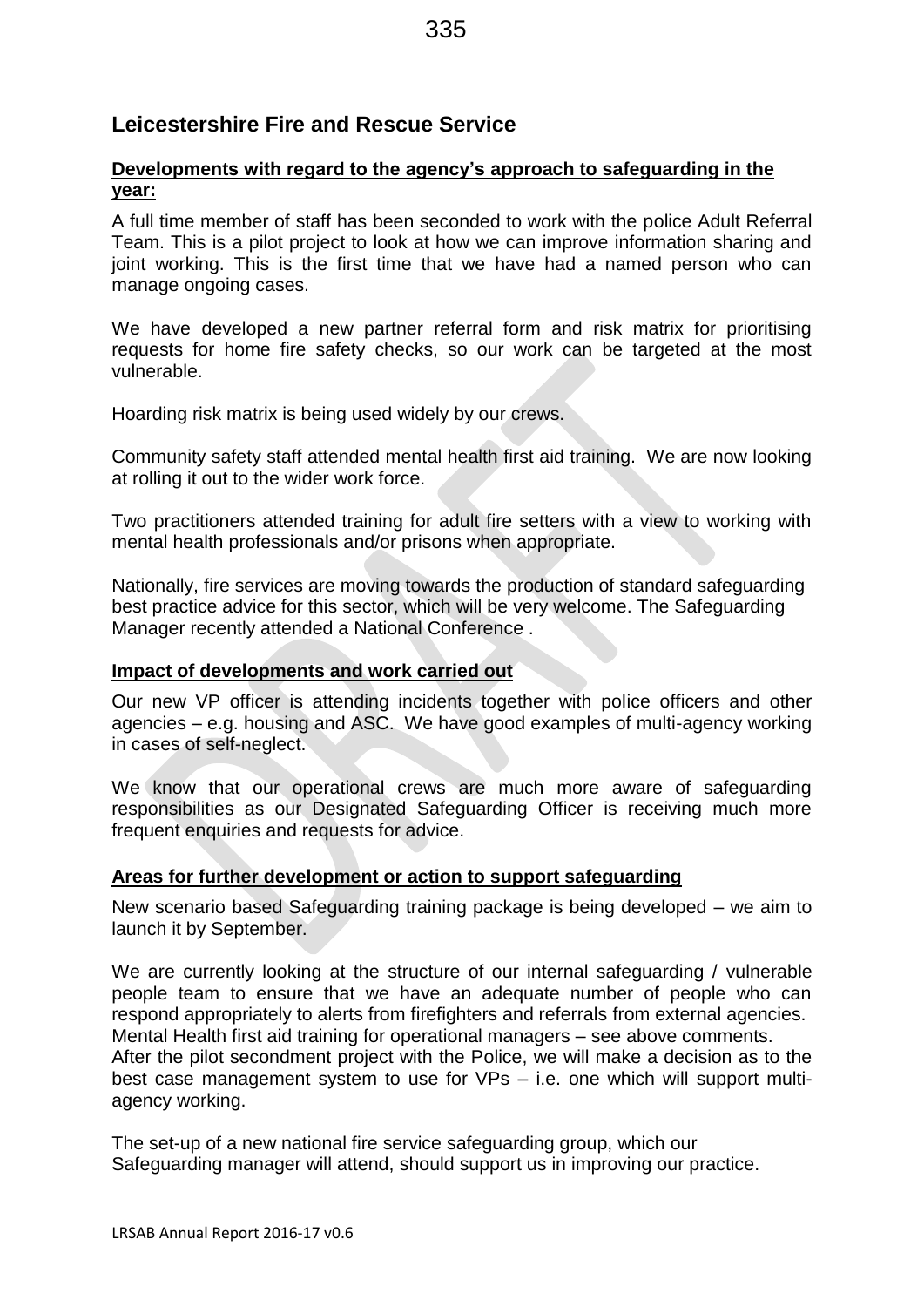# **Leicestershire Partnership NHS Trust (LPT)**

### **Developments with regard to the agencies approach to safeguarding in the year**

**Feedback from a CQC review of health services for Children Looked After and Safeguarding in Leicester City was the catalyst for strengthening the implementation of the Whole family approach to safeguarding.** LPT adopted a Whole Family Approach to Safeguarding in 2016/17, building on the Think Family work already underway in LPT. Implementation will include replacing the traditional level 2 adults safeguarding training and level 3 safeguarding children training with the combined 'Whole Family' safeguarding training. LPT have also implemented systems to improve communication across adult & children's services within LPT and promoted the 'Whole Family Approach' via posters and monthly bulletins and changes to electronic systems.

**It was identified by the CQC that the quality of Inter-agency referral forms submitted by School Nurse, CAMHS practitioners and Adult Mental Health practitioners required improvement.** LPT have developed and implemented an Inter-Agency Referral Standard Operating Guidance to improve the quality of interagency referrals submitted to Children's Social Care. Quality reviews of Inter-agency referral forms submitted to Children's Social Care by school nurses, CAMHS and adult mental health staff are conducted quarterly.

**MAPPA**: A MAPPA Audit tool developed, improving on a pre-existing audit tool developed in 2013/14. The audit was carried out in June 2016.

**Section 42 Enquires**: An improved process for Local Authority Oversight and effective multi-agency working in relation to Safeguarding enquires under section 42 of the Care Act was developed. Improved internal processes, which ensure more robust governance relating to Section 42 enquires, were also put in place.

**Mental Capacity Act:** A MCA improvement plan was developed and supported by the LPT Chief Nurse.

### **Impact of developments and work carried out**

**Inter-agency referrals**: The quality reviews will measure the level of improvement in relation to inter-agency referrals submitted to Children's Social Care, helping to ensure the right service is provided at the right time.

**Whole family**: Adult staff are now able to access details of a child's health visitor or school nurse where necessary and appropriate via a single point of contact.

**MAPPA Audit:** this was targeted more specifically to relevant Mental Health / Learning Disability services. Results provided some supporting evidence that LPT MAPPA cases were largely correctly identified by category and level, and that cases that were not correctly identified were subsequently corrected and alert wording changed to ensure future cases were recorded correctly.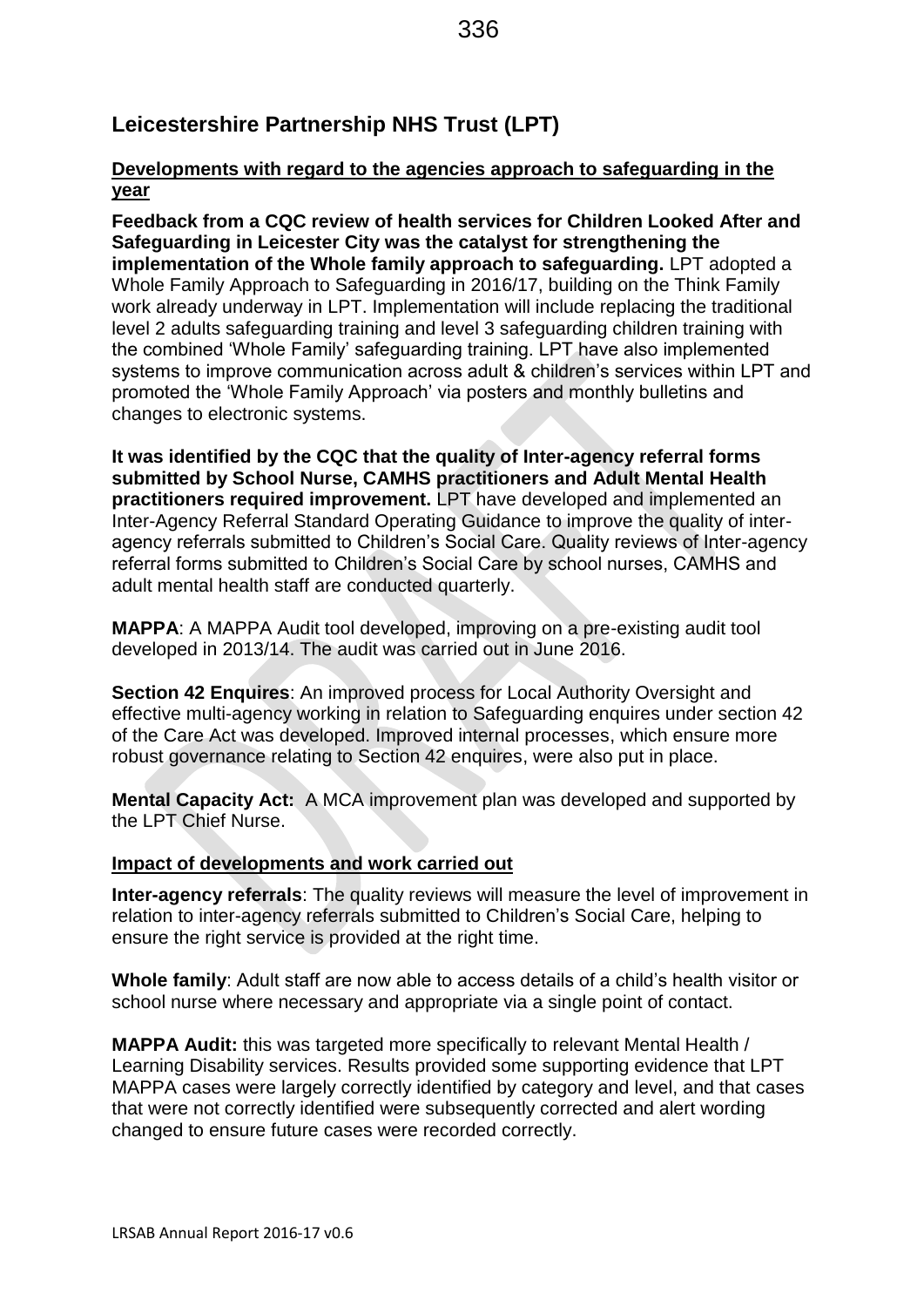**Section 42**: Improved processes have resulted in more robust systems to support implementation of Making Safeguarding Personal.

**MCA**: Greater assurance that principles of the MCA are fully applied within LPT clinical areas.

# **Areas for further development or action to support safeguarding**

From April 2017, LPT will deliver Level 3 Whole Family safeguarding training to all LPT adult & children clinical staff.

Repeat MAPPA Audit June 2017 to compare results.

Further work in embedding the Whole Family approach to Safeguarding and MCA improvement.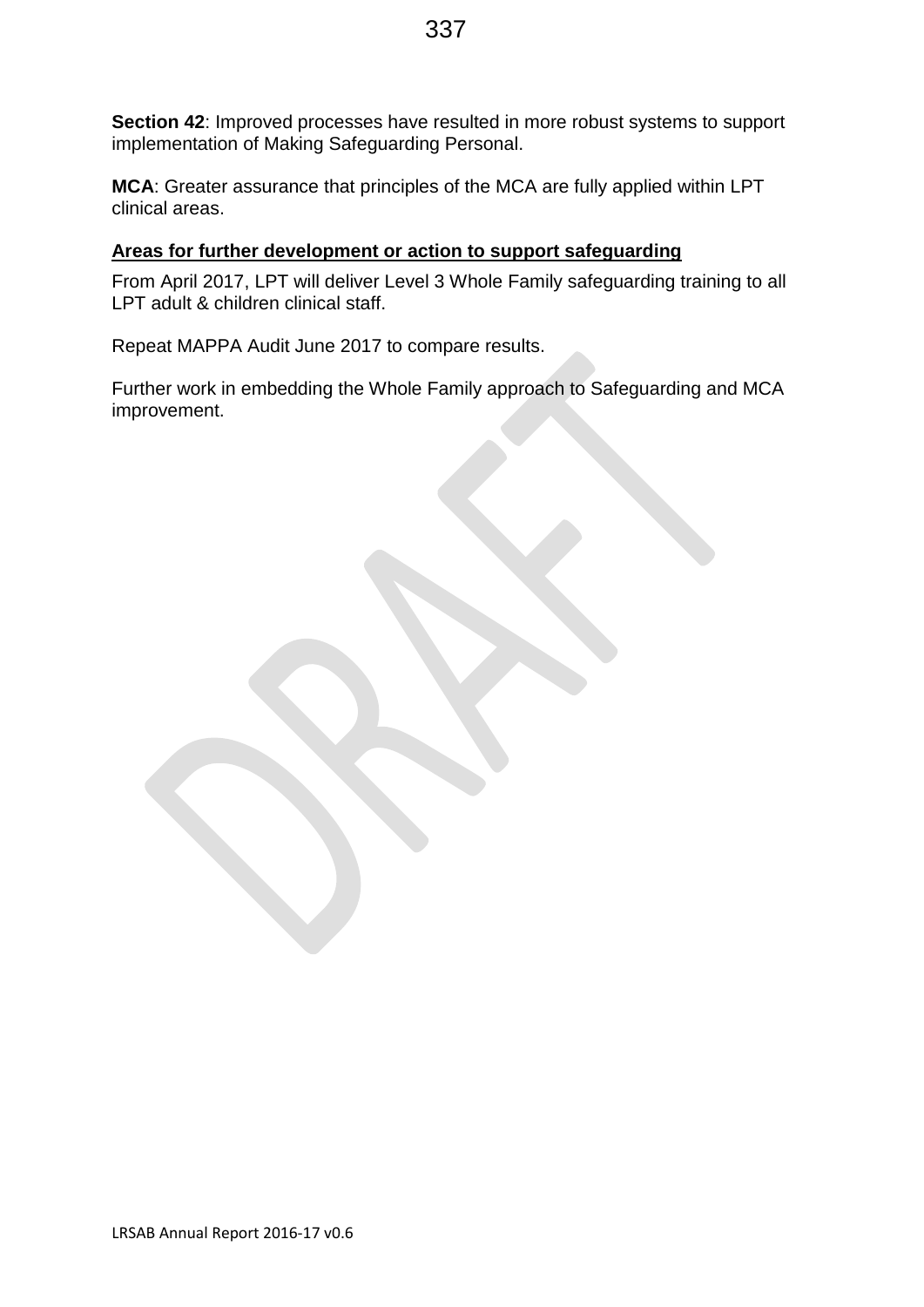# **Leicestershire Police**

### **Developments with regard to the agencies approach to safeguarding in the year**

In 2015/2016, we made 7,782 adult safeguarding referrals across Leicester, Leicestershire and Rutland; in 2016/2017, we have seen a 66% rise to nearly 13,000 referrals. The trend continues to show an increase of reports monthly.

We are still analysing the full reasons behind this increase but currently we believe this to be down to our Protecting Vulnerable Persons (v4) training programme. This has led to increased recognition of vulnerability by frontline officers.

We have also seen that, as partner agencies' resources are declining, we are being called upon by the public and those agencies to respond. As Policing duties are to protect life and property, this often can mean that we are charged with responding to calls that aren't to investigate crime. We see a particular rise in demand in the evenings and at the weekend.

This has led to 98 multi-agency investigations. This is a 23% drop from 2015/2016. This supports the theory that we are not seeing a rise in vulnerable adults who are the victims of crime, but we are seeing a rise in the number of vulnerable adults who are in need of partner services' support but have called upon the police to attend.

We have issued 84 domestic violence prevention orders. Following a HMIC review, Leicestershire Police has stopped reviewing High-risk assessments domestic incidents. This has seen a 50% increase in the number of high-risk assessments following a domestic incident. In order to manage this we have had to move to a weekly MARAC.

A Multi-Agency DV Executive group has been formed, chaired by Assistant Chief Constable Rob Nixon.

To meet the increasing demand upon the Domestic Abuse Investigation Unit, there has been an active recruitment to increase the establishment. Some work has also been completed within the localised Force Investigation Units to ensure officers' awareness with dealing with Domestic Abuse cases.

We have introduced the Herbert Protocol: a missing form which is completed when someone is diagnosed with Dementia. If they go missing and the police are needed to help find them, the form is handed over, detailing a current photograph, hobbies and previous jobs. This assists us to find the missing individual as soon as possible. We have worked closely with the Alzheimer's Society who have helped us to design the form and will assist with the completion of it.

### **Impact of developments and work carried out**

There has been positive feedback from the HMIC about the vulnerability culture Leicestershire Police operates within, including confirmation that there is a good understanding of vulnerability at all levels within the Force.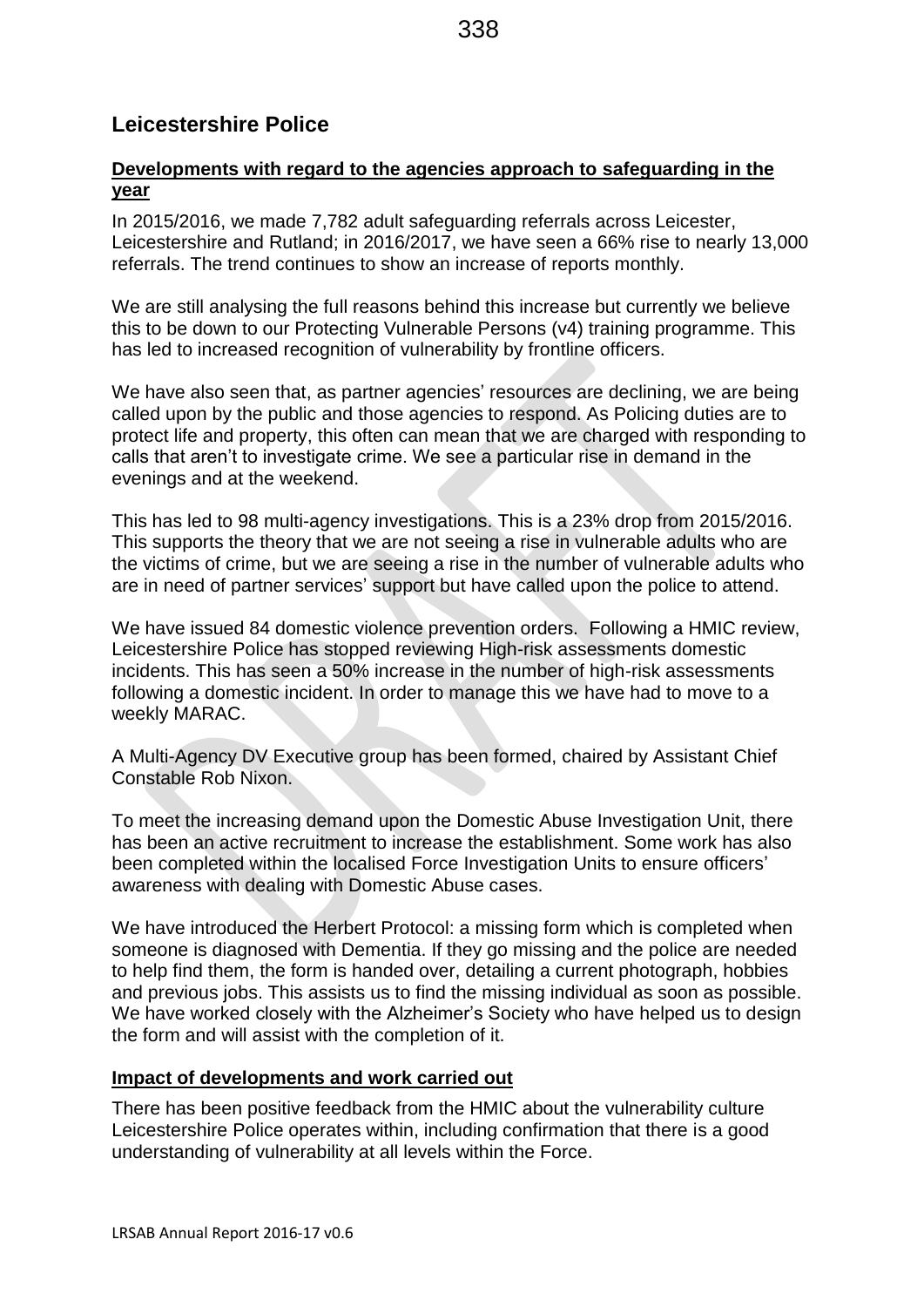During the cold winter months, local Police Community Support officers found an elderly male drunk in the city. They engaged with him and agreed to get him home safely. When at his premises it was highlighted that he had no gas or electric; they noted the house was cold due to having broken widows and there was evidence of extreme damp in the property along with evidence of no personal care, with the property being in a poor and dirty state presenting a health hazard. The PCSOs engaged the following day with the Adult Referral Team who called for an urgent multi-agency response. The male was identified as suffering with the effects of hypothermia and was hospitalised. The house being privately owned posed problems but these were overcome to make repairs; support was given around finances and paying the amenities bills to ensure a better quality of life for the gentleman. The reason for the male going out to public houses and getting drunk was due to the public houses being warm.

### **Areas for further development or action to support safeguarding**

- To identify smarter ways to meet demand in a world of ever decreasing resources both within our organisation and the demand impact from partners.
- To better identify hidden demand again looking at smarter ways to reduce or remove this demand.
- To better engage with private sector partners with a view of sharing and reducing demand.
- The Force is developing an overall Vulnerability Strategy and a Children's Strategy to ensure the voice of the child is incorporated into every strand of policing.
- A review of the Force's Missing from Home process has just been completed, and new working practices are awaiting finalisation, following consultation at local level through to the National Police Chiefs Council.
- Police and Crime Plan 2017-21 includes a focus on specific areas with links to safeguarding adults: Alcohol and drug related incidents; Domestic Violence and Abuse including coercion; Human Trafficking and Modern Day Slavery; Mental Health; Missing from home individuals; Prevent strategy and Sexual violence.
- Leicestershire Police will maintain the regime of internal audits and cooperation with reviews (both internal and external, eg SCRs, DHRs, SILPs etc) to ensure continued compliance with the need to recognise, identify and report vulnerability.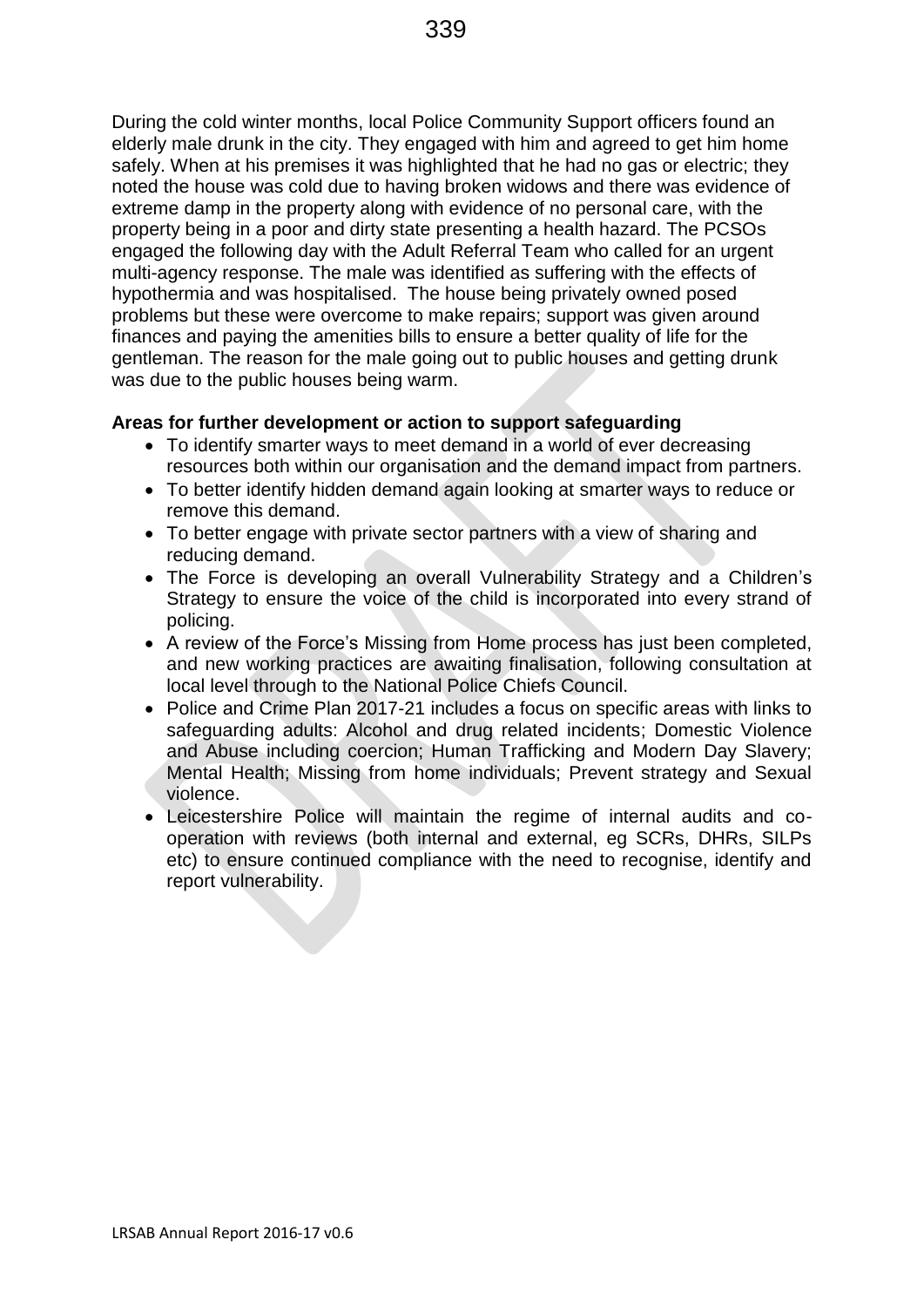# **Rutland County Council**

### **Developments with regard to the agencies approach to safeguarding in the year**

RCC has embedded a new Adult Social Care role – Assistant Care Manager (ACM) – within the Prevention and Safeguarding Team who can provide time limited and person centre outcomes for those adults who are deemed at risk of being re-referred as a Safeguarding Adult's enquiry. This service is non-means-tested to encourage those at risk of self-neglect to engage with support.

Currently there are three ACM posts and Rutland plans to recruit one more ACM and a social worker to extend capacity and provide a more rapid response to enquiries where safeguarding, neglect and self-neglect are indicated. The ACMs are managed and supported by a Senior Practitioner to provide professional support and development.

Rutland County Council has made changes to its Safeguarding Adults case management system to include mandatory sections on the wellbeing principles and outcomes and MSP. Accessible Information standards are now embedded within the system which considers preferred communication format in relation to initial contacts taken via the Prevention and Safeguarding Team.

These system changes mean outcomes now follow through to point of closure within the safeguarding episode and practitioners are required to record and evidence whether outcomes have been achieved for the adult and how they were achieved. Personalisation surveys are completed at the end of the safeguarding episode and record the adult's satisfaction with the process. Rutland County Council's performance team regularly review this data and identify trends and themes in order to shape service development moving forward.

All Adult Social Care practitioners who are responsible for processing enquiries have completed safeguarding adults training at an investigator level.

All practitioners within the Adult Social Care service in Rutland, including integrated Health colleagues, attend Safeguarding Continuous Professional Development (CPD) sessions bi-monthly. These sessions include updates in relation to MSP and provide support and guidance on any MSP related issues within care management. Any feedback from audits and system changes are disseminated and discussed and workers are encouraged to present case studies for peer review and peer shared learning.

Adult Safeguarding Basic Awareness Training (In House) is provided to all new starters within Adult Social Care and refresher training ongoing for current employees – 7 sessions in the last year, two more booked. Attendees include REACH team, PAs, Social Workers, OTs, Case Managers, Hospital Discharge Team (all disciplines), Team Assistants and staff recently new in post.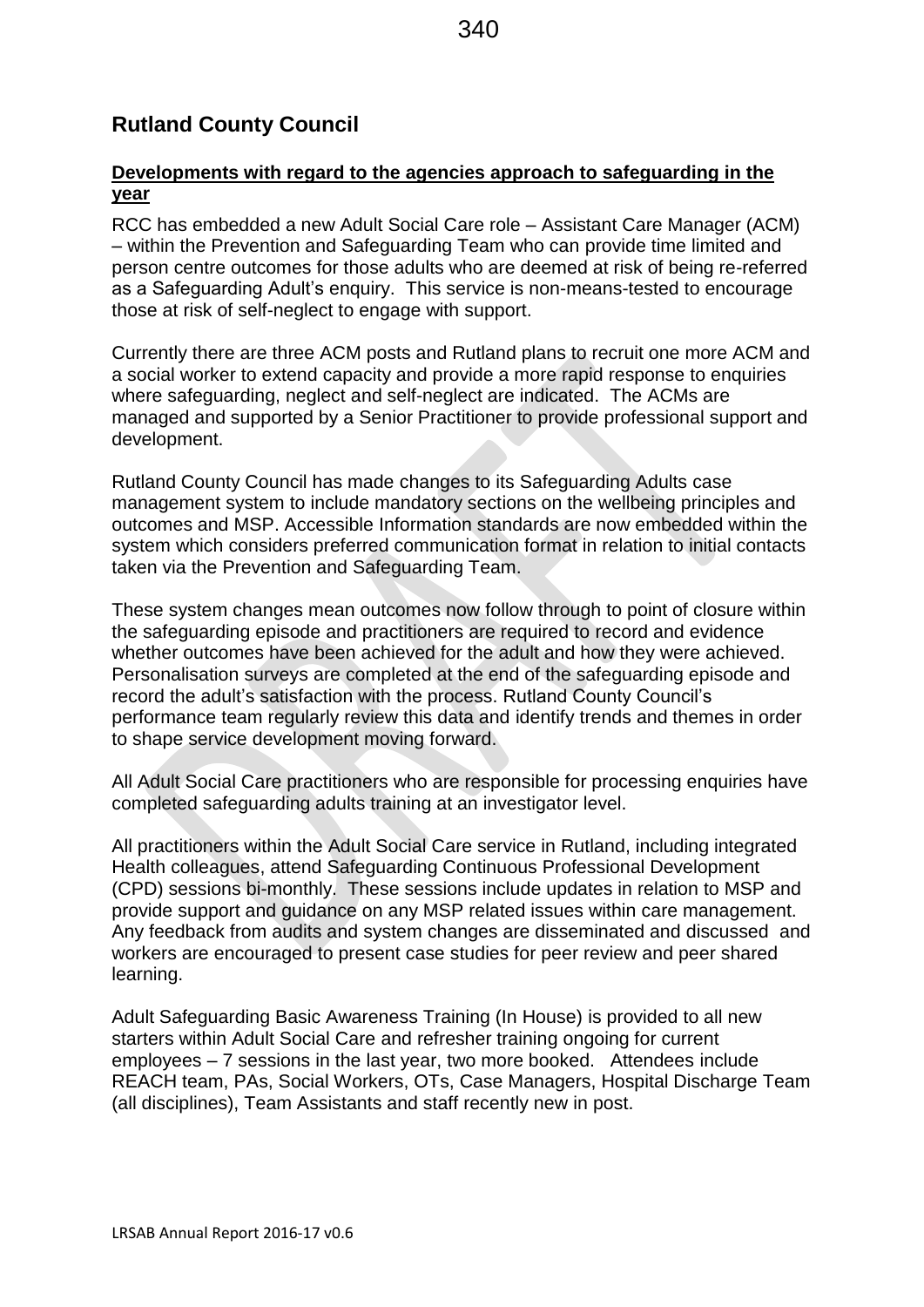Staff Health Check (Adult PSW Health Check) completed by frontline workers to encourage them to discuss professionalism within practice and how they would like RCC to move forward in relation to developing their skills as practitioners.

### **Impact of developments and work carried out**

The prevention approach with the ACMs has contributed to a reduction in referrals to the long term team with less than 10% of all new contacts transferred for long term intervention.

The changes to the Case Management System mean outcomes now follow through to point of closure within the safeguarding episode and practitioners are required to record and evidence whether outcomes have been achieved for the adult and how they were achieved. Personalisation surveys are completed at the end of the safeguarding episode and record the adult's satisfaction with the process. Rutland County Council's performance team regularly review this data and identify trends and themes in order to shape service development moving forward.

Training feedback forms have rated the training highly and indicate that attendees have felt that it will beneficial to their roles. Localised training with relevant links and case studies have proved popular.

A peer review of Rutland Adult Social Care in March 2017 found:

- Overall there is an excellent offer to the people of Rutland and outcomes are good
- Reviewers were impressed with commitment, enthusiasm, values and attitude of all the staff we met, at all levels
- Reviewers were particularly impressed with the whole council approach around support into employment encouraged directly by the Chief Executive
- The focus on non-eligible citizens (prevention) and developing approach to working with those people who have been institutionalised historically was particularly noted
- Strong focus on personalisation moving forward in relation to all areas of practice (embedding personalisation within all aspects of social care)
- Good leadership in relation to professional development and positive that Health colleagues are invited into and attend continuous professional development sessions.

### **Areas for further development or action to support safeguarding**

A programme of internal audits will always consider MSP, outcomes and the quality of the documentation linked to the safeguarding episode. Further development of the Liquid Logic information system, contacts and safeguarding documentation will be looked at on an ongoing basis. Training will be developed internally around completion of the safeguarding episode with supporting guidance for all staff within the social care team.

Further development will be ongoing regarding legal literacy, coercion and control, VARM and criminal / civil law interactions. The additional ACM and Social Worker to be recruited will also enhance the response to safeguarding enquiries in Rutland.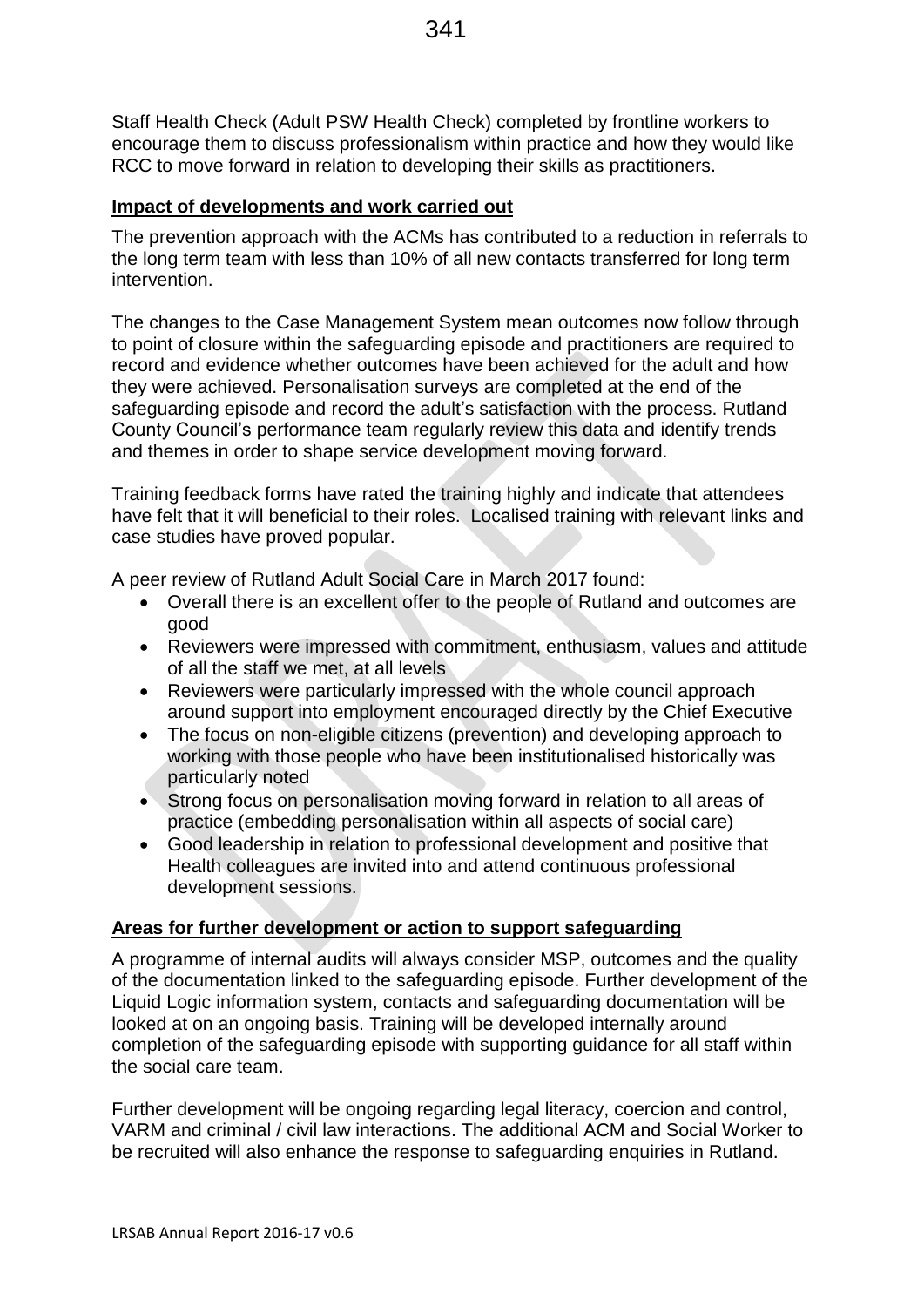Increased quality assurance around personalisation within multi-disciplinary teams.

Forward development of training:

- CPD Meetings to be unified with OTs and also include general "Social Care CPD" meetings now as well as "Safeguarding CPD" meetings
- Ongoing refresher sessions of Adult Basic Awareness for Social Care staff
- Working with HR to ascertain which RCC staff have completed e-learning so that future training can be tailored to meet unmet needs
- Senior Practitioner will be working across Adult Social Care to evaluate the Adult Safeguarding Competency Framework and this will take into account practitioner's use of MSP
- Asset Strength Based Training will be delivered within the next 3 months.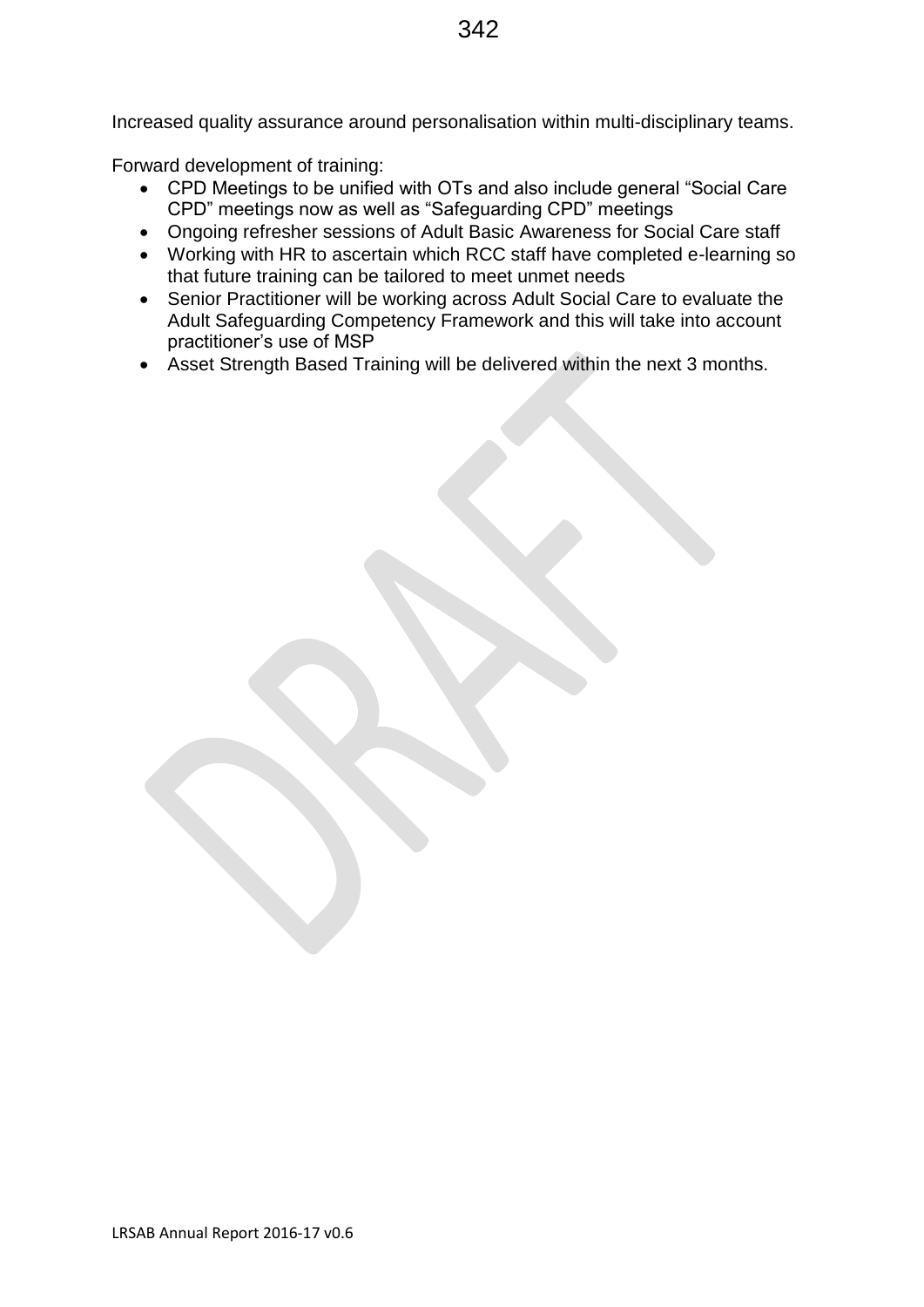# **University Hospitals of Leicester NHS Trust (UHL)**

### **Developments with regard to the agencies approach to safeguarding in the year**

University Hospitals of Leicester NHS Trust is a large organisation that employs around 15,000 staff. Safeguarding patients and protecting them from harm and abuse is integral to the work that we do.

The Trust has supported the work of the Leicestershire and Rutland Safeguarding Boards, in particular:

- We have been involved in the new multi-agency audits developed by the Boards; overall these have provided additional assurance that our practices are generally robust
- We have supplied quarterly performance data to help build up a greater understanding of safeguarding performance and we introduced a patient partner
- Undertaken work to implement 'Making Safeguarding Personal'; therefore strengthening the voice of service users during adult safeguarding investigations.

In 2016, the Trust had two comprehensive inspections by the Care Quality Commission (CQC), which considered the Trust's approach to safeguarding. Their findings led to the development of an action plan and, as a consequence, the following changes to practice were made:

- Introduced new quidance and training for staff on the use of the Mental Capacity Act
- Increased the capacity of our maternity safeguarding team in response to increasing levels of referrals.

As a Trust, to strengthen the voice of service users, in November 2016 we secured a patient partner to sit on our internal Safeguarding Assurance Group. This helps ensure that a service user perspective is considered in any safeguarding work undertaken within the Trust.

We also secured funding for a hospital based Independent Domestic Violence Advocate (IDVA) to work in our Emergency Department.

### **Impact of developments and work carried out**

In response to the issues raised above, we believe we have changed practice in the following areas:

- Making Safeguarding Personal has strengthened the way in which staff talk to adults in need of safeguarding, to ensure their views are listened to
- Audits are being carried out to demonstrate greater understanding by staff of the use of mental capacity assessments and their application when consenting patients for treatment
- The voice of the patient is being firmly embedded in the work the Trust does, making sure we consider the impact of our work on patient care.